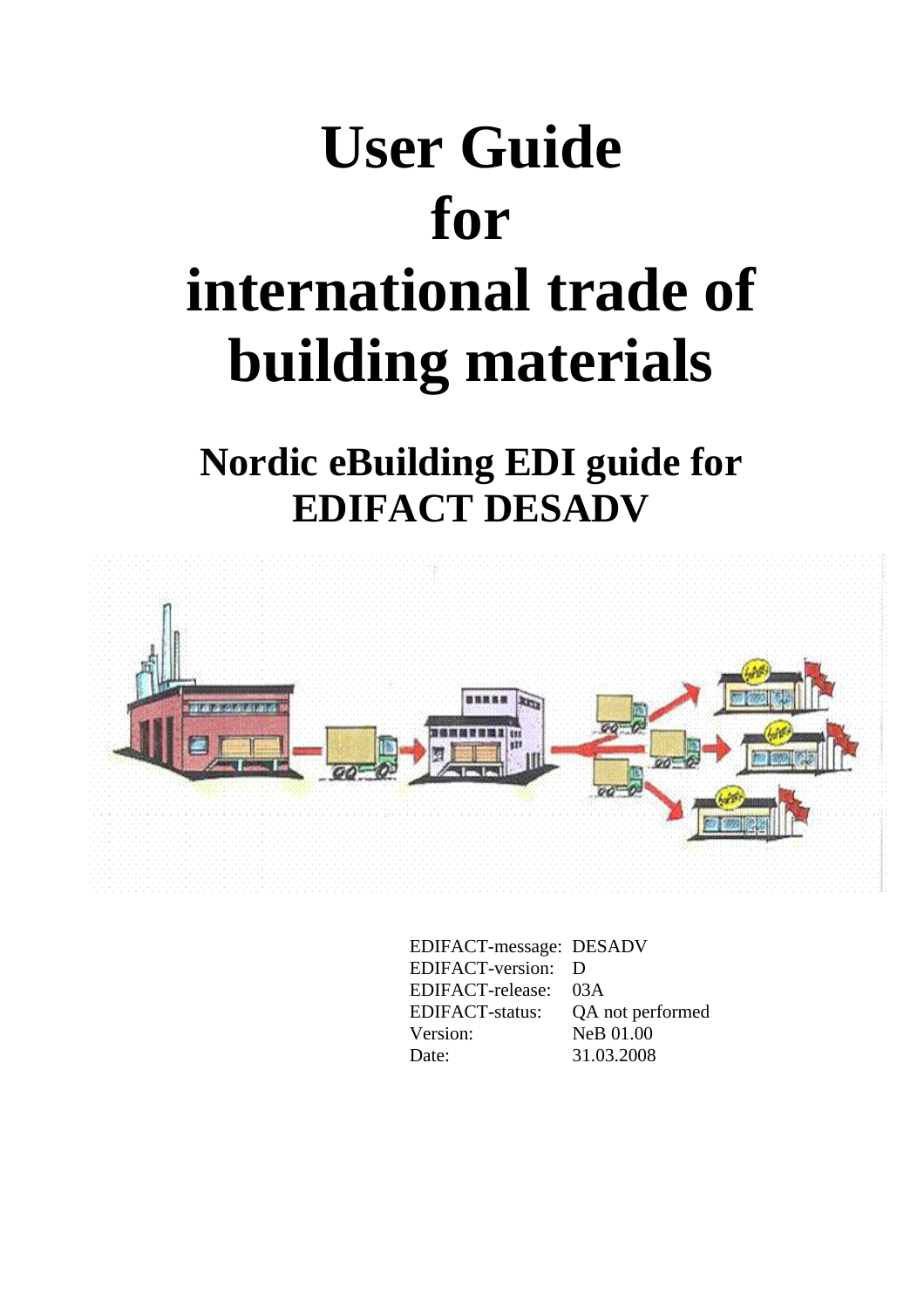#### Table of content

| 2.             |      |                                                                                                                                                                                                                                                                                                                                                                                                                                              |  |  |  |  |  |  |
|----------------|------|----------------------------------------------------------------------------------------------------------------------------------------------------------------------------------------------------------------------------------------------------------------------------------------------------------------------------------------------------------------------------------------------------------------------------------------------|--|--|--|--|--|--|
|                | 2.1. | $\textbf{INTRODUCTION}.\textcolor{red}{\textbf{I} \textbf{N} \textbf{T} \textbf{R} \textbf{D} \textbf{U} \textbf{C} \textbf{T} \textbf{I} \textbf{O} \textbf{N}.\textcolor{red}{\textbf{I} \textbf{N} \textbf{I} \textbf{R} \textbf{D} \textbf{I}} \textbf{I} \textbf{I} \textbf{I} \textbf{I} \textbf{I} \textbf{I} \textbf{I} \textbf{I} \textbf{I} \textbf{I} \textbf{I} \textbf{I} \textbf{I} \textbf{I} \textbf{I} \textbf{I} \textbf{$ |  |  |  |  |  |  |
|                | 2.2. |                                                                                                                                                                                                                                                                                                                                                                                                                                              |  |  |  |  |  |  |
| 3.             |      |                                                                                                                                                                                                                                                                                                                                                                                                                                              |  |  |  |  |  |  |
|                | 3.1. |                                                                                                                                                                                                                                                                                                                                                                                                                                              |  |  |  |  |  |  |
|                | 3.2. |                                                                                                                                                                                                                                                                                                                                                                                                                                              |  |  |  |  |  |  |
|                | 3.3. |                                                                                                                                                                                                                                                                                                                                                                                                                                              |  |  |  |  |  |  |
|                | 3.4. | $\texttt{PARTIES} \texttt{}{\texttt{}} \texttt{}{\texttt{}} \texttt{}{\texttt{}} \texttt{}{\texttt{}} \texttt{}{\texttt{}} \texttt{}{\texttt{}} \texttt{}{\texttt{}} \texttt{}\\ \texttt{--15} \texttt{--25} \texttt{--35} \texttt{--36} \texttt{--46} \texttt{--47} \texttt{--48} \texttt{--49} \texttt{--49} \texttt{--40} \texttt{--40} \texttt{--40} \texttt{--40} \texttt{--40} \texttt{--40} \texttt$                                  |  |  |  |  |  |  |
|                | 3.5. |                                                                                                                                                                                                                                                                                                                                                                                                                                              |  |  |  |  |  |  |
|                | 3.6. |                                                                                                                                                                                                                                                                                                                                                                                                                                              |  |  |  |  |  |  |
|                | 3.7. |                                                                                                                                                                                                                                                                                                                                                                                                                                              |  |  |  |  |  |  |
|                | 3.8. |                                                                                                                                                                                                                                                                                                                                                                                                                                              |  |  |  |  |  |  |
| $\mathbf{4}$ . |      |                                                                                                                                                                                                                                                                                                                                                                                                                                              |  |  |  |  |  |  |
| 5.             |      |                                                                                                                                                                                                                                                                                                                                                                                                                                              |  |  |  |  |  |  |
| 6.             |      |                                                                                                                                                                                                                                                                                                                                                                                                                                              |  |  |  |  |  |  |
| 7.             |      |                                                                                                                                                                                                                                                                                                                                                                                                                                              |  |  |  |  |  |  |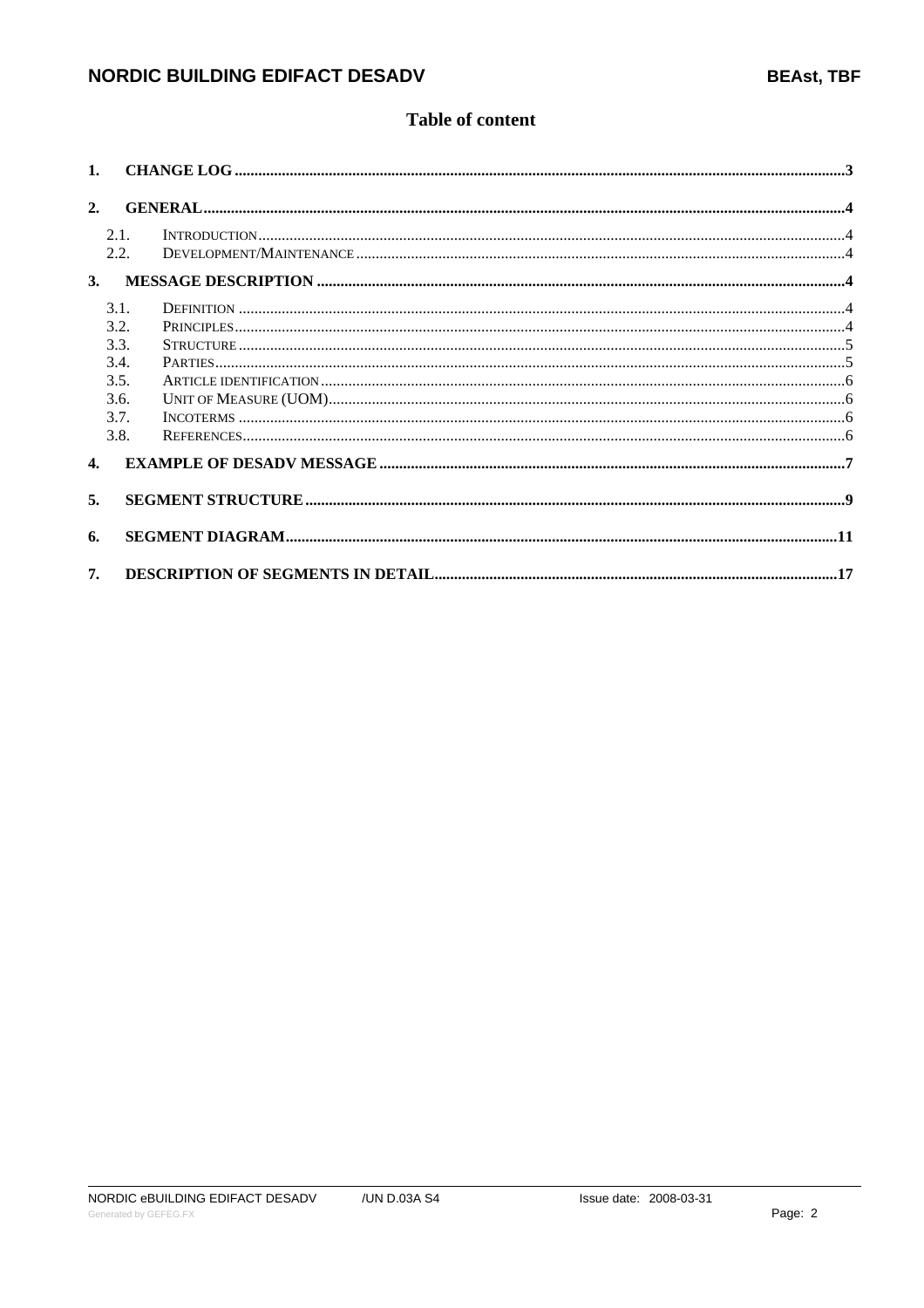### <span id="page-2-1"></span><span id="page-2-0"></span>**1. CHANGE LOG**

| Date     | <b>New</b><br>version | Segment group<br>and segment | Description              | Approved by<br>and when |
|----------|-----------------------|------------------------------|--------------------------|-------------------------|
| 20080331 | NeB 01 00             |                              | New version is presented | SG 20080404             |
|          |                       |                              |                          |                         |
|          |                       |                              |                          |                         |
|          |                       |                              |                          |                         |
|          |                       |                              |                          |                         |
|          |                       |                              |                          |                         |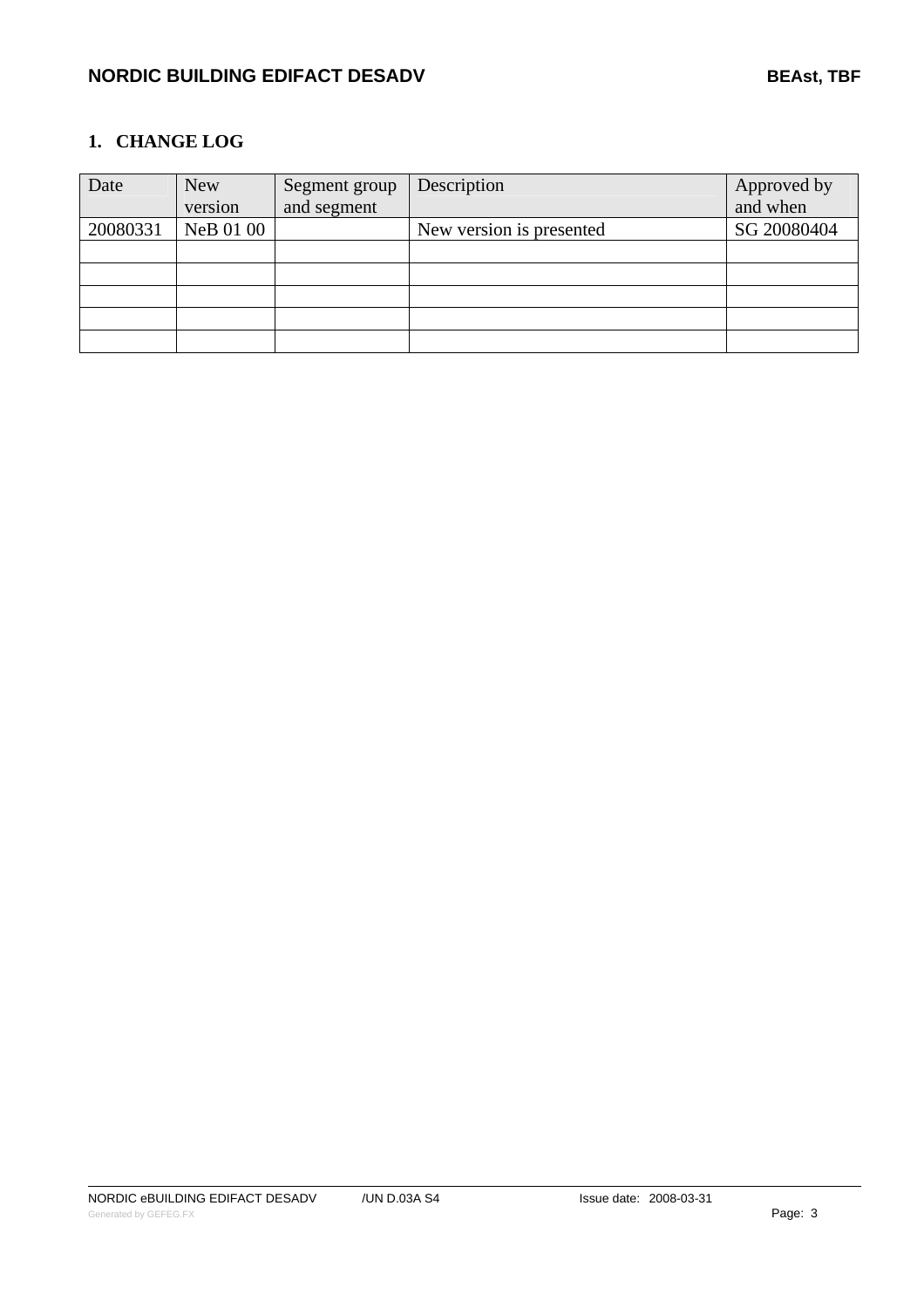#### <span id="page-3-1"></span><span id="page-3-0"></span>**2. GENERAL**

#### **2.1. Introduction**

<span id="page-3-2"></span>This user guide is a part of a series of EDI message handbooks established with the purpose of making electronical business easier by using standards for the content of each message. A common name of this series of message guides is "EDI user guides for international trade with building articles".

This document is a user guide with the name «**Nordic eBuilding EDI guide EDIFACT DESADV**».

Similar user guides will be available for the mesages ORDERS, ORDRSP, INVOIC and PRICAT. Objective for making this series of user guides is to promote and use them as a standard way of doing electronical business both in national but also in international.business. The documentation will be made available to every party who want to implement it in their business with trading partners.

#### **2.2. Development/Maintenance**

<span id="page-3-3"></span>This user guide is developed based on information requirements experienced during the last 10 years in nordic countries. The documentation is produced by a project group consisting of people from BEAST (, Sweden) and TBF (Trelast og byggevarehandelens fellesorganisasjon, Norway). TUN (Trelast Unionen, Danmark ) has supported with their needs of information in the different messages.

The user guides are based on the information elements in use in Sweden, Norway and Denmark to day and is intended over time to replace the national standard which are in use to day.

The new standard contains codes and qualifier which will be the same across borders. This is the huge benefit of this new standard..

Maintenance of this user guide will be outsourced to xxxxxxx. Based on experiences and requests from users, a competent management group have to decide the changes which xxxxxxx in turn will include into the user guide document.

Quality assuremnet of this document will be handled by yyyyyyy..

Changes in this document will be updated in the Change Log in chapter 1 of this document.

#### <span id="page-3-4"></span>**3. MESSAGE DESCRIPTION**

#### **3.1. Definition**

<span id="page-3-5"></span>The despatch advice is a message to be sent from the vendor to the buyer of goods or articles and is an announcement of a coming delivery of goods. It tells what type of packages the delivery consist of and which articles is contained in each package (advanced model). The message has reference to both purchase order number from the buyer and the order number from the vendor at header level and at line item level with line number in the purchase order in addition. The order response message will normally be sent to the forwarder of the purhase order message (ORDERS) but actually it is at the delivery place the benefit of the message is most important.

The despatch advice may be produced and ssent at three different levels of ambition (see chapter 3.3 and 3.4) after agreement between the trading partners.

The despatch advice messages shall be numbered by the vendor with his delivery note number which shall be used as the identification of the document..

#### **3.2. Principles**

<span id="page-3-6"></span>It is recommended to use the one-to-one principle that one despatch advice nmessage has refence to only one orders response and one purchase order message.

Other types of usage must be agreed on between the trading parties.

The despatch advice message may be used in three different ways where information in the header section is the same, but where the detail part is organized in different ways.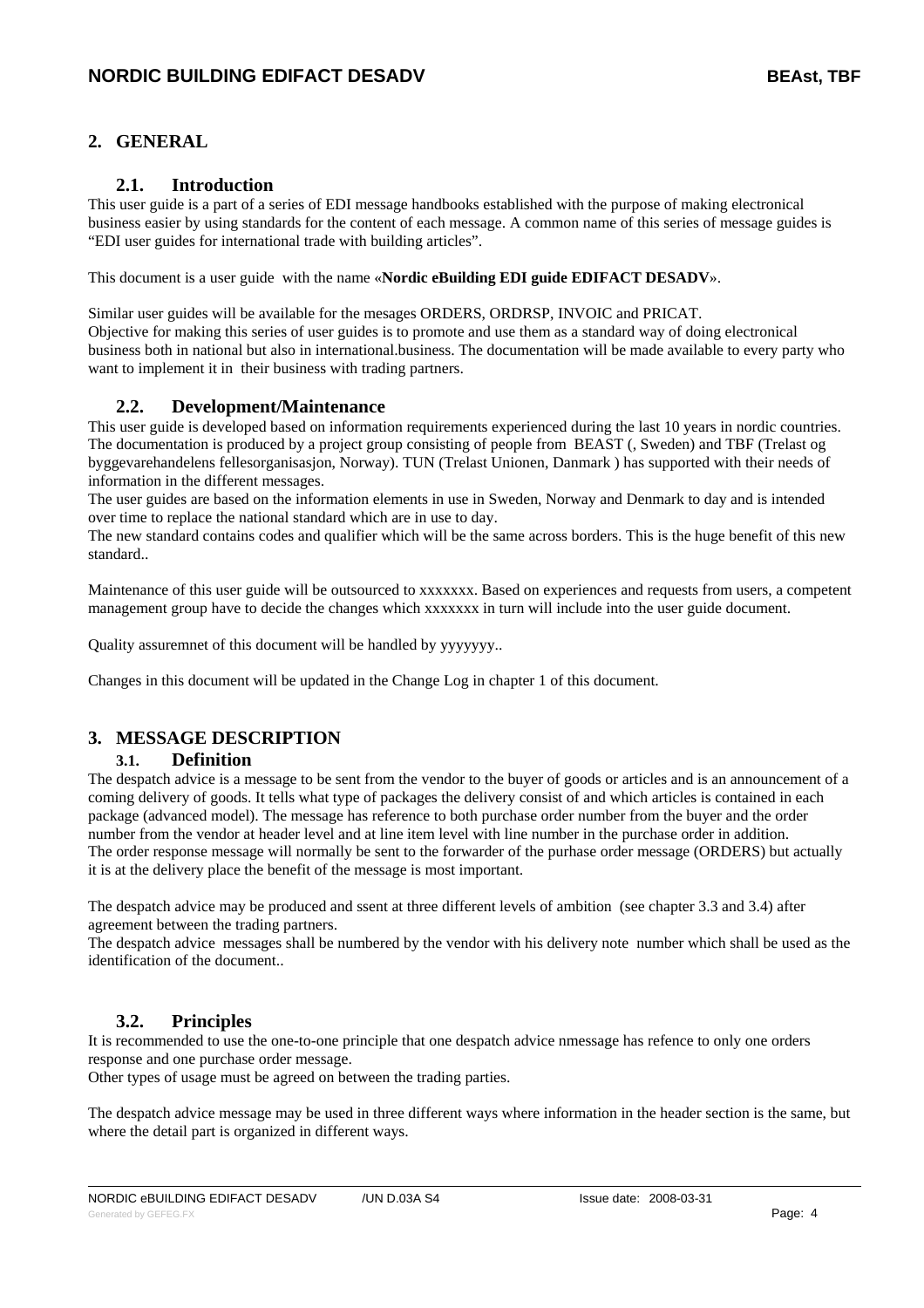- <span id="page-4-0"></span>1. The simplest model tells which articles are to be delivered and has no packing information.
- 2. The more advanced modell tells what type of packages the goods are delivered in and the identification of them. There is no connection between the single package and which articles it contains.
- 3. The advanced modell tells the whole structure of packaging and which articles and numbers of them are contained in each package.

It is important that the quantity of each article in the depatch advice has the same quantity as in the orders response message.

It is also important that the despatch advice message contains the same quantity values as will be delivered and alo will be used in the invoice message.

#### **3.3. Structure**

<span id="page-4-1"></span>The message despatch advice is divided into the header sectin, the detail section and the summary section. Th edtail section is devided into a group part and a part with line items. The group part is used to give information of the packages used in the delivery, which levels of packaging and the type og packages. To each package it is possible to connect both identification and physical measures and weight and also which articles are contained in the package.

#### Example of delivery in two pallets



Identification of pallet 1 Identification of pallet 2

A delivery may in the simplest model be identified by the highest level CPS+1.

In the more advanced models it is possible to give information about type of and number packages contained in the delivery.

In the most advanced model is each package located in a hierarchical structure as shown in the picture and identified by CPS+M+N where M is a sequence number in the package hierarchy and N is the package number in the package hierarchy which is the parent to M..

The line item part of the despatch advice consists of a repeating sequence of segments always starting with LIN.

In model 1 and two in chapter 3.2 the quantity of an article is given independent of the article is contained in different packages (ex pallets)..

In model 3 will the article line items contained in the package (ex pallet) follow the actual package and thereby tell where they are located.

#### **3.4. Parties**

.

<span id="page-4-2"></span>Parties involved in a business transaction must be uniquely identified, and the preferred identifier is GLN (Global location number). End user and delivery place will usually not have a GLN and has to be identified by name and address.

Identification of involved parties must be exchanged between the trading parties before going live.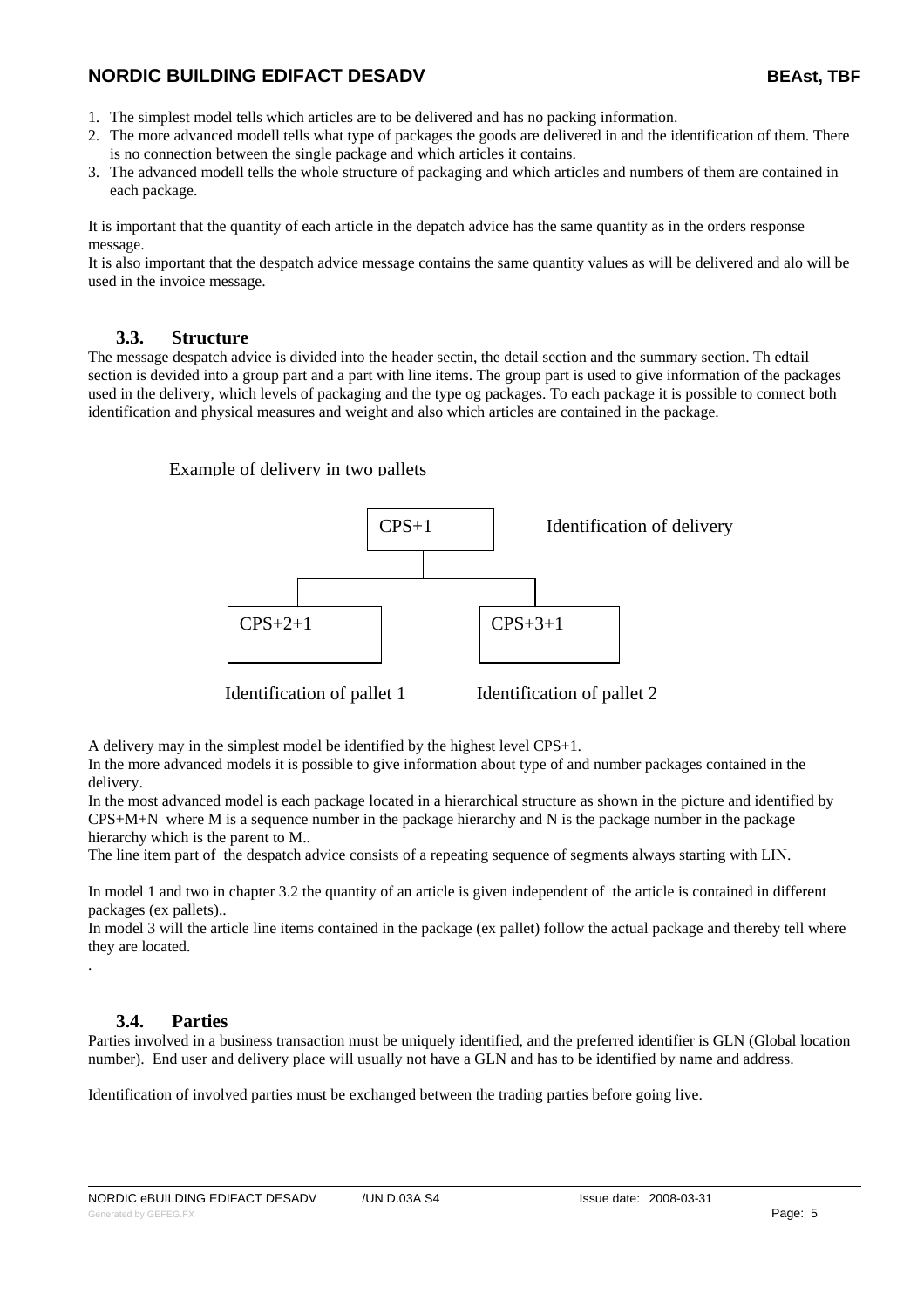#### **3.5. Article identification**

<span id="page-5-1"></span><span id="page-5-0"></span>Trade between buyer and supplier must be based on knowledge of article identification between the trading parties. This information must be exchanged in advance if not available from branch or national databases.

For trade across borders the use of GTIN (Global Trade Item Number) is highly recommended as article identification. The same principle is recommended also for national trade but here may other national standards for article identification be used after agreement between the trading parties.

The method of identifing articles must be agreed on before electronic trading may start.

#### **3.6. Unit of Measure (UOM)**

<span id="page-5-2"></span>When using GTIN, the unit of measure usually will be PCE (pieces). Some products will be measured in kilos (KGM), meters (MTR) or litres (LTR). This is the recommended standard for UOM and they are typical logistical UOMs..

Branch or national databases with articles often have defined UOMs which often are a description of the type of article. Usually these UOMs are not a logistical UOM (BOT=bottle).

Article catalogue with article identification and Unit of Measure (UOM) has to be exchanged between trading parties before going live.

#### **3.7. Incoterms**

<span id="page-5-3"></span>The Incoterms code is often advice to use in order to be aware of delivery terms for this order. In general will the terms of delivery be a part of the agreement between the trading parties. More information at http://www.incoterms.com

#### **3.8. References**

<span id="page-5-4"></span>This user guide is based on the following documents.

- [1] **ISO 9735**, versjon 2, 1990.11.01
- [2] **UN/EDIFACT Draft directory**, D.03A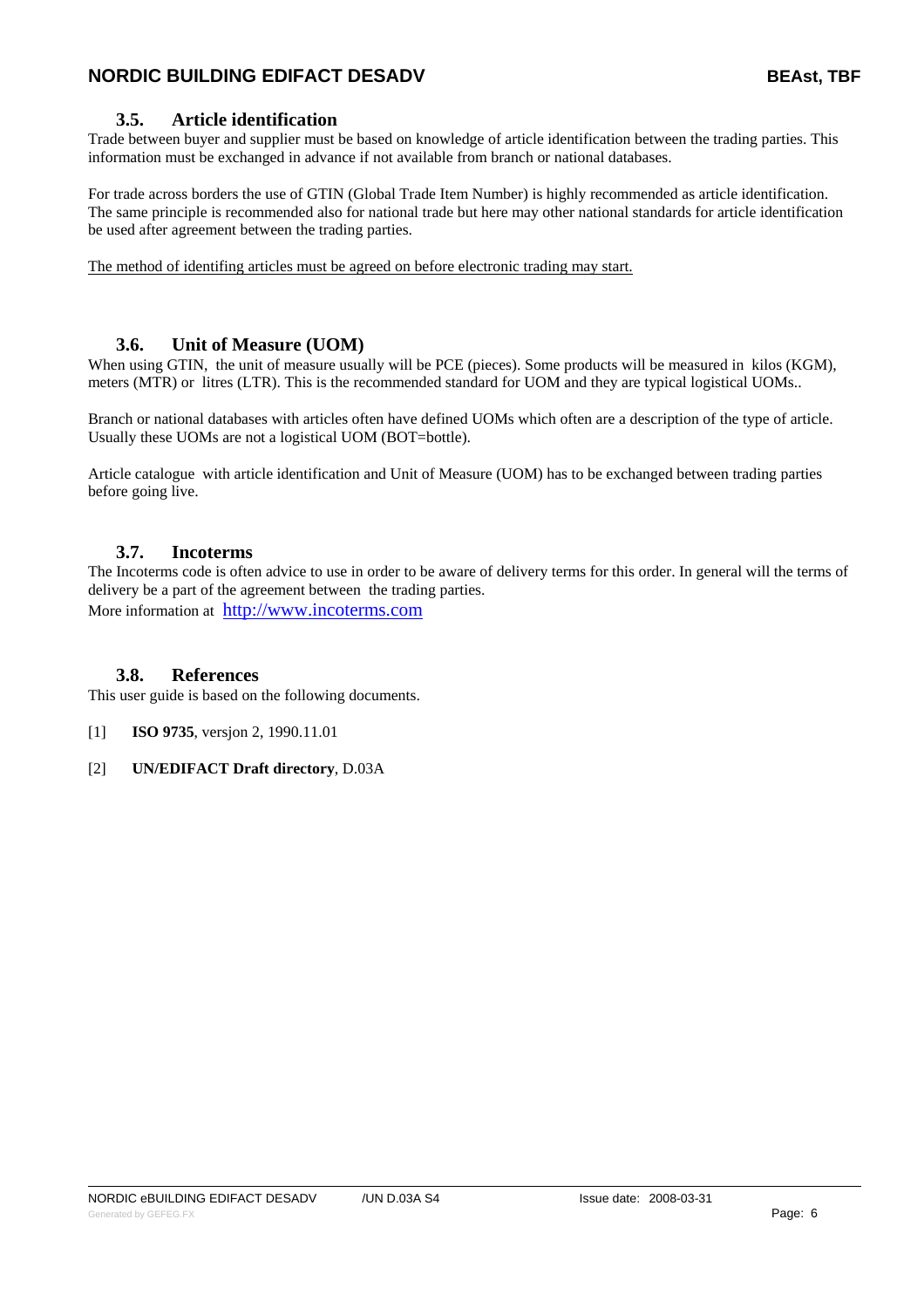### <span id="page-6-1"></span><span id="page-6-0"></span>**4. EXAMPLE OF DESADV MESSAGE**

#### DESADV from Vendor to Buyer Black print  $=$  Must be present Blue print  $=$  Optional, may be used

This despatch advice is made for Norway where NOBB is used for identification of article and UOM. In this example also GTIN is included for article identification.

In this example the most advanced model for despatch advice is used.

If the three segments  $CPS+1+1'PAC+1++PX'PCI+33E+12345678901234567'$  is removed, we would have the simplest model in this case.

```
UNA:+, ?UNB+UNOC:3+9876543210321:14+1234567890123:14+080330:1115+4401' 
UNH+1+DESADV:D:03A:UN:NEB01' 
BGM+351+30811' 
DTM+137:200803301110:203' 
DTM+69:20080331:102' 
RFF+ON:42770' 
RFF+VN:3081' 
RFF+AEP:NOR-123' 
NAD+SU+1234567890123::9' 
RFF+VA:NO987654321MVA' 
NAD+BY+2345678901123::9'
NAD+IV+1230123456789::9'
NAD+DP+7080000448494::9++Byggmakker Skattum+Valdresveien 4+Gjøvik++2815' 
NAD+UD+++Lise Olsen+Biriveien+Biri++2820' 
TDT+20+3' 
TOD+6++DDP:106' 
CPS+1'CPS+1+1'PAC+1++PX'PCI+33E+12345678901234567'
LIN+10++1234567890123:EN' 
PIA+1+12345678:NO1'
PIA+1+1479565:SA'
IMD+F++:::Description'
QTY+12:8:STK' 
RFF+ON:42770:1' 
RFF+VN:3081:10' 
UNS+S' 
CNT+2:1'
UNT+29+1'
UNZ+1+4401'
```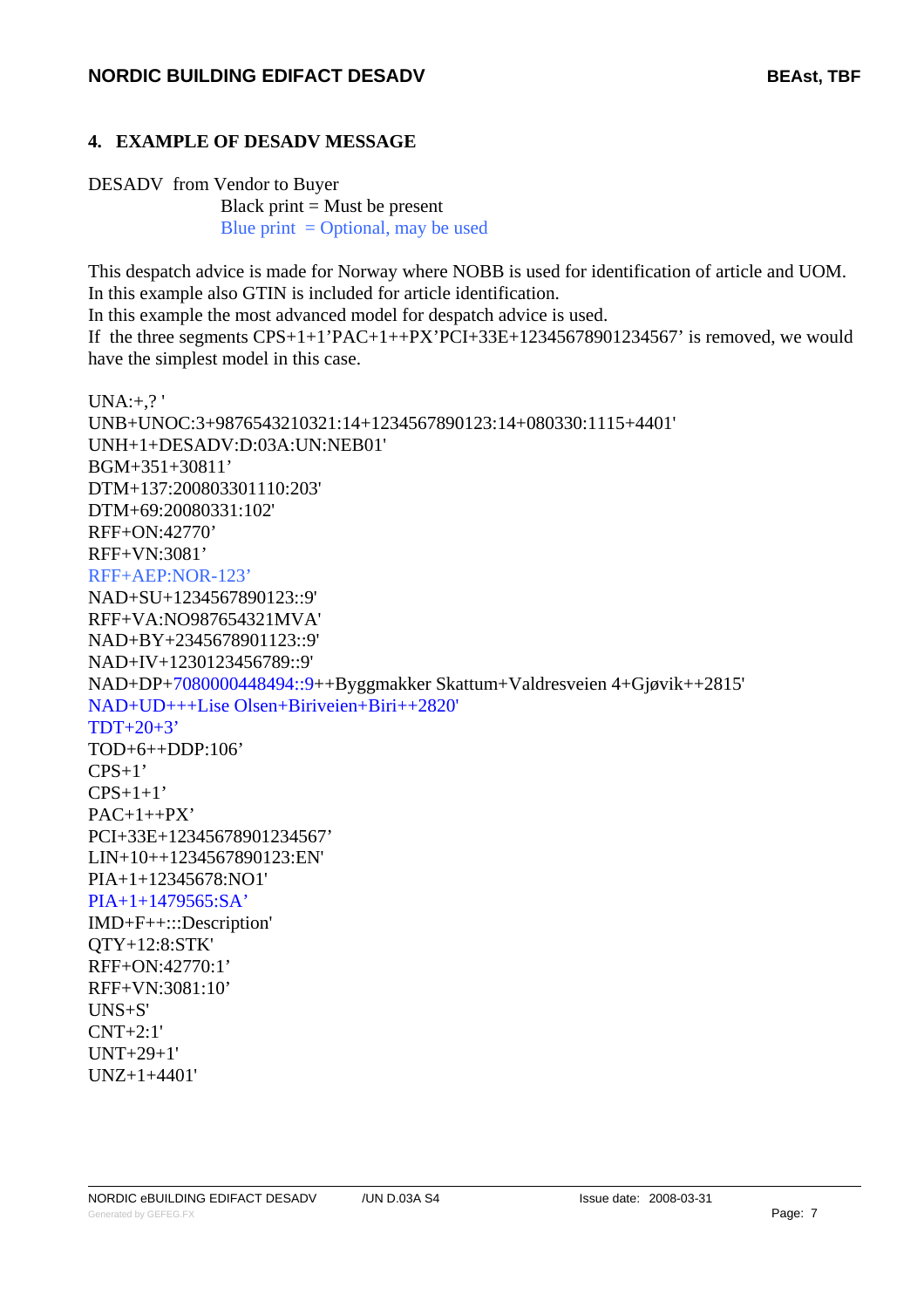Order response example with comments

| <b>EDIFACT</b> statement                    | Description                                 |
|---------------------------------------------|---------------------------------------------|
| $UNA:+,?$                                   |                                             |
| UNB+UNOC:3+9876543210321:14+1234567890123:1 | 9876543210321:14=sender GLN                 |
| 4+080330:1115+4401'                         | 1234567890123=receiver GLN                  |
|                                             | 080330:1115=date and time of converting     |
|                                             | 4401=Message reference                      |
| UNH+1+DESADV:D:03A:UN:NEB01'                |                                             |
| BGM+351+30811'                              | 30811=Vendor delivery note number           |
| DTM+137:200803301110:203'                   | 200803241010=Vendor order date and time     |
| DTM+69:20080331:102'                        | Requested delivery date, Optional           |
| RFF+ON:42770'                               | 20080331=Confirmed delivery date            |
| RFF+VN:3081'                                | Buyers purchase order number                |
| RFF+AEP:NOR-123'                            | Project number                              |
| NAD+SU+1234567890123::9'                    | 1234567890123=Vendors GLN                   |
| RFF+VA:NO987654321MVA'                      | 987654321=VAT number for vendor             |
| NAD+BY+2345678901123::9'                    | 2345678901123=Buyers GLN                    |
| NAD+IV+1230123456789::9'                    | 1230123456789=Invoicees GLN                 |
| NAD+DP+7080000448494::9++Byggmakker         | Address of delivery place                   |
| Skattum+Valdresveien 4+Gjøvik++2815'        |                                             |
| NAD+UD+++Lise Olsen+Biriveien+Biri++2820'   | End customer name to be used for marking of |
|                                             | goods in case of a customer order           |
| $TDT+20+3'$                                 | <b>Transport information</b>                |
| TOD+6++DDP:106'                             | DDP=Terms of delivery with Incoterms code   |
| $CPS+1'$                                    | Delivery spec starts here                   |
| $CPS+1+1'$                                  | First package                               |
| $PAC+1++PX'$                                | First package is a pallet                   |
| PCI+33E+12345678901234567'                  | SSCC number on the pallet                   |
| LIN+10++1234567890123:EN'                   | 10=Item line number                         |
|                                             | 1234567890123=GTIN number for article       |
| PIA+1+12345678:NO1'                         | NOBB number for article                     |
| $PIA+1+1479565:SA'$                         | Vendor article number                       |
| IMD+F++:::Description'                      | Article description                         |
| <b>QTY+12:8:STK'</b>                        | 8=Quantity to be delivered                  |
| RFF+ON:42770:1'                             | Ref to purchase order and line number       |
| RFF+VN:3081:10'                             | Ref to Vendor order and line number         |
| $UNS + S'$                                  | Section delimiter                           |
| $CNT+2:1'$                                  | 1=Number of item lines                      |
| $UNT+29+1'$                                 | 29=Number of segments                       |
|                                             | 1=Reference in UNH                          |
| $UNZ+1+4401'$                               | 1=One message in this envelope              |
|                                             | 74001=Message reference (same as in UNB)    |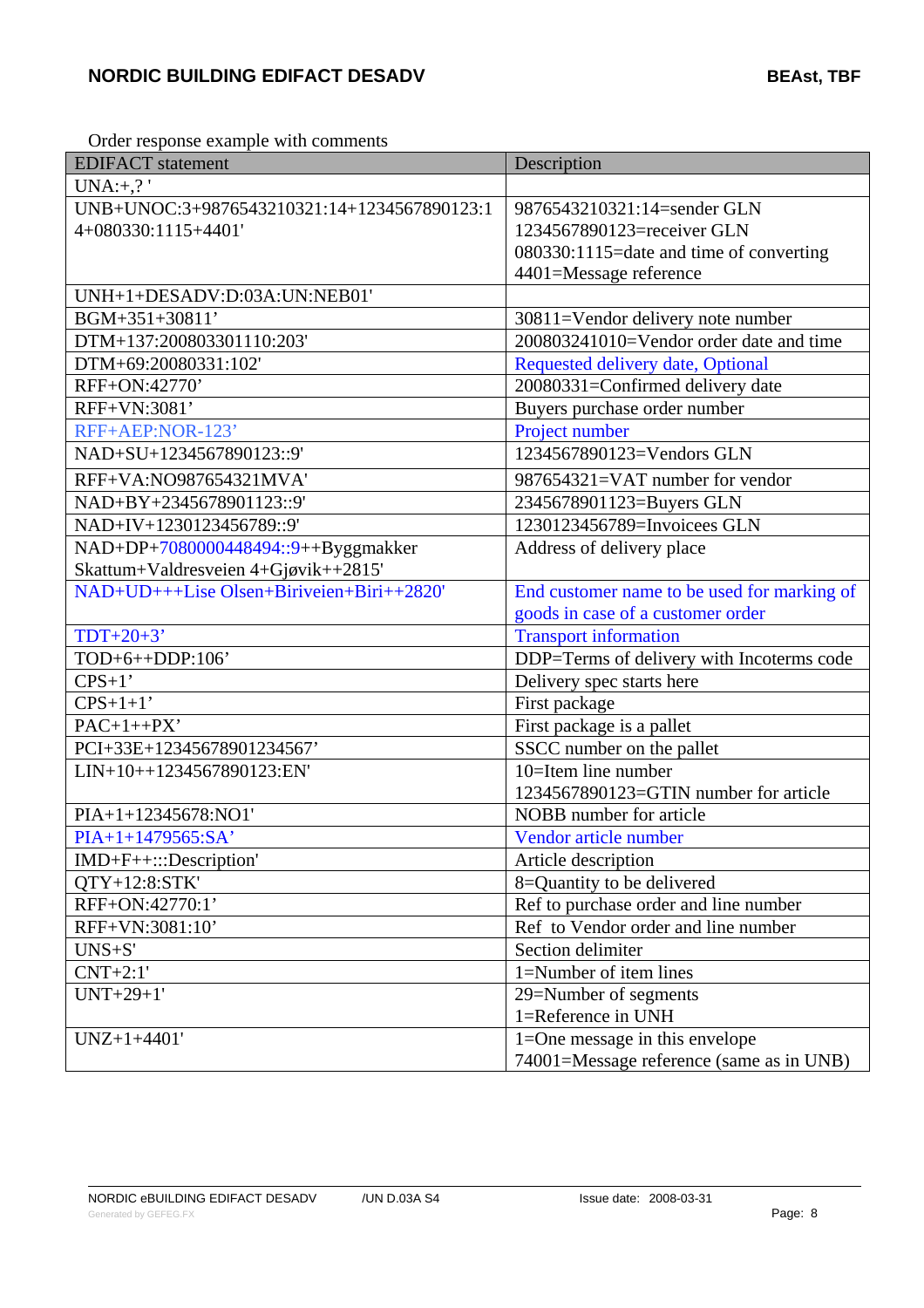#### <span id="page-8-1"></span><span id="page-8-0"></span>**5. SEGMENT STRUCTURE**

| Counte | No | Tag             | <b>St</b>    | <b>MaxOcc</b> | Level          | <b>Content</b>                    |
|--------|----|-----------------|--------------|---------------|----------------|-----------------------------------|
| 0000   | 1  | <b>UNA</b>      | O            | 1             | 0              | Service string advice             |
| 0000   | 2  | <b>UNB</b>      | $\mathsf{R}$ | 1             | 0              | Interchange header                |
| 0010   | 3  | <b>UNH</b>      | R            | 1             | 0              | Message header                    |
| 0020   | 4  | <b>BGM</b>      | R            | 1             | 0              | Beginning of message              |
| 0030   | 5  | <b>DTM</b>      | R            | 5             | 1              | Date/time/period                  |
| 0080   |    | SG <sub>1</sub> | O            | 1             | 1              | RFF-DTM                           |
| 0090   | 6  | <b>RFF</b>      | R            | 1             | 1              | Reference                         |
| 0100   | 7  | <b>DTM</b>      | O            | 1             | 2              | Date/time/period                  |
| 0110   |    | SG <sub>2</sub> | R            | 6             | 1              | NAD-LOC-SG4                       |
| 0120   | 8  | <b>NAD</b>      | $\mathsf R$  | 1             | 1              | Name and address                  |
| 0130   | 9  | LOC             | O            | 1             | $\overline{c}$ | Place/location identification     |
| 0170   |    | SG4             | O            | 1             | $\overline{c}$ | CTA-COM                           |
| 0180   | 10 | <b>CTA</b>      | R            | 1             | 2              | Contact information               |
| 0190   | 11 | <b>COM</b>      | O            | 1             | 3              | Communication contact             |
| 0200   |    | SG <sub>5</sub> | $\circ$      | 1             | 1              | TOD-LOC                           |
| 0210   | 12 | <b>TOD</b>      | R            | 1             | 1              | Terms of delivery or transport    |
| 0220   | 13 | LOC             | O            | 1             | 2              | Place/location identification     |
| 0240   |    | SG <sub>6</sub> | O            | 1             | 1              | <b>TDT</b>                        |
| 0250   | 14 | <b>TDT</b>      | R            | 1             | 1              | Transport information             |
| 0310   |    | SG8             | O            | $\mathbf 1$   | 1              | EQD                               |
| 0320   | 15 | <b>EQD</b>      | R            | 1             | 1              | Equipment details                 |
| 0390   |    | <b>SG10</b>     | R            | 999           | 1              | CPS-SG11-SG17                     |
| 0400   | 16 | <b>CPS</b>      | R            | 1             | 1              | Consignment packing sequence      |
| 0430   |    | <b>SG11</b>     | O            | 1             | 2              | PAC-MEA-SG12-SG13                 |
| 0440   | 17 | <b>PAC</b>      | R            | 1             | 2              | Package                           |
| 0450   | 18 | <b>MEA</b>      | O            | 5             | 3              | Measurements                      |
| 0470   |    | <b>SG12</b>     | O            | 1             | 3              | HAN--FTX                          |
| 0480   | 19 | <b>HAN</b>      | R            | 1             | 3              | Handling instructions             |
| 0490   | 20 | <b>FTX</b>      | O            | 1             | 4              | Free text                         |
| 0500   |    | <b>SG13</b>     | O            | 5             | 3              | PCI-SG15                          |
| 0510   | 21 | <b>PCI</b>      | R            | 1             | 3              | Package identification            |
| 0570   |    | <b>SG15</b>     | O            | 5             | 4              | GIN                               |
| 0580   | 22 | <b>GIN</b>      | R            | 1             | 4              | Goods identity number             |
| 0650   |    | <b>SG17</b>     | R            | 9999          | 2              | LIN-PIA-IMD-MEA-QTY-DTM-SG18-SG20 |
| 0660   | 23 | <b>LIN</b>      | R            | 1             | 2              | Line item                         |
| 0670   | 24 | <b>PIA</b>      | O            | 1             | 3              | Additional product id             |
| 0680   | 25 | <b>IMD</b>      | O            | 1             | 3              | Description of article or service |
| 0690   | 26 | <b>MEA</b>      | $\mathsf O$  | 1             | 3              | Measurements                      |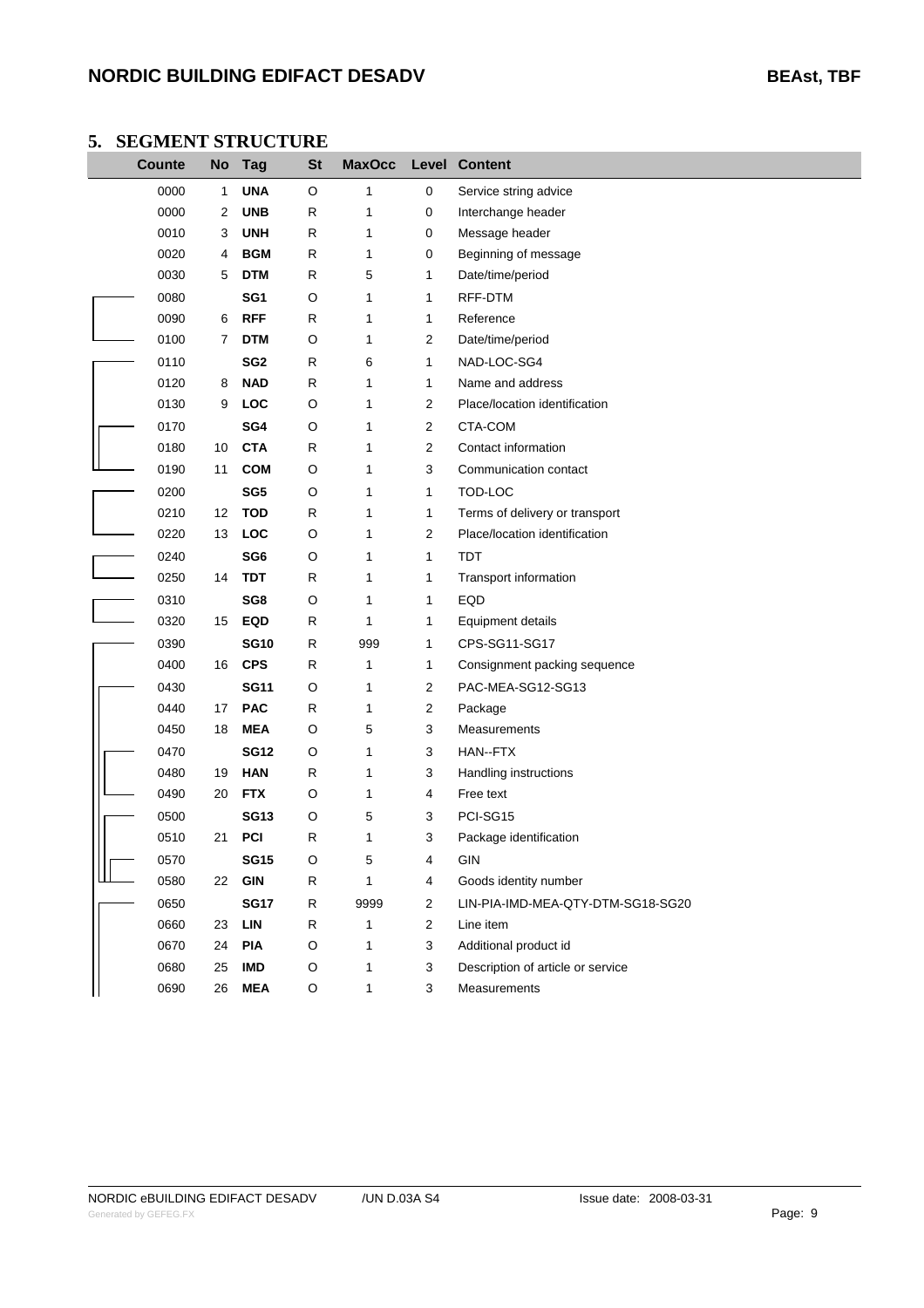|  | Counte |    | No Tag      | <b>St</b> | <b>MaxOcc</b> |   | <b>Level Content</b>          |
|--|--------|----|-------------|-----------|---------------|---|-------------------------------|
|  | 0700   | 27 | QTY         | R         |               | 3 | Quantity                      |
|  | 0750   | 28 | <b>DTM</b>  | O         | 2             | 3 | Date/time/period              |
|  | 0830   |    | <b>SG18</b> | R         | 3             | 3 | RFF-DTM                       |
|  | 0840   | 29 | <b>RFF</b>  | R         | 1             | 3 | Reference                     |
|  | 0870   | 30 | <b>DTM</b>  | O         | 1             | 4 | Date/time/period              |
|  | 0920   |    | <b>SG20</b> | O         | 1             | 3 | Ultimated delivery place      |
|  | 0930   | 31 | <b>LOC</b>  | O         | 1             | 3 | Place/location identification |
|  | 1150   | 32 | <b>CNT</b>  | O         | 2             |   | Control total                 |
|  | 1160   | 33 | <b>UNT</b>  | R         | 1             | 0 | Message trailer               |
|  | 0000   | 34 | <b>UNZ</b>  | R         | 4             | 0 | Interchange trailer           |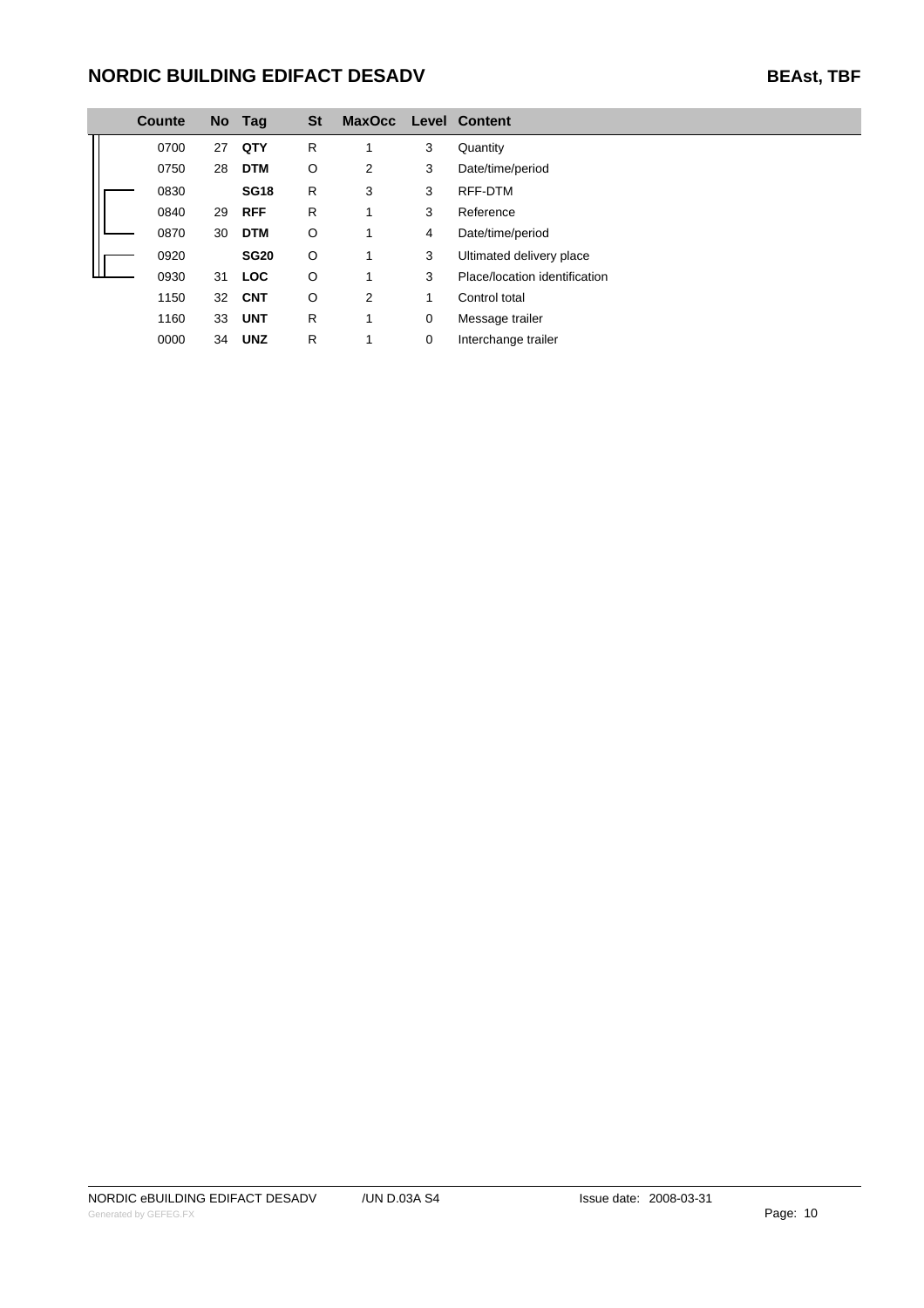#### **6. SEGMENT DIAGRAM**

<span id="page-10-1"></span><span id="page-10-0"></span>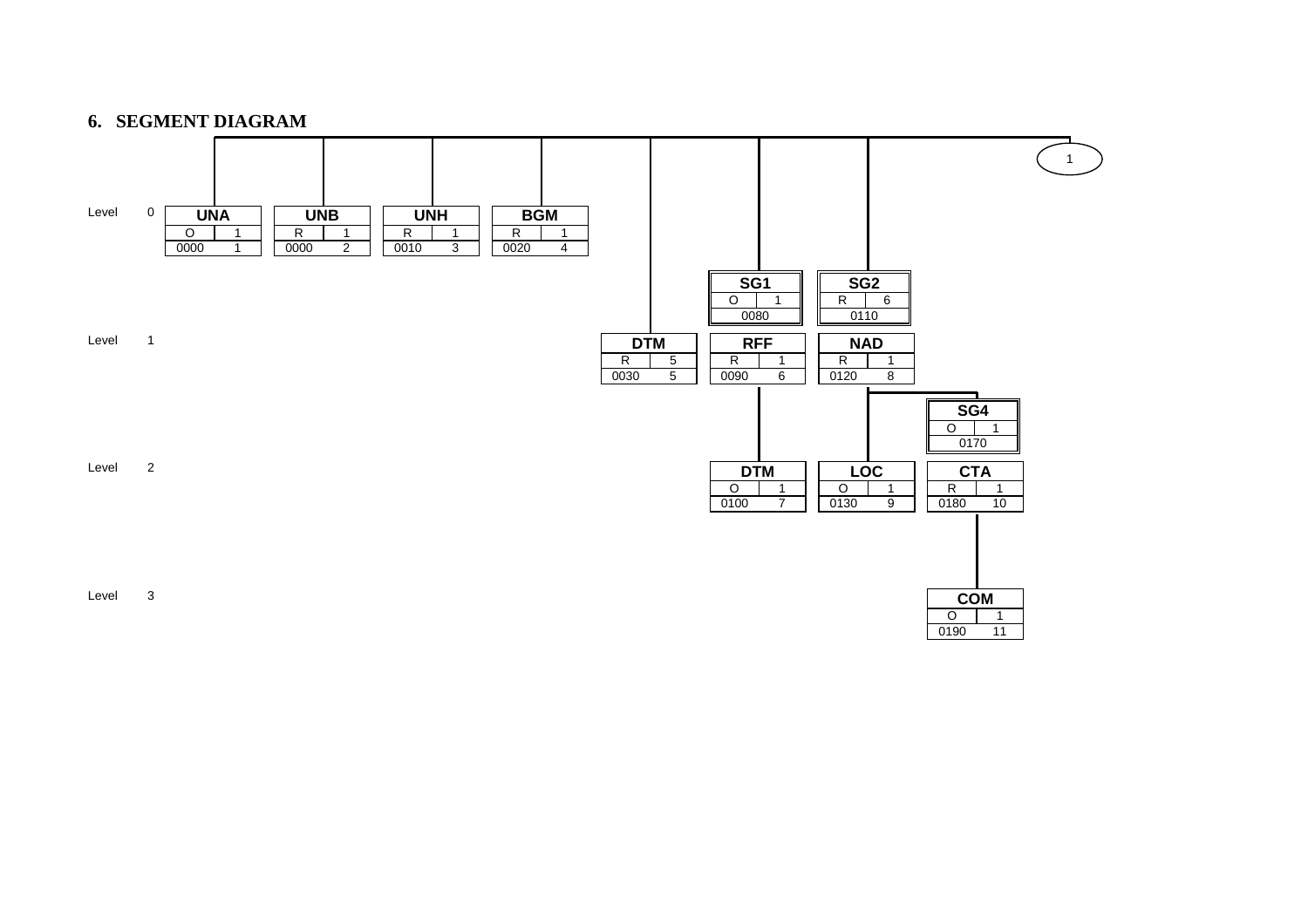**BEAst, TBF**

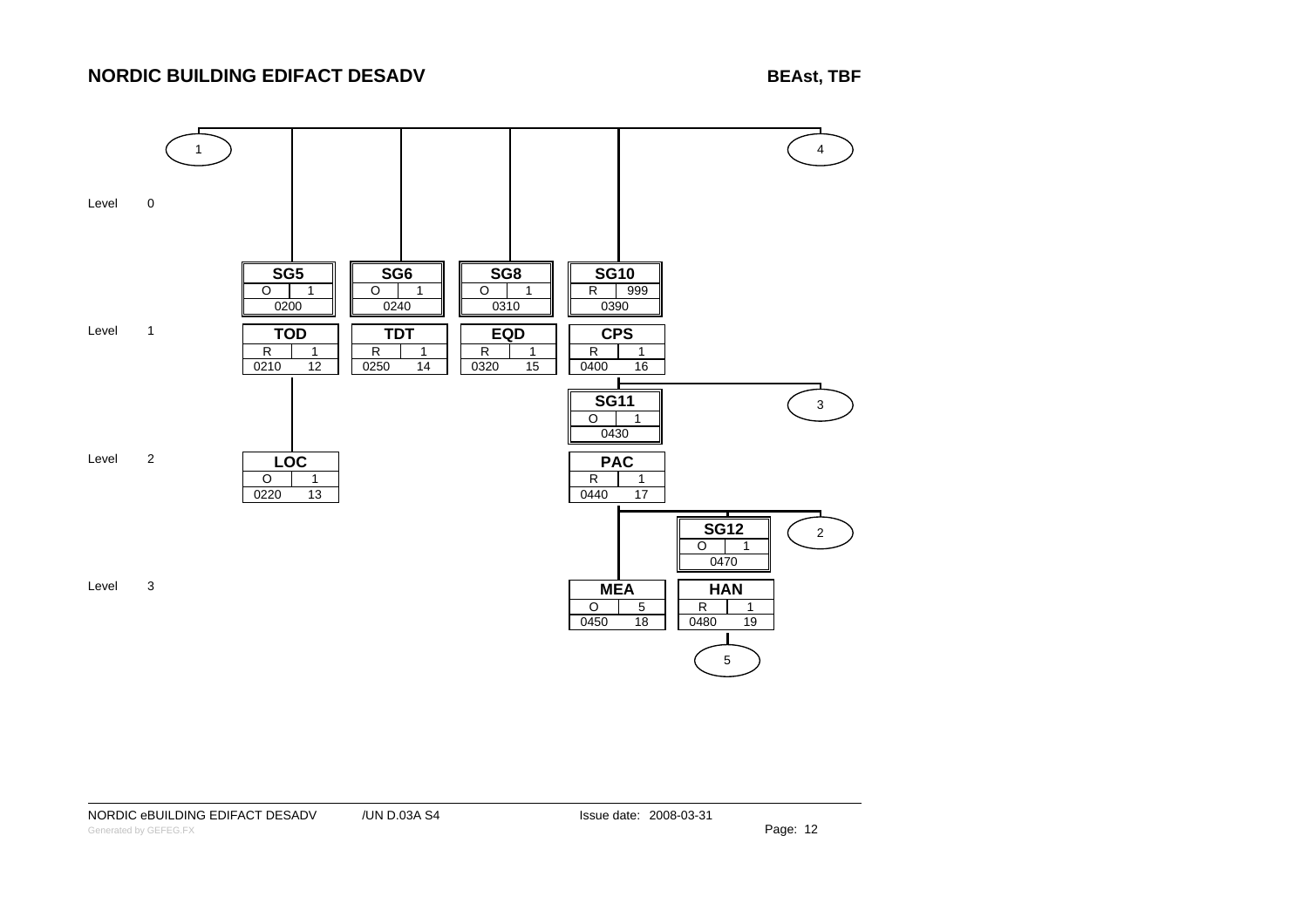**BEAst, TBF**



NORDIC eBUILDING EDIFACT DESADV / UN D.03A S4

Issue date: 2008-03-31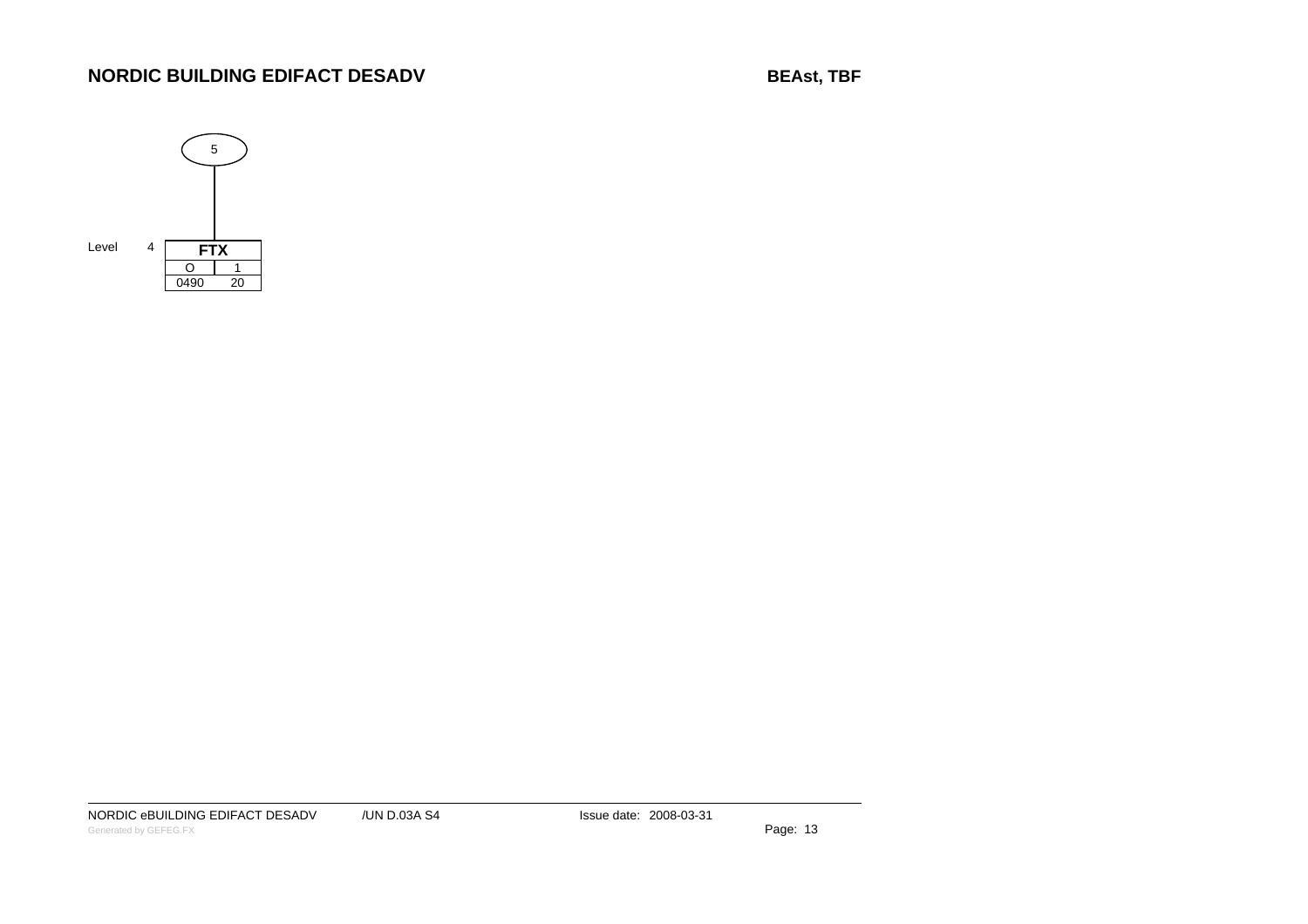**BEAst, TBF**



NORDIC eBUILDING EDIFACT DESADV / UN D.03A S4

Issue date: 2008-03-31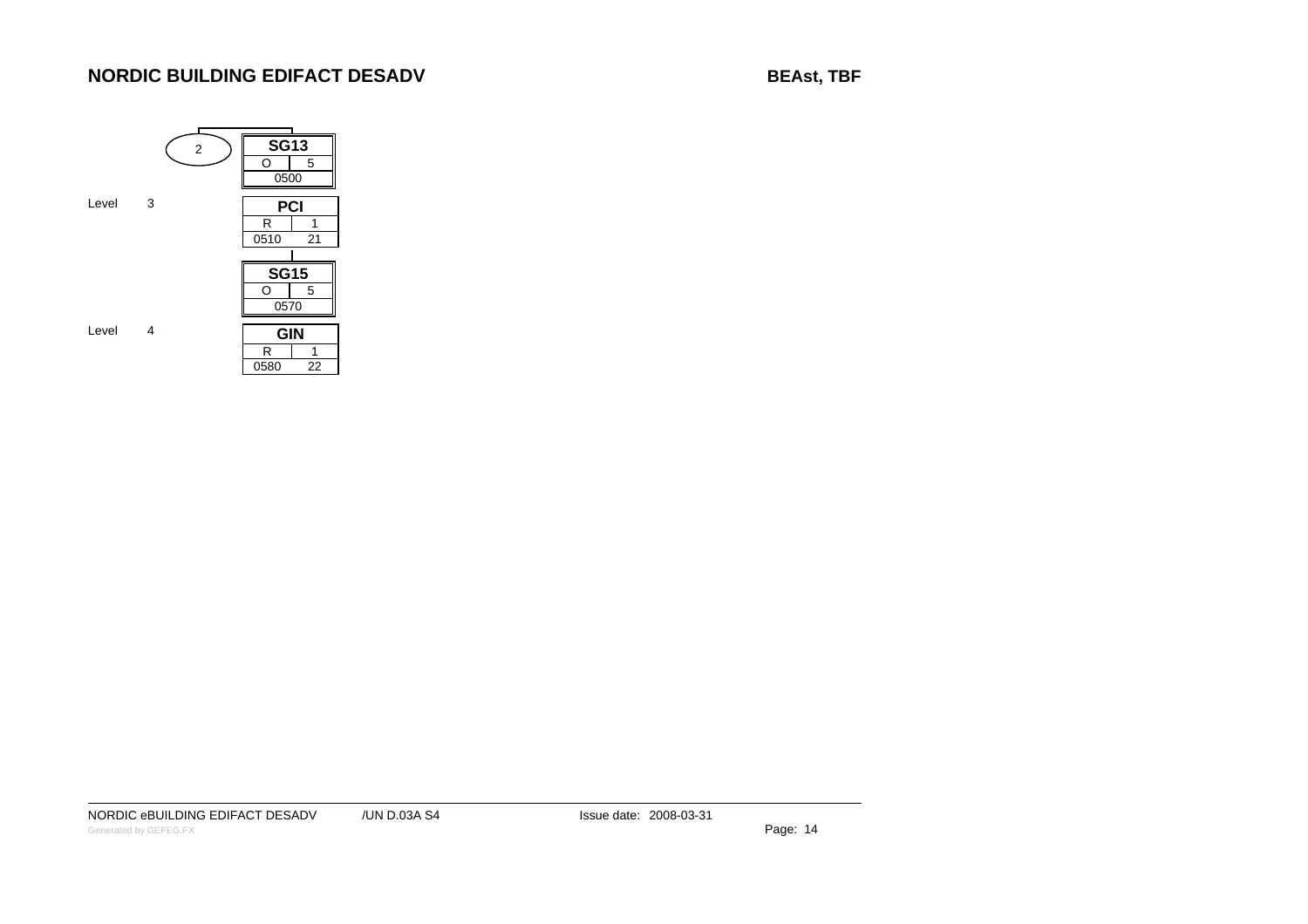**BEAst, TBF**



NORDIC eBUILDING EDIFACT DESADV /UN D.03A S4 / Issue date: 2008-03-31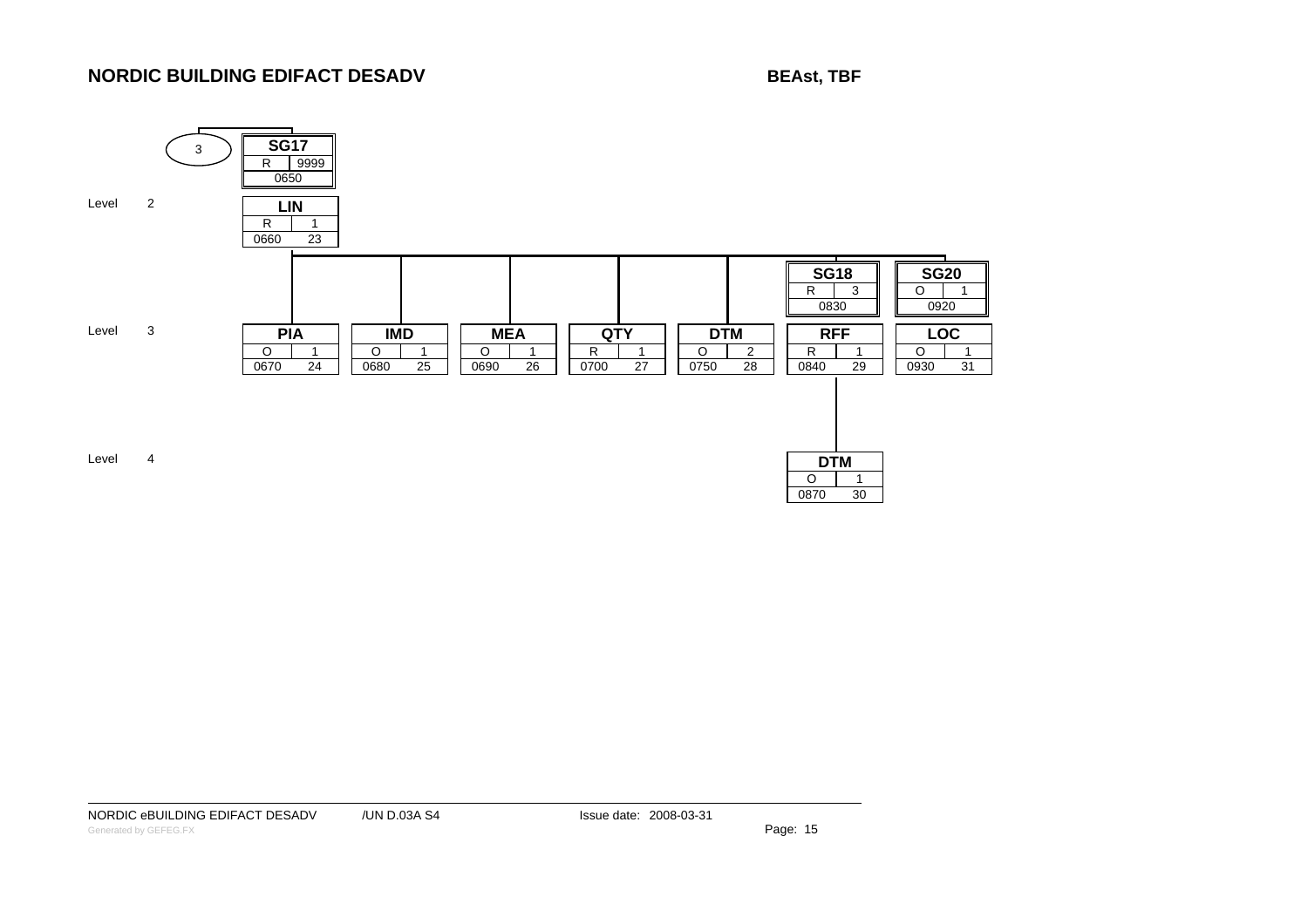

NORDIC eBUILDING EDIFACT DESADV / UN D.03A S4 Generated by GEFEG.FX **Page: 16** 

Issue date: 2008-03-31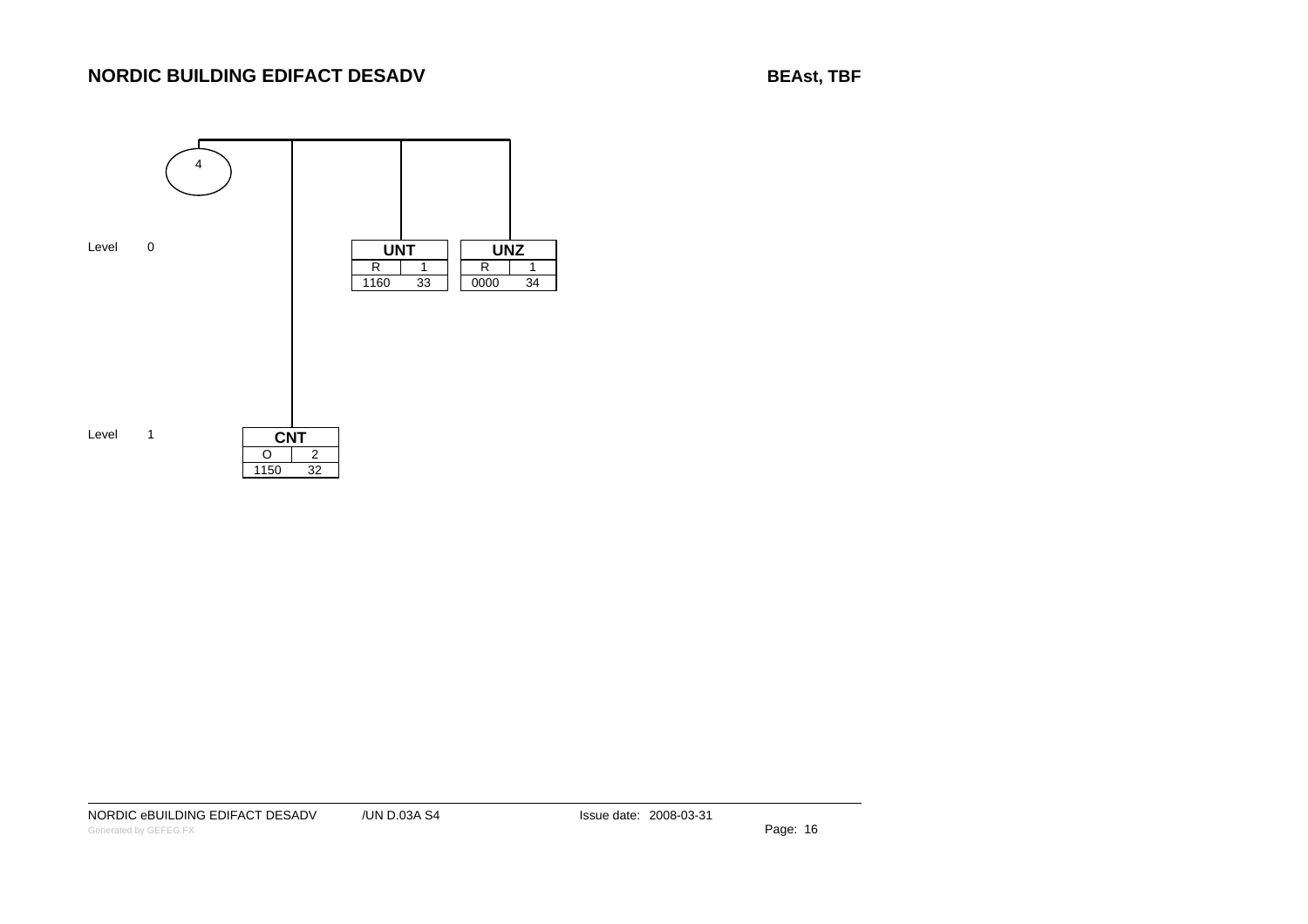#### <span id="page-16-1"></span><span id="page-16-0"></span>**7. DESCRIPTION OF SEGMENTS IN DETAIL**

This chapter describes all segments and segment groups contained in the DESADV message. Each segment is described with all data elements contained. Not all segments are marked as part of this user guide. Some data elements are described as not used and some are required. See codes for usage in the bottom line.

The content of this chapter should be sufficient in order to determine which data elements is required in an order response message. The example in chapter 4 also helps to describe the content of the message.

Always discuss with your business partner content of the message before you start to exchange electronical documents..

For some data elements where several codes are available, the codes are devided in two parts, primary codes and secondary codes.

Secondary codes are only to be used after agreement with the trading perty.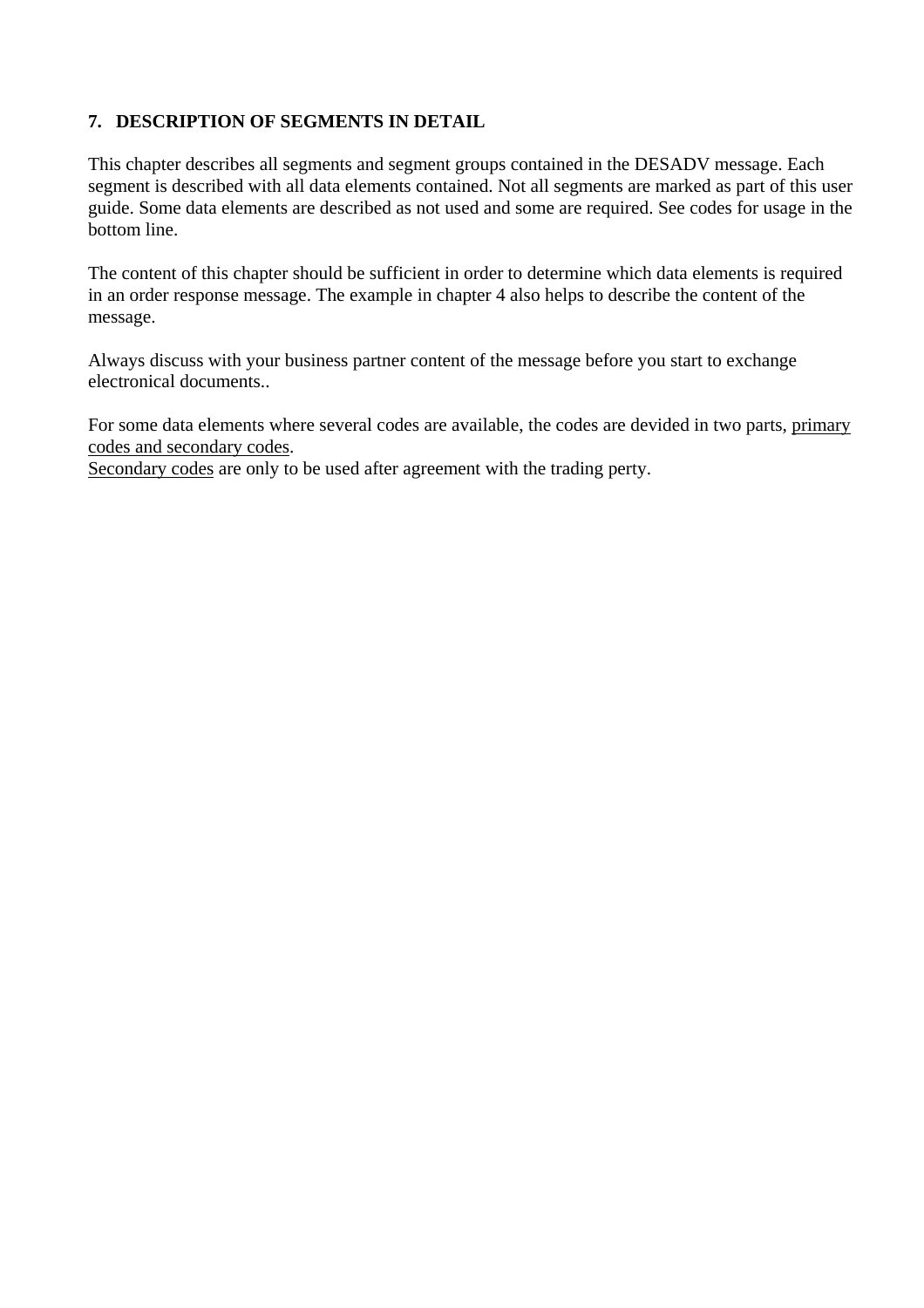#### **Segments**

| <b>Counter</b> | No | Tag        | <b>MaxOcc</b> | Level | <b>Name</b>           |
|----------------|----|------------|---------------|-------|-----------------------|
| 0000           |    | <b>UNA</b> |               |       | Service string advice |

|                  |                                     | <b>Standard</b> | Implementation   |                |
|------------------|-------------------------------------|-----------------|------------------|----------------|
| l ag             | Name                                | St Format       | <b>St Format</b> | Usage / Remark |
| <b>UNA</b>       |                                     |                 |                  |                |
| UNA1             | Component data element<br>separator | M an1           | M an1            |                |
| UNA <sub>2</sub> | Data element separator              | M an1           | M an1            |                |
| UNA3             | Decimal mark                        | M an1           | M an1            |                |
| UNA4             | Release character                   | M an1           | M an1            |                |
| UNA <sub>5</sub> | <b>Repetition separator</b>         | M an1           | M an1            |                |
| UNA6             | Segment terminator                  | M an1           | M an1            |                |

**Remark:**

**Example:**

UNA:+.? '

No = Consecutive segment number<br>
MaxOcc = Maximum occurrence of the segment/group<br>
EDIFACT: M=Mandatory, C=Conditional  $MaxOcc = Maximum$  occurrence of the segment/group Counter = Counter of segment/group within the standard

User specific: R=Required, O=Optional, D=Dependent,<br>A=Advised, N=Not used

DESADV; 0.1 doc Generated by GEFEG.FX **Page:** 18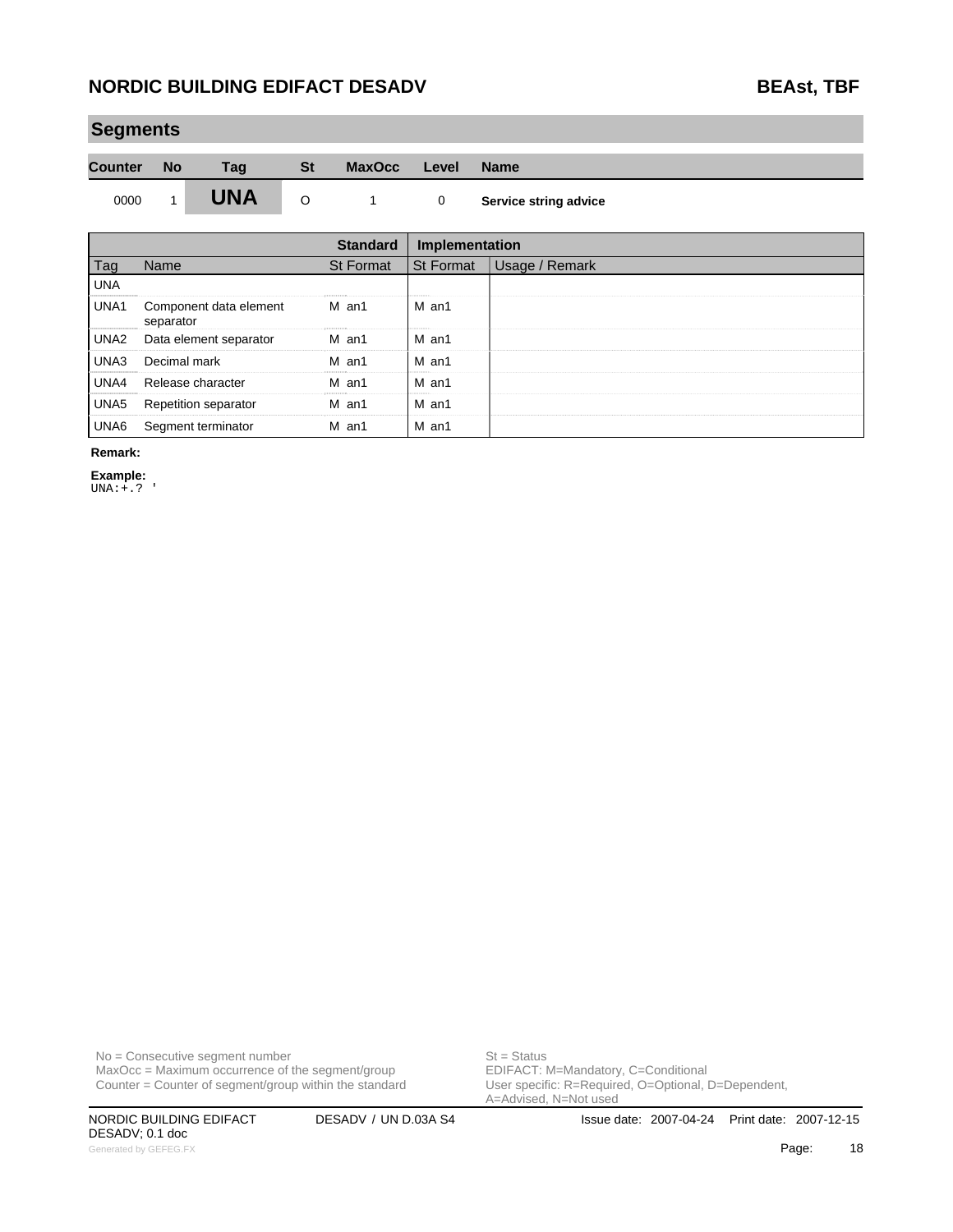**Segments**

| ບຬ໘πτιπο       |                |                                                      |              |                  |                  |                             |
|----------------|----------------|------------------------------------------------------|--------------|------------------|------------------|-----------------------------|
| <b>Counter</b> | <b>No</b>      | Tag                                                  | <b>St</b>    | <b>MaxOcc</b>    | Level            | <b>Name</b>                 |
| 0000           | $\overline{2}$ | <b>UNB</b>                                           | $\mathsf{R}$ | 1                | 0                | Interchange header          |
|                |                |                                                      |              | <b>Standard</b>  | Implementation   |                             |
| Tag            | Name           |                                                      |              | <b>St Format</b> | <b>St Format</b> | Usage / Remark              |
| <b>UNB</b>     |                |                                                      |              |                  |                  |                             |
| S001           |                | Syntax identifier                                    |              | М                | $\mathsf{R}$     |                             |
| 0001           |                | Syntax identifier                                    |              | $M$ a4           | $M$ a4           |                             |
| 0002           |                | Syntax version number                                |              | M an1            | M an1            |                             |
| 0080           |                | Service code list directory<br>version number        |              | $C$ an $6$       | N                | Not used                    |
| 0133           |                | Character encoding, coded                            |              | $C$ an3          | N                | Not used                    |
| 0076           |                | Syntax release number                                |              | $C$ an $2$       | N                | Not used                    |
| S002           |                | Interchange sender                                   |              | M                | R                |                             |
| 0004           | identification | Interchange sender                                   |              | M an35           | R an35           | <b>GLN</b>                  |
| 0007           |                | Identification code qualifier                        |              | $C$ an $4$       | $R$ an. 4        | <b>14 EAN International</b> |
| 0008           | identification | Interchange sender internal                          |              | $C$ an. 35       | N                | Not used                    |
| 0042           |                | Interchange sender internal<br>sub-identification    |              | $C$ an. 35       | N                | Not used                    |
| S003           |                | Interchange recipient                                |              | м                | R.               |                             |
| 0010           | identification | Interchange recipient                                |              | M an35           | R an35           | <b>GLN</b>                  |
| 0007           |                | Identification code qualifier                        |              | $C$ an $4$       | $R$ an4          | <b>14 EAN International</b> |
| 0014           | identification | Interchange recipient internal                       |              | C an35           | N                | Not used                    |
| 0046           |                | Interchange recipient internal<br>sub-identification |              | $C$ an35         | N                | Not used                    |
| S004           |                | Date and time of preparation                         |              | м                | R.               |                             |
| 0017           | Date           |                                                      |              | M <sub>n8</sub>  | M <sub>n8</sub>  |                             |
| 0019           | Time           |                                                      |              | $M$ n4           | M <sub>n4</sub>  |                             |
| 0020           |                | Interchange control reference                        |              | M an14           | M an14           |                             |
| S005           | details        | Recipient reference/password                         |              | C                | Ν                |                             |
| 0022           |                | Recipient reference/password                         |              | M an14           | N                | Not used                    |
| 0025           | qualifier      | Recipient reference/password                         |              | C an2            | N                | Not used                    |
| 0026           |                | Application reference                                |              | $C$ an14         | N                | Not used                    |
| 0029           |                | Processing priority code                             |              | $C$ a1           | N                | Not used                    |
| 0031           |                | Acknowledgement request                              |              | C <sub>n1</sub>  | $D_{n1}$         | 1 Acknowledgement requested |
| 0032           | identifier     | Interchange agreement                                |              | C an35           | N                | Not used                    |
| 0035           | Test indicator |                                                      |              | C <sub>n1</sub>  | C <sub>n1</sub>  | Use only with test          |

 $MaxOcc = Maximum occurrence of the segment/group$ 

Counter = Counter of segment/group within the standard

DESADV; 0.1 doc Generated by GEFEG.FX **Page:** 19

No = Consecutive segment number<br>
MaxOcc = Maximum occurrence of the segment/group<br>
EDIFACT: M=Mandatory, C=Conditional User specific: R=Required, O=Optional, D=Dependent,<br>A=Advised, N=Not used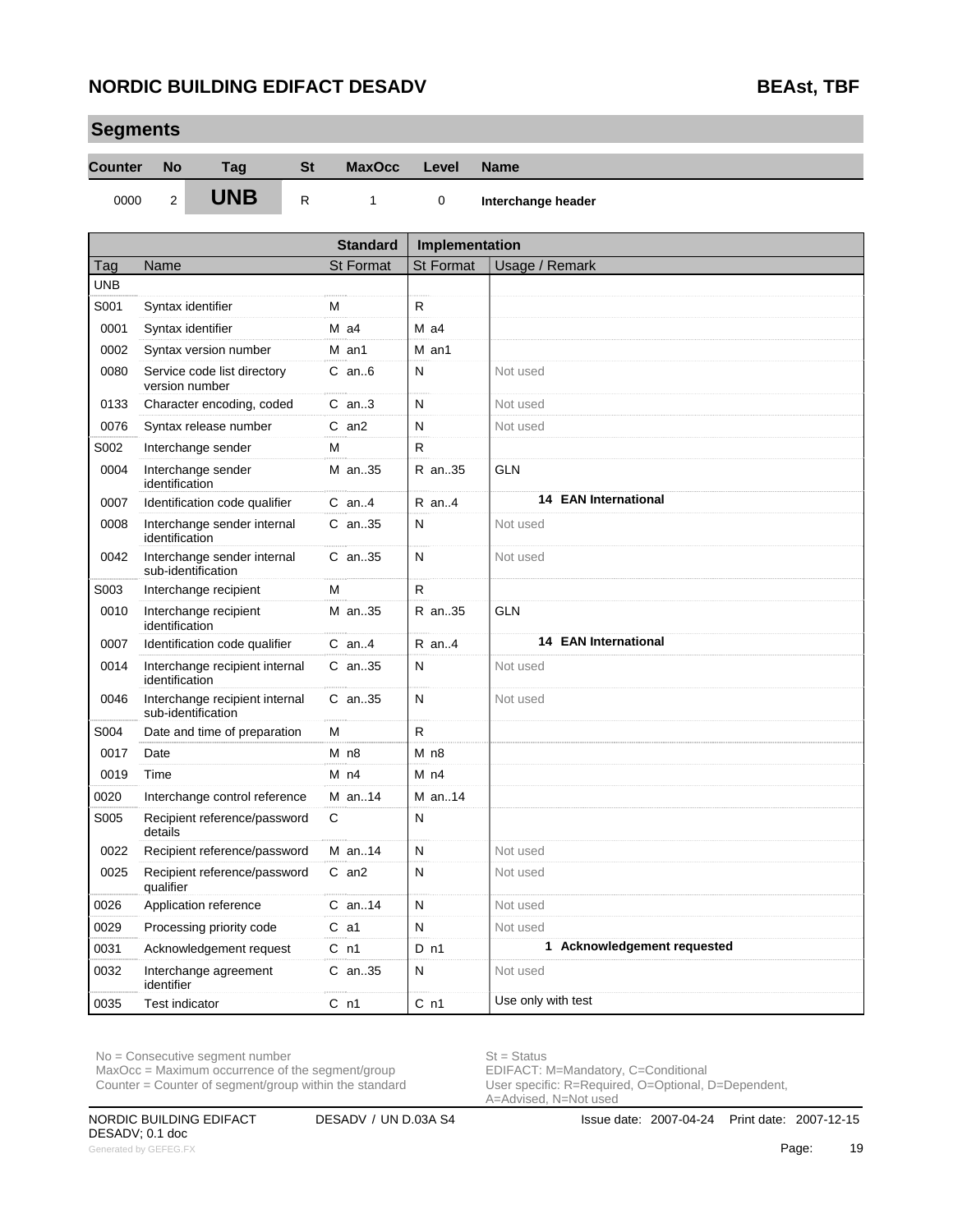### **Segments**

|     |             | <b>Standard</b>  | Implementation |                       |
|-----|-------------|------------------|----------------|-----------------------|
| Taq | <b>Name</b> | <b>St Format</b> | St Format      | Usage / Remark        |
|     |             |                  |                | Interchange is a test |

#### **Remark:**

**Example:**

UNB+UNOC:3+7312346678901:14+7398765432101:14+20070411:0928+1234++++1++1'

No = Consecutive segment number<br>
MaxOcc = Maximum occurrence of the segment/group<br>
EDIFACT: M=Mandatory, C=Conditional  $MaxOcc = Maximum$  occurrence of the segment/group Counter = Counter of segment/group within the standard

NORDIC BUILDING EDIFACT DESADV / UN D.03A S4 Issue date: 2007-04-24 Print date: 2007-12-15 DESADV; 0.1 doc Generated by GEFEG.FX **Page:** 20

User specific: R=Required, O=Optional, D=Dependent,<br>A=Advised, N=Not used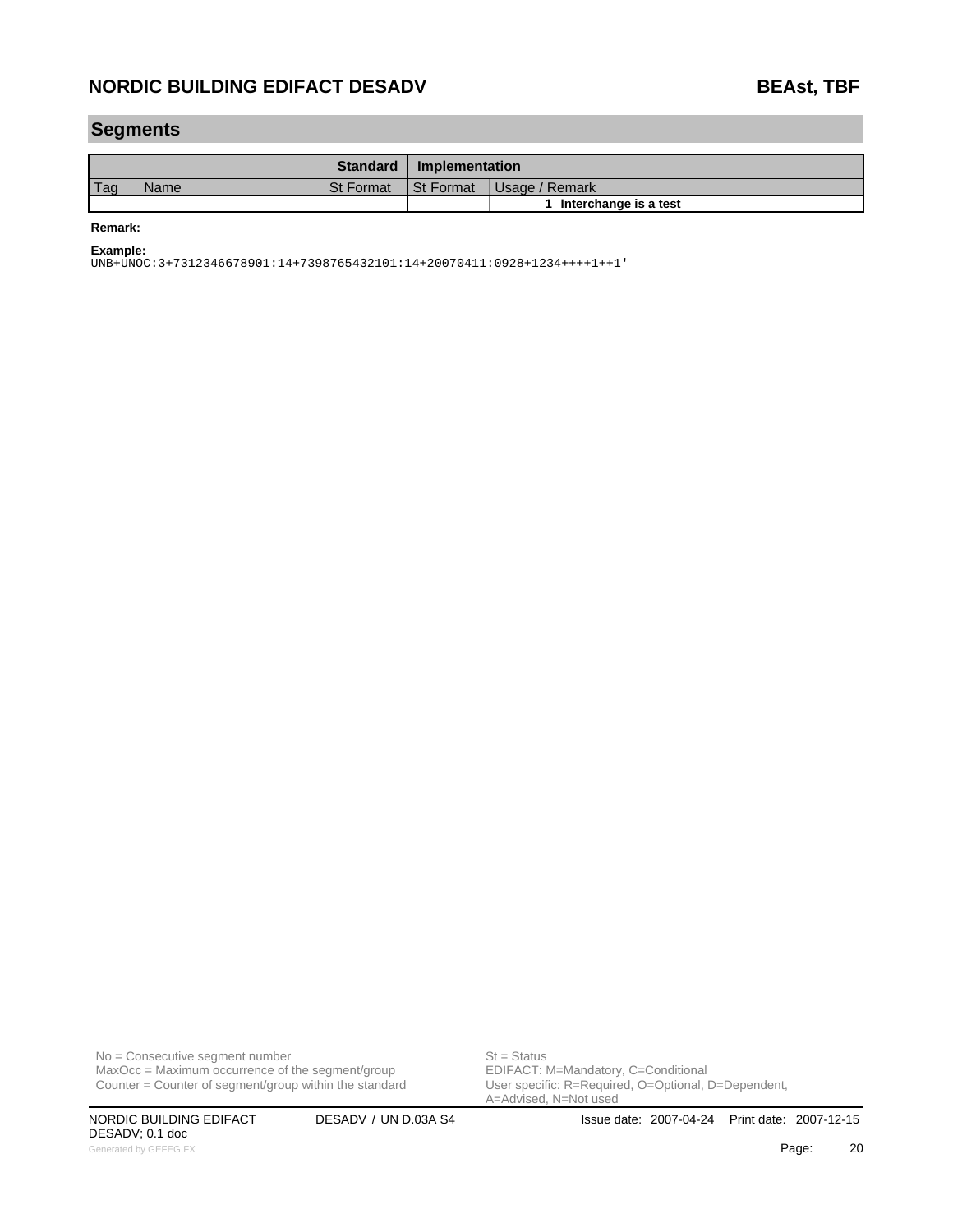| <b>Segments</b> |                |                                                    |           |                  |            |                  |                       |                                                                                                                                              |
|-----------------|----------------|----------------------------------------------------|-----------|------------------|------------|------------------|-----------------------|----------------------------------------------------------------------------------------------------------------------------------------------|
| <b>Counter</b>  | <b>No</b>      | Tag                                                | <b>St</b> | <b>MaxOcc</b>    |            | Level            | <b>Name</b>           |                                                                                                                                              |
| 0010            | 3              | <b>UNH</b>                                         | R.        | 1                |            | 0                | <b>Message header</b> |                                                                                                                                              |
|                 |                |                                                    |           | <b>Standard</b>  |            | Implementation   |                       |                                                                                                                                              |
| Tag             | Name           |                                                    |           | <b>St Format</b> |            | <b>St Format</b> | Usage / Remark        |                                                                                                                                              |
| UNH<br>0062     |                | Message reference number                           |           | M an14           |            | M an14           |                       | Message reference number - unique number to identify the<br>message within the interchange, usually a consecutive<br>number starting with 1. |
| S009            |                | Message identifier                                 |           | м                | R.         |                  |                       |                                                                                                                                              |
| 0065            | Message type   |                                                    |           | $M$ an6          | $R$ an $6$ |                  |                       | DESADV Despatch advice message                                                                                                               |
| 0052            |                | Message version number                             |           | $M$ an3          | $R$ an3    |                  |                       | D Draft version/UN/EDIFACT Directory                                                                                                         |
| 0054            |                | Message release number                             |           | $M$ an3          | $R$ an3    |                  |                       | 03A Release 2003 - A                                                                                                                         |
| 0051            |                | Controlling agency, coded                          |           | $M$ an3          | $R$ an3    |                  |                       | UN UN/CEFACT<br><b>NB</b> Nordic Building                                                                                                    |
| 0057            |                | Association assigned code                          |           | $C$ an $6$       | $O$ an $6$ |                  |                       | NB0801 Nordic Building                                                                                                                       |
| 0110            | number         | Code list directory version                        |           | $C$ an $6$       | N          |                  | Not used              |                                                                                                                                              |
| 0113            | identification | Message type sub-function                          |           | $C$ an $6$       | N          |                  | Not used              |                                                                                                                                              |
| 8800            |                | Common access reference                            |           | $C$ an. 35       | N          |                  | Not used              |                                                                                                                                              |
| S010            |                | Status of the transfer                             |           | C                | N          |                  |                       |                                                                                                                                              |
| 0070            |                | Sequence of transfers                              |           | $M$ n2           | N          |                  | Not used              |                                                                                                                                              |
| 0073            |                | First and last transfer                            |           | $C$ a1           | N          |                  | Not used              |                                                                                                                                              |
| S016            |                | Message subset identification                      |           | C                | N          |                  |                       |                                                                                                                                              |
| 0115            |                | Message subset identification                      |           | M an14           | N          |                  | Not used              |                                                                                                                                              |
| 0116            | number         | Message subset version                             |           | $C$ an3          | N          |                  | Not used              |                                                                                                                                              |
| 0118            | number         | Message subset release                             |           | $C$ an3          | N          |                  | Not used              |                                                                                                                                              |
| 0051            |                | Controlling agency, coded                          |           | $C$ an3          | N          |                  | Not used              |                                                                                                                                              |
| S017            |                | Message implementation<br>guideline identification |           | C                | N          |                  |                       |                                                                                                                                              |
| 0121            |                | Message implementation<br>guideline identification |           | M an14           | N          |                  | Not used              |                                                                                                                                              |
| 0122            |                | Message implementation<br>guideline version number |           | $C$ an3          | N          |                  | Not used              |                                                                                                                                              |
| 0124            |                | Message implementation<br>guideline release number |           | $C$ an3          | N          |                  | Not used              |                                                                                                                                              |
| 0051            |                | Controlling agency, coded                          |           | $C$ an3          | N          |                  | Not used              |                                                                                                                                              |
| S018            |                | Scenario identification                            |           | C                | ${\sf N}$  |                  |                       |                                                                                                                                              |
| 0127            |                | Scenario identification                            |           | $M$ an. 14       | N          |                  | Not used              |                                                                                                                                              |
| 0128            |                | Scenario version number                            |           | $C$ an3          | ${\sf N}$  |                  | Not used              |                                                                                                                                              |
| 0130            |                | Scenario release number                            |           | $C$ an3          | ${\sf N}$  |                  | Not used              |                                                                                                                                              |

No = Consecutive segment number<br>
MaxOcc = Maximum occurrence of the segment/group<br>
EDIFACT: M=Mandatory, C=Conditional  $MaxOcc = Maximum occurrence of the segment/group$ 

Counter = Counter of segment/group within the standard

DESADV; 0.1 doc Generated by GEFEG.FX **Page:** 21

User specific: R=Required, O=Optional, D=Dependent,<br>A=Advised, N=Not used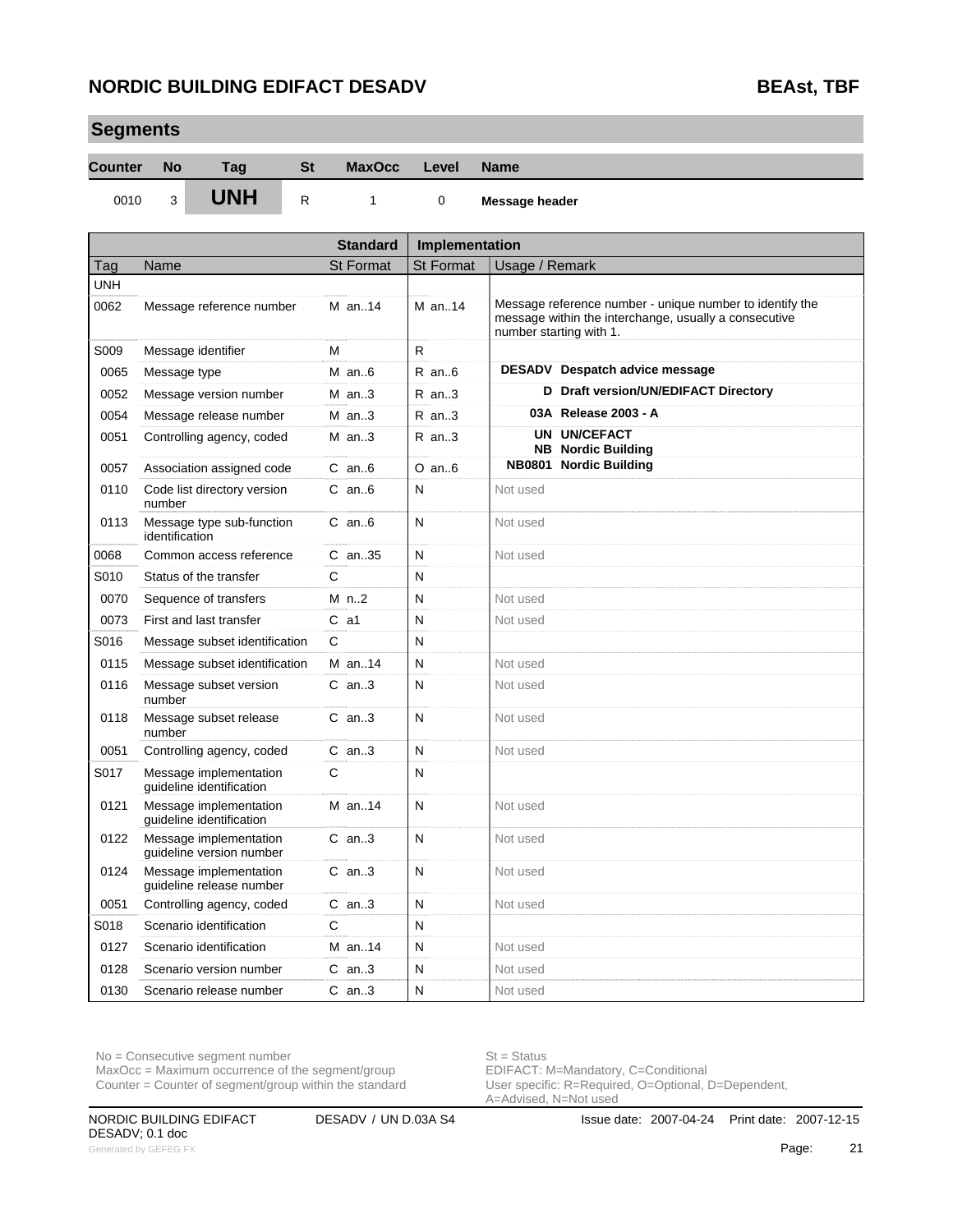#### **Segments**

|      |                           | <b>Standard</b>  | Implementation |                |
|------|---------------------------|------------------|----------------|----------------|
| Tag  | Name                      | <b>St Format</b> | St Format      | Usage / Remark |
| 0051 | Controlling agency, coded | $C$ an3          | N              | Not used       |

#### **Remark:**

#### **Example:**

UNH+1+DESADV:D:03A:UN:NB0801'

No = Consecutive segment number<br>
MaxOcc = Maximum occurrence of the segment/group<br>
EDIFACT: M=Mandatory, C=Conditional  $MaxOcc = Maximum$  occurrence of the segment/group Counter = Counter of segment/group within the standard

DESADV; 0.1 doc Generated by GEFEG.FX **Page:** 22 and the control of the control of the control of the control of the control of the control of the control of the control of the control of the control of the control of the control of the c

User specific: R=Required, O=Optional, D=Dependent,<br>A=Advised, N=Not used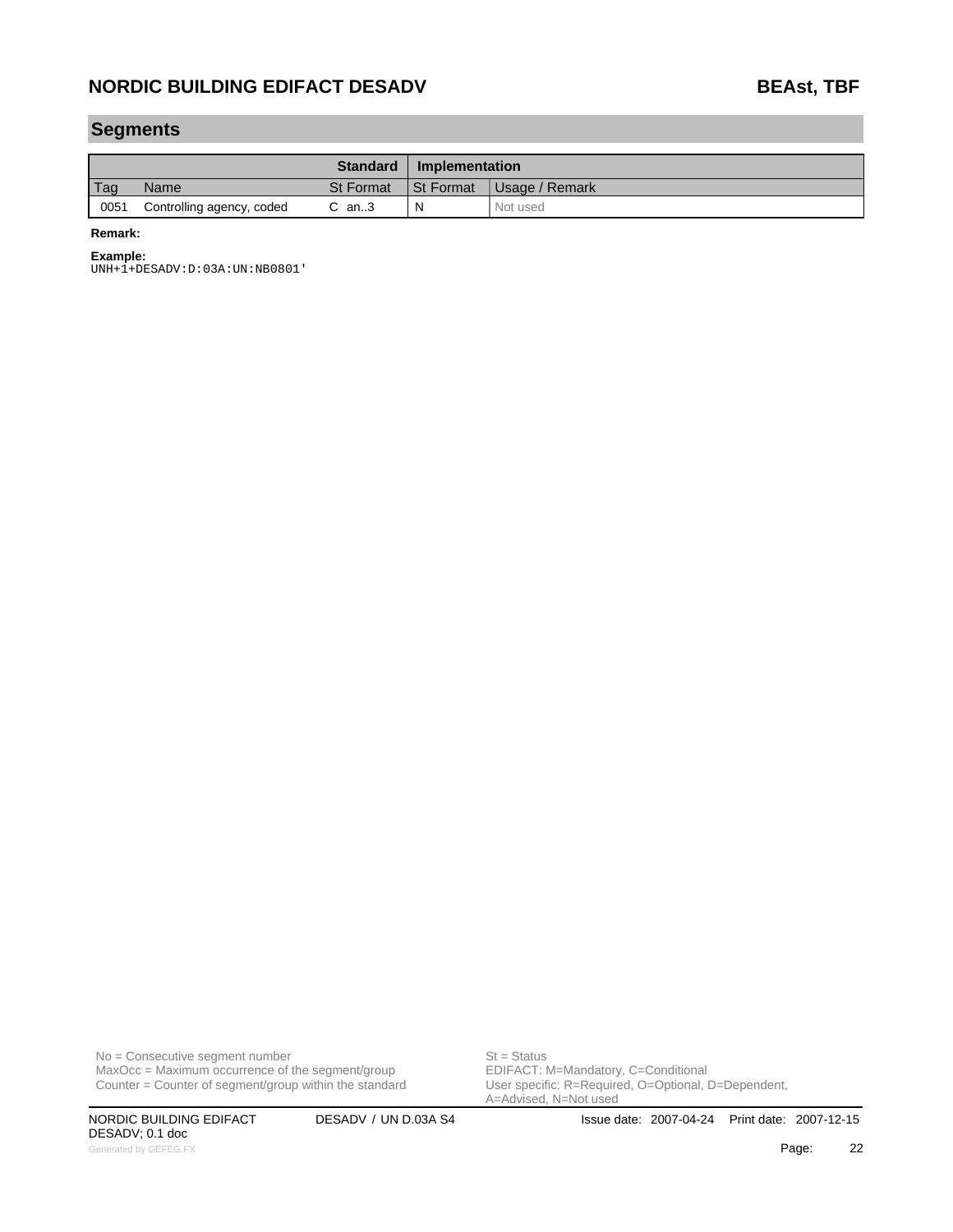| $-$ -900       |                |                               |           |                  |                |                                          |
|----------------|----------------|-------------------------------|-----------|------------------|----------------|------------------------------------------|
| <b>Counter</b> | <b>No</b>      | Taq                           | <b>St</b> | <b>MaxOcc</b>    | Level          | <b>Name</b>                              |
| 0020           | $\overline{4}$ | <b>BGM</b>                    | R         | 1                | $\mathbf 0$    | <b>Beginning of message</b>              |
|                |                |                               |           | <b>Standard</b>  | Implementation |                                          |
| Tag            | Name           |                               |           | <b>St Format</b> | St Format      | Usage / Remark                           |
| <b>BGM</b>     |                |                               |           |                  |                |                                          |
| C002           |                | Document/message name         |           | C                | R              |                                          |
| 1001           |                | Document name code            |           | $C$ an3          | $C$ an3        | 351 Despatch advice                      |
| 1131           |                | Code list identification code |           | $C$ an. 17       | N              | Not used                                 |
| 3055           | code           | Code list responsible agency  |           | $C$ an3          | N              | Not used                                 |
| 1000           |                | Document name                 |           | C an35           | N              | Not used                                 |
| C106           | identification | Document/message              |           | C                | R              |                                          |
| 1004           |                | Document identifier           |           | $C$ an. 35       | R an35         | Delivery note number                     |
| 1056           |                | Version identifier            |           | $C$ an9          | N              | Not used                                 |
| 1060           |                | Revision identifier           |           | $C$ an $6$       | N              | Not used                                 |
| 1225           |                | Message function code         |           | $C$ an3          | $O$ an3        | Avtalas<br>Cancellation<br>Original<br>9 |

### **Segments**

#### **Example:**

BGM+351+123456+9'

 $MaxOcc = Maximum$  occurrence of the segment/group Counter = Counter of segment/group within the standard

No = Consecutive segment number<br>
MaxOcc = Maximum occurrence of the segment/group<br>
EDIFACT: M=Mandatory, C=Conditional

4343 Response type code C an..3 N Not used

User specific: R=Required, O=Optional, D=Dependent,<br>A=Advised, N=Not used

DESADV; 0.1 doc Generated by GEFEG.FX **Page:** 23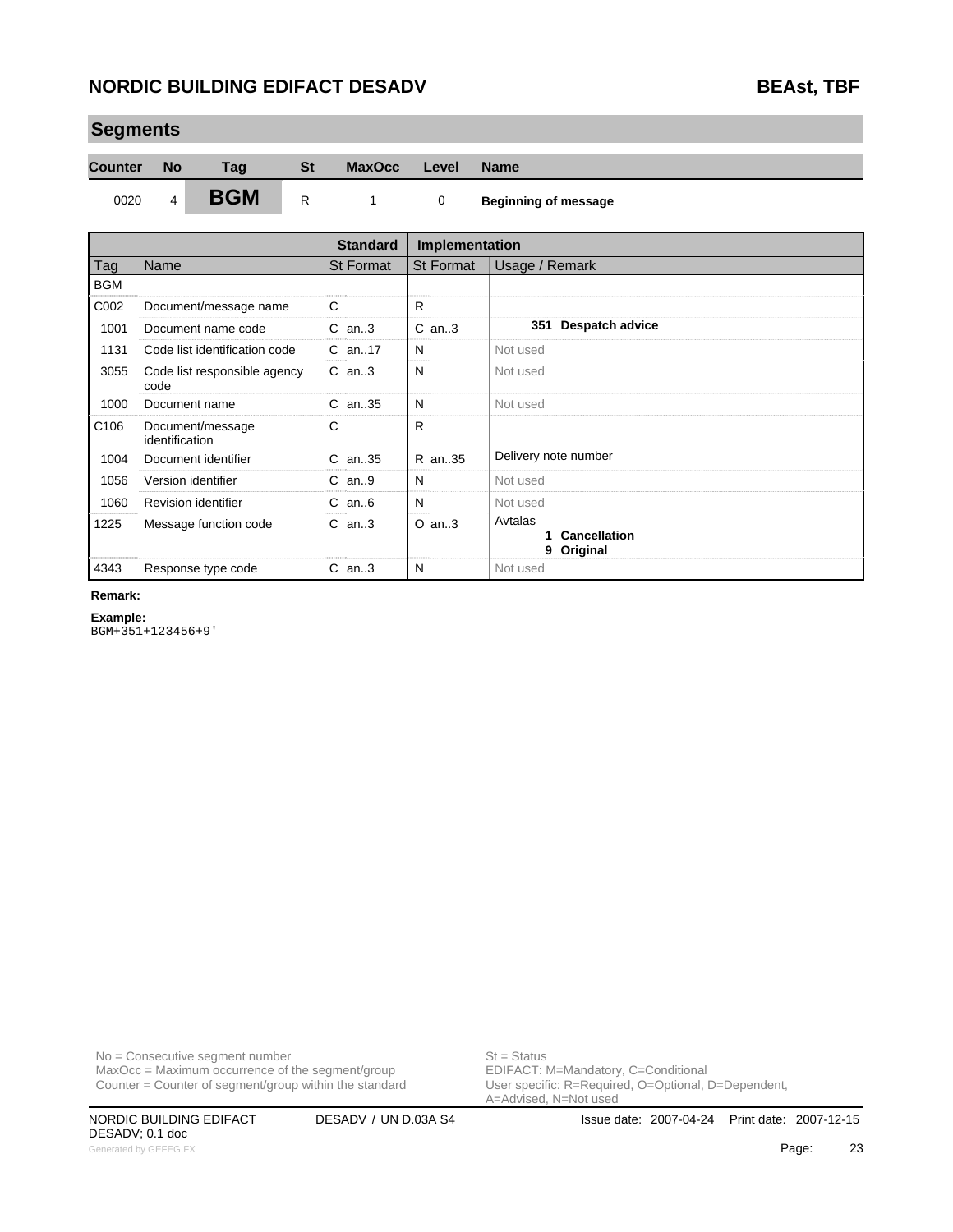| <b>Segments</b> |           |            |              |               |       |                  |  |  |  |
|-----------------|-----------|------------|--------------|---------------|-------|------------------|--|--|--|
| Counter         | <b>No</b> | Taq        | St           | <b>MaxOcc</b> | Level | <b>Name</b>      |  |  |  |
| 0030            | 5         | <b>DTM</b> | $\mathsf{R}$ | 5             |       | Date/time/period |  |  |  |

|                   |                                                   | <b>Standard</b> | <b>Implementation</b> |                                                                                                                                                                              |
|-------------------|---------------------------------------------------|-----------------|-----------------------|------------------------------------------------------------------------------------------------------------------------------------------------------------------------------|
| Tag               | Name                                              | St Format       | <b>St Format</b>      | Usage / Remark                                                                                                                                                               |
| <b>DTM</b>        |                                                   |                 |                       |                                                                                                                                                                              |
| C <sub>50</sub> 7 | Date/time/period                                  | м               | R                     |                                                                                                                                                                              |
| 2005              | Date or time or period function<br>code qualifier | M an3           | $R$ an. 3             | 137 Document/message date/time<br>2 Delivery date/time, requested<br>11 Despatch date and or time<br>17 Delivery date/time, estimated<br>69 Delivery date/time, promised for |
| 2380              | Date or time or period text                       | $C$ an. 35      | R N.12                | Document date                                                                                                                                                                |
| 2379              | Date or time or period format<br>code             | $C$ an3         | $R$ an. 3             | 102 CCYYMMDD<br>203 CCYYMMDDHHMM<br>616 CCYYWW                                                                                                                               |

#### **Remark:**

**Example:** DTM+137:20070507:102'

 $MaxOcc = Maximum$  occurrence of the segment/group Counter = Counter of segment/group within the standard

No = Consecutive segment number<br>
MaxOcc = Maximum occurrence of the segment/group<br>
EDIFACT: M=Mandatory, C=Conditional

DESADV; 0.1 doc Generated by GEFEG.FX **Page:** 24

User specific: R=Required, O=Optional, D=Dependent,<br>A=Advised, N=Not used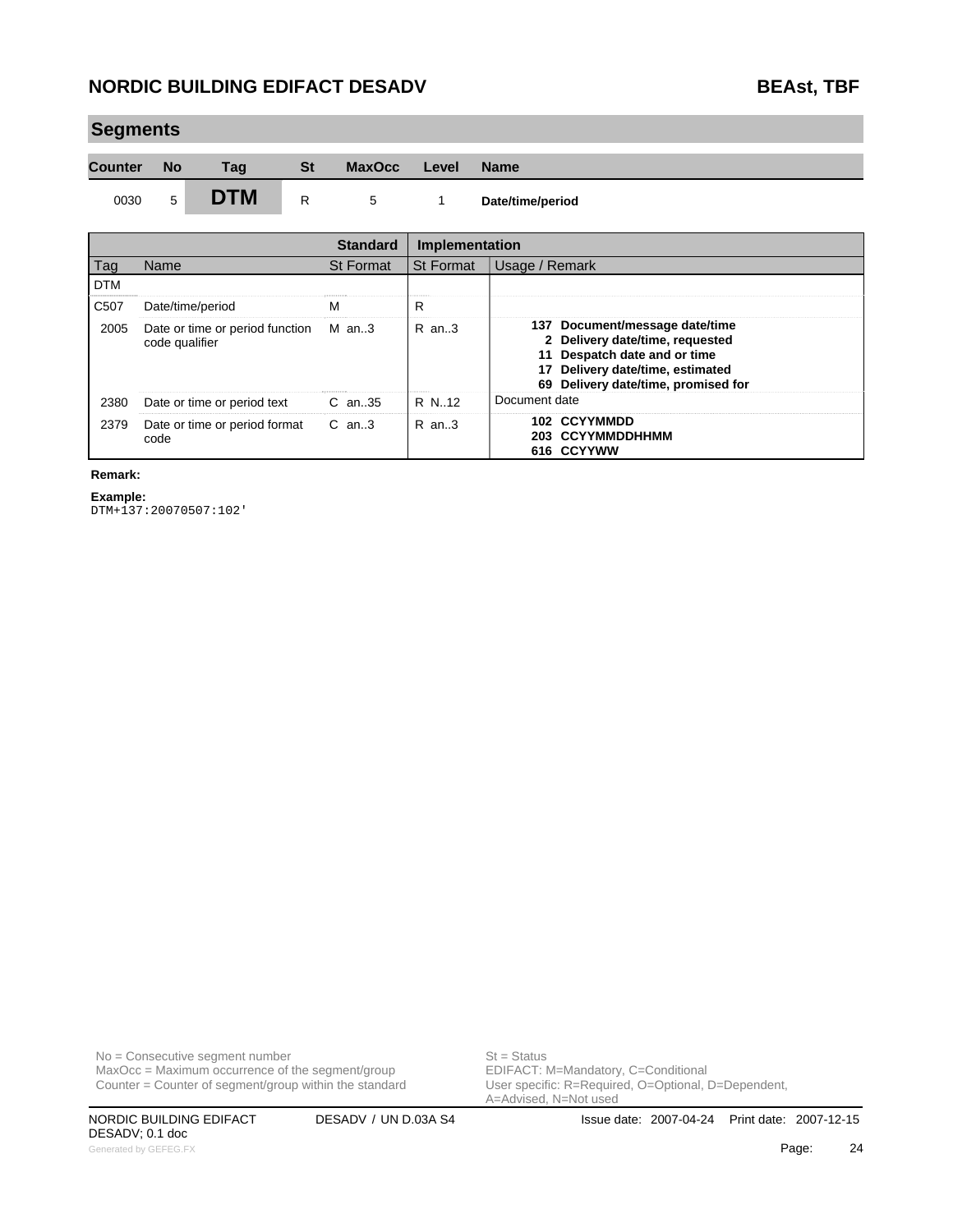| <b>Segments</b> |           |                 |           |               |       |                |  |  |
|-----------------|-----------|-----------------|-----------|---------------|-------|----------------|--|--|
| <b>Counter</b>  | <b>No</b> | <b>Tag</b>      | <b>St</b> | <b>MaxOcc</b> | Level | <b>Name</b>    |  |  |
| 0080            |           | SG <sub>1</sub> | O         | 1             | 1     | <b>RFF-DTM</b> |  |  |
| 0090            | 6         | <b>RFF</b>      | R         |               | 1     | Reference      |  |  |

|            |                              | <b>Standard</b> | Implementation |                                                                                         |
|------------|------------------------------|-----------------|----------------|-----------------------------------------------------------------------------------------|
| Tag        | <b>Name</b>                  | St Format       | l St Format    | Usage / Remark                                                                          |
| <b>RFF</b> |                              |                 |                |                                                                                         |
| C506       | Reference                    | м               | R              |                                                                                         |
| 1153       | Reference code qualifier     | $M$ an3         | $R$ an. 3      | <b>ON</b> Buyers order number<br>VN Order number (vendor)<br>AAK Despatch advice number |
| 1154       | Reference identifier         | $C$ an. $70$    | $C$ an. $70$   |                                                                                         |
| 1156       | Document line identifier     | $C$ an $6$      | N              | Not used                                                                                |
| 4000       | Reference version identifier | $C$ an. 35      | N              | Not used                                                                                |
| 1060       | Revision identifier          | $C$ an $6$      | N              | Not used                                                                                |

#### **Remark:**

**Example:**

RFF+ON:1234567'

 $MaxOcc = Maximum$  occurrence of the segment/group Counter = Counter of segment/group within the standard

No = Consecutive segment number<br>
MaxOcc = Maximum occurrence of the segment/group<br>
EDIFACT: M=Mandatory, C=Conditional User specific: R=Required, O=Optional, D=Dependent,<br>A=Advised, N=Not used

DESADV; 0.1 doc Generated by GEFEG.FX **Page:** 25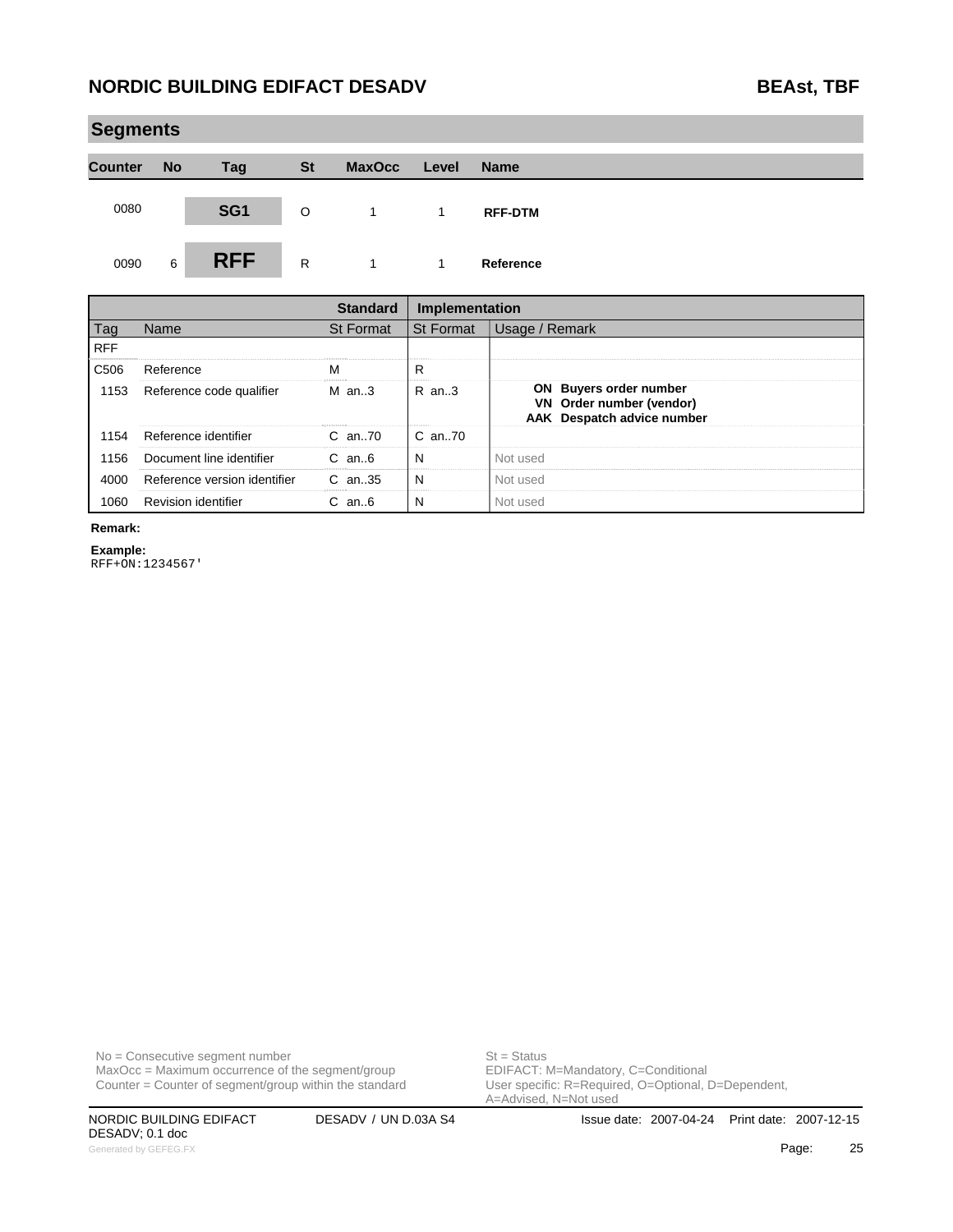| <b>Segments</b> |                |                 |           |               |       |                  |  |  |
|-----------------|----------------|-----------------|-----------|---------------|-------|------------------|--|--|
| <b>Counter</b>  | <b>No</b>      | <b>Tag</b>      | <b>St</b> | <b>MaxOcc</b> | Level | <b>Name</b>      |  |  |
| 0080            |                | SG <sub>1</sub> | O         | 1             | 1     | <b>RFF-DTM</b>   |  |  |
| 0100            | $\overline{7}$ | <b>DTM</b>      | $\circ$   |               | 2     | Date/time/period |  |  |

|            |                                                         |                  | Implementation   |                         |
|------------|---------------------------------------------------------|------------------|------------------|-------------------------|
| Tag        | Name                                                    | <b>St Format</b> | <b>St Format</b> | Usage / Remark          |
| <b>DTM</b> |                                                         |                  |                  |                         |
| C507       | Date/time/period                                        |                  |                  |                         |
| 2005       | Date or time or period function M an3<br>code qualifier |                  | $R$ an3          | 171 Reference date/time |
| 2380       | Date or time or period text                             | C an35           | <b>R</b> N.12    | Date                    |
| 2379       | Date or time or period format C an3<br>code             |                  | R an3            | 102 CCYYMMDD            |

#### **Remark:**

**Example:**

DTM+171:20070507:102'

No = Consecutive segment number<br>
MaxOcc = Maximum occurrence of the segment/group<br>
EDIFACT: M=Mandatory, C=Conditional  $MaxOcc = Maximum$  occurrence of the segment/group Counter = Counter of segment/group within the standard

DESADV; 0.1 doc Generated by GEFEG.FX **Page:** 26

User specific: R=Required, O=Optional, D=Dependent,<br>A=Advised, N=Not used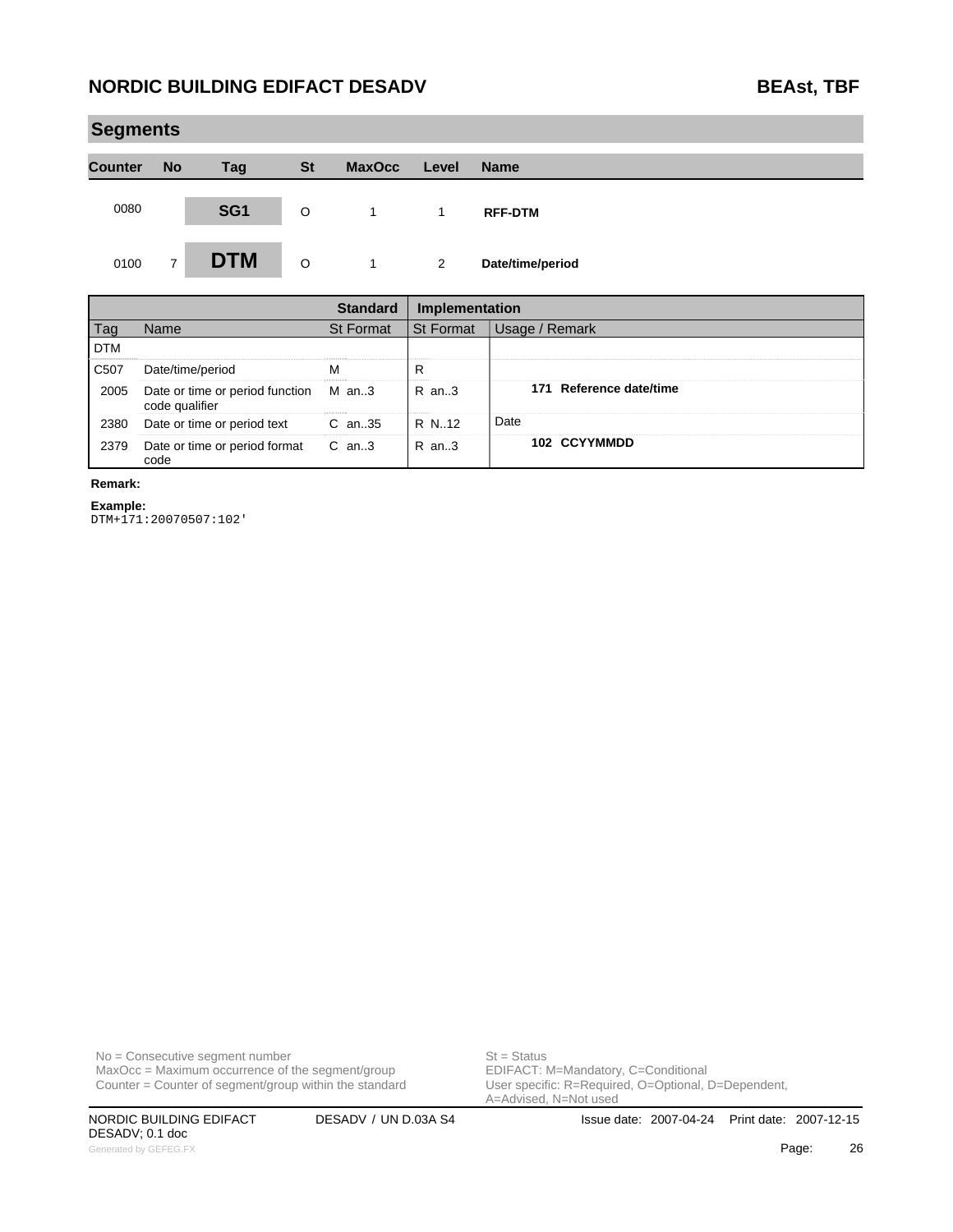| <b>Segments</b> |                                          |                  |                               |           |                  |                                                                                                                                   |                                          |  |  |  |
|-----------------|------------------------------------------|------------------|-------------------------------|-----------|------------------|-----------------------------------------------------------------------------------------------------------------------------------|------------------------------------------|--|--|--|
| <b>Counter</b>  | <b>No</b>                                |                  | Tag                           | <b>St</b> | <b>MaxOcc</b>    | Level                                                                                                                             | <b>Name</b>                              |  |  |  |
| 0110            |                                          |                  | SG <sub>2</sub>               | R         | 6                | 1                                                                                                                                 | <b>NAD-LOC-SG4</b>                       |  |  |  |
| 0120            | 8                                        |                  | <b>NAD</b>                    | R         | 1                | 1                                                                                                                                 | Name and address                         |  |  |  |
|                 |                                          |                  |                               |           | <b>Standard</b>  |                                                                                                                                   | Implementation                           |  |  |  |
| <b>Tag</b>      | Name                                     |                  |                               |           | <b>St Format</b> | <b>St Format</b>                                                                                                                  | Usage / Remark                           |  |  |  |
| <b>NAD</b>      |                                          |                  |                               |           |                  |                                                                                                                                   |                                          |  |  |  |
| 3035            | Party function code qualifier<br>$M$ an3 |                  |                               |           | $R$ an3          | <b>BY Buyer</b><br><b>SE Seller</b><br>DP<br><b>Delivery party</b><br>Ship from<br>SF<br><b>CN</b> Consignee<br><b>CA Carrier</b> |                                          |  |  |  |
| C082            |                                          |                  | Party identification details  |           | C                | R                                                                                                                                 |                                          |  |  |  |
| 3039            |                                          | Party identifier |                               |           | M an35           | R an35                                                                                                                            | GLN no<br>Overenskommen id. kod för part |  |  |  |
| 1131            |                                          |                  | Code list identification code |           | $C$ an. 17       | N                                                                                                                                 | Not used                                 |  |  |  |

| 3039 | Party identifier                                   | M an35      | R an35   | טוו צוםט<br>Overenskommen id. kod för part                                                              |
|------|----------------------------------------------------|-------------|----------|---------------------------------------------------------------------------------------------------------|
| 1131 | Code list identification code                      | $C$ an. 17  | N        | Not used                                                                                                |
| 3055 | Code list responsible agency<br>code               | $C$ an. $3$ | $R$ an3  | 9 EAN International<br>91 Assigned by seller or seller's agent<br>92 Assigned by buyer or buyer's agent |
| C058 | Name and address                                   | C           | N        |                                                                                                         |
| 3124 | Name and address description                       | M an35      | N        | Not used                                                                                                |
| 3124 | Name and address description                       | $C$ an. 35  | N        | Not used                                                                                                |
| 3124 | Name and address description                       | $C$ an. 35  | N        | Not used                                                                                                |
| 3124 | Name and address description                       | $C$ an. 35  | N        | Not used                                                                                                |
| 3124 | Name and address description                       | $C$ an. 35  | N        | Not used                                                                                                |
| C080 | Party name                                         | C           | O        |                                                                                                         |
| 3036 | Party name                                         | M an35      | R an35   |                                                                                                         |
| 3036 | Party name                                         | $C$ an. 35  | O an35   |                                                                                                         |
| 3036 | Party name                                         | $C$ an. 35  | O an35   |                                                                                                         |
| 3036 | Party name                                         | C an35      | N        | Not used                                                                                                |
| 3036 | Party name                                         | C an35      | N        | Not used                                                                                                |
| 3045 | Party name format code                             | $C$ an3     | N        | Not used                                                                                                |
| C059 | <b>Street</b>                                      | C           | $\Omega$ |                                                                                                         |
| 3042 | Street and number or post<br>office box identifier | M an35      | R an35   |                                                                                                         |
| 3042 | Street and number or post<br>office box identifier | $C$ an. 35  | O an35   |                                                                                                         |
| 3042 | Street and number or post<br>office box identifier | $C$ an. 35  | N        | Not used                                                                                                |
| 3042 | Street and number or post<br>office box identifier | C an35      | N        | Not used                                                                                                |

No = Consecutive segment number<br>
MaxOcc = Maximum occurrence of the segment/group<br>
EDIFACT: M=Mandatory, C=Conditional  $MaxOcc = Maximum occurrence of the segment/group$ Counter = Counter of segment/group within the standard

User specific: R=Required, O=Optional, D=Dependent,<br>A=Advised, N=Not used

DESADV; 0.1 doc Generated by GEFEG.FX **Page:** 27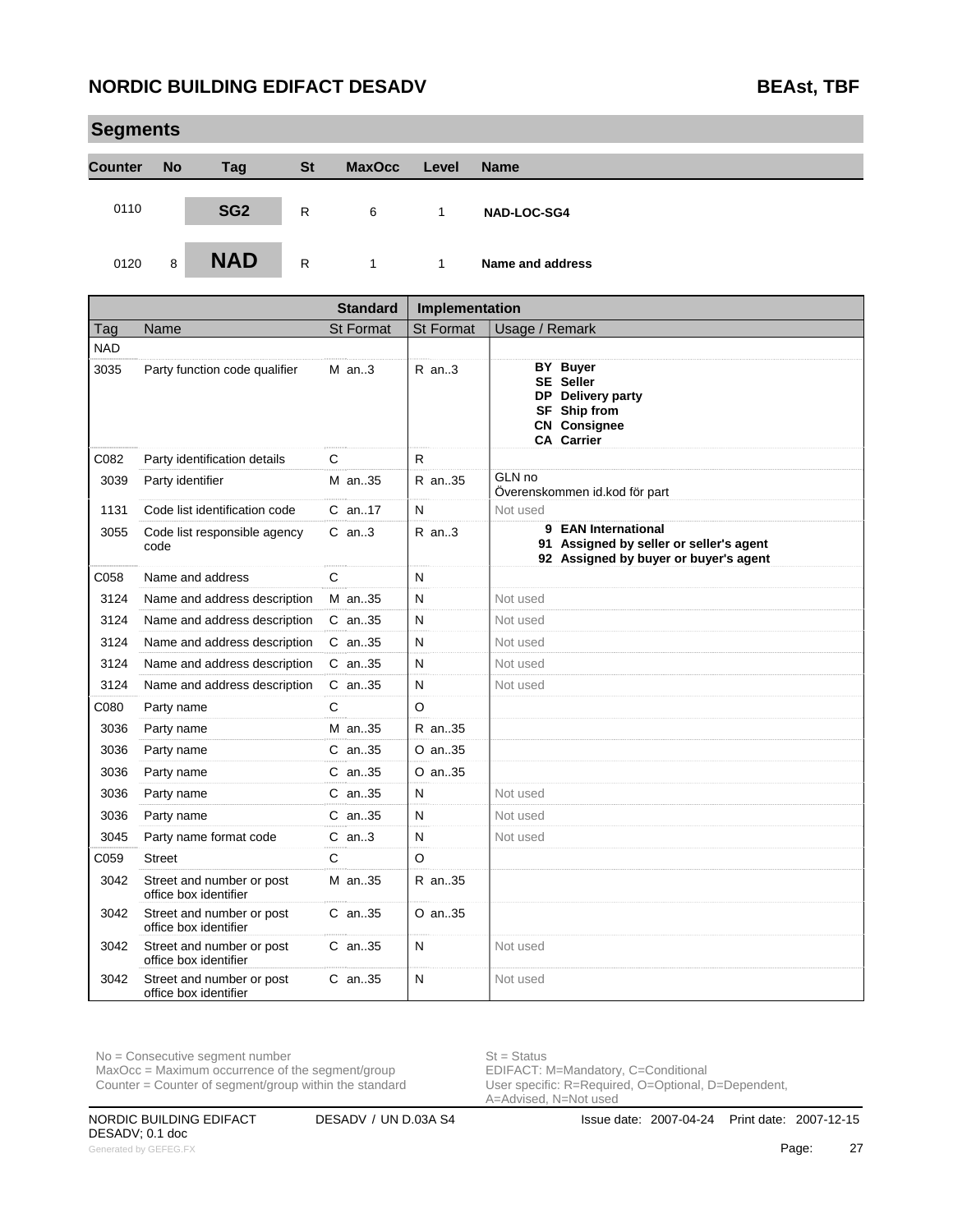#### **Segments**

|      |                                      | <b>Standard</b>  | Implementation   |                |  |  |
|------|--------------------------------------|------------------|------------------|----------------|--|--|
| Tag  | Name                                 | <b>St Format</b> | <b>St Format</b> | Usage / Remark |  |  |
| 3164 | City name                            | $C$ an. 35       | O an35           |                |  |  |
| C819 | Country sub-entity details           | C                | N                |                |  |  |
| 3229 | Country sub-entity name code         | $C$ an9          | N                | Not used       |  |  |
| 1131 | Code list identification code        | $C$ an. 17       | N                | Not used       |  |  |
| 3055 | Code list responsible agency<br>code | $C$ an3          | N                | Not used       |  |  |
| 3228 | Country sub-entity name              | $C$ an. $70$     | N                | Not used       |  |  |
| 3251 | Postal identification code           | $C$ an. 17       | O an17           |                |  |  |
| 3207 | Country name code                    | $C$ an3          | $O$ an3          |                |  |  |

#### **Remark:**

#### **Example:**

NAD+BY+7381030000028::9++Skoogs AB:A:A+Tallvägen 21:A+Ystad++24101+SE'

 $MaxOcc = Maximum$  occurrence of the segment/group Counter = Counter of segment/group within the standard

No = Consecutive segment number<br>
MaxOcc = Maximum occurrence of the segment/group<br>
EDIFACT: M=Mandatory, C=Conditional User specific: R=Required, O=Optional, D=Dependent,<br>A=Advised, N=Not used

DESADV; 0.1 doc Generated by GEFEG.FX **28**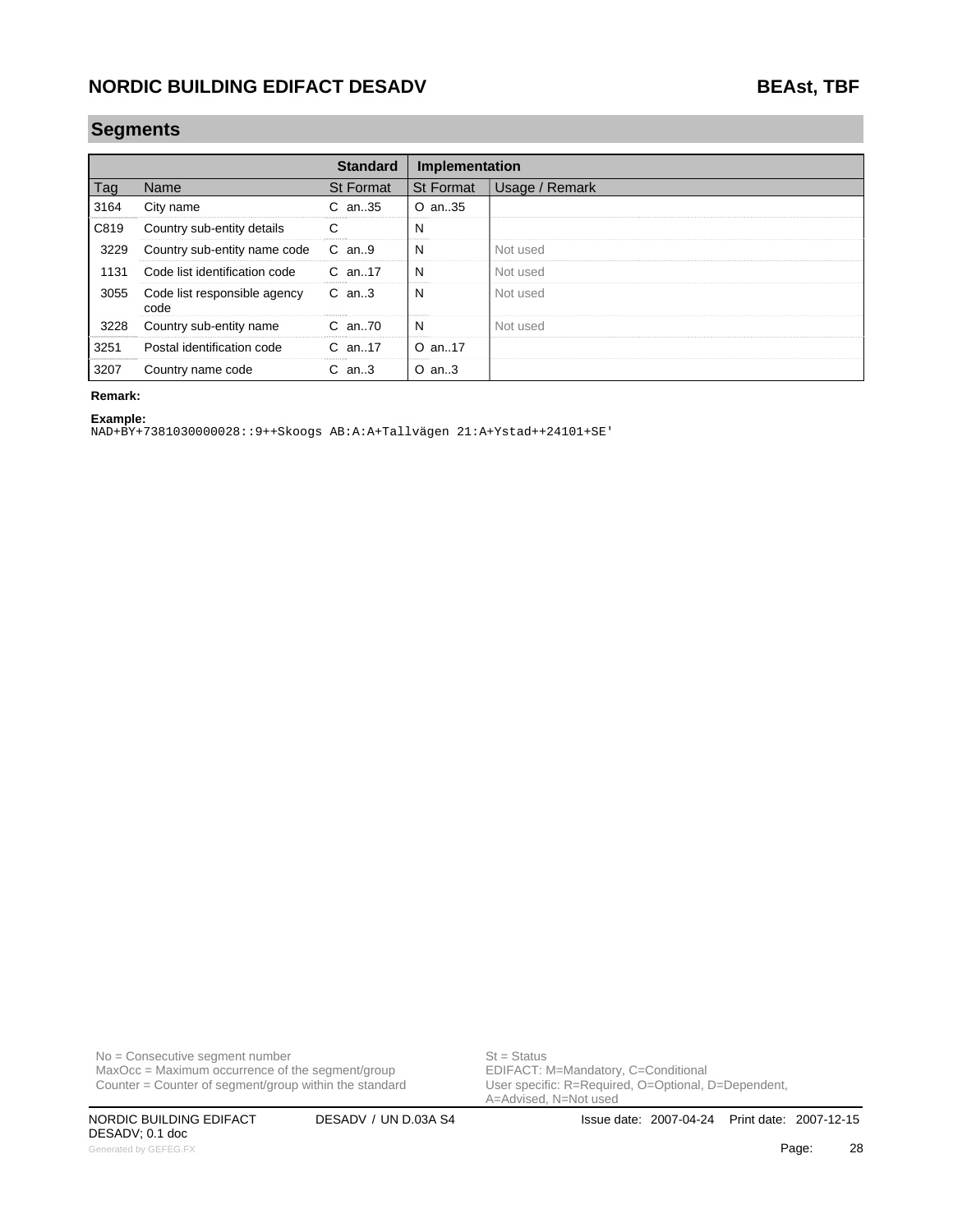**Segments**

| <b>Segments</b> |           |                 |           |               |       |                                      |  |  |
|-----------------|-----------|-----------------|-----------|---------------|-------|--------------------------------------|--|--|
| <b>Counter</b>  | <b>No</b> | <b>Tag</b>      | <b>St</b> | <b>MaxOcc</b> | Level | <b>Name</b>                          |  |  |
| 0110            |           | SG <sub>2</sub> | R         | 6             |       | <b>NAD-LOC-SG4</b>                   |  |  |
| 0130            | 9         | <b>LOC</b>      | O         | $\mathbf{1}$  | 2     | <b>Place/location identification</b> |  |  |

|            |                                        | <b>Standard</b>  | Implementation   |                                |
|------------|----------------------------------------|------------------|------------------|--------------------------------|
| Tag        | Name                                   | <b>St Format</b> | <b>St Format</b> | Usage / Remark                 |
| <b>LOC</b> |                                        |                  |                  |                                |
| 3227       | Location function code qualifier       | $M$ an3          | $R$ an3          | 7 Place of delivery            |
| C517       | Location identification                | C                | $\circ$          |                                |
| 3225       | Location name code                     | C an35           | O an35           | <b>GLN</b>                     |
| 1131       | Code list identification code          | C an17           | N                | Not used                       |
| 3055       | Code list responsible agency<br>code   | $C$ an3          | N                | Not used                       |
| 3224       | Location name                          | $C$ an. 256      | O an.,256        | Place of delivery at free text |
| C519       | Related location one<br>identification | C                | N                |                                |
| 3223       | First related location name<br>code    | $C$ an. 25       | N                | Not used                       |
| 1131       | Code list identification code          | C an17           | N                | Not used                       |
| 3055       | Code list responsible agency<br>code   | $C$ an3          | N                | Not used                       |
| 3222       | First related location name            | C an70           | N                | Not used                       |
| C553       | Related location two<br>identification | C                | N                |                                |
| 3233       | Second related location name<br>code   | $C$ an. 25       | N                | Not used                       |
| 1131       | Code list identification code          | $C$ an. 17       | N                | Not used                       |
| 3055       | Code list responsible agency<br>code   | $C$ an. $3$      | N                | Not used                       |
| 3232       | Second related location name           | C an70           | N                | Not used                       |
| 5479       | <b>Relation code</b>                   | $C$ an3          | N                | Not used                       |

# **Remark:**

**Example:** LOC+7+7381030000028:::Långa gatan'

No = Consecutive segment number<br>
MaxOcc = Maximum occurrence of the segment/group<br>
EDIFACT: M=Mandatory, C=Conditional  $MaxOcc = Maximum occurrence of the segment/group$ Counter = Counter of segment/group within the standard

User specific: R=Required, O=Optional, D=Dependent,<br>A=Advised, N=Not used

DESADV; 0.1 doc Generated by GEFEG.FX **Page:** 29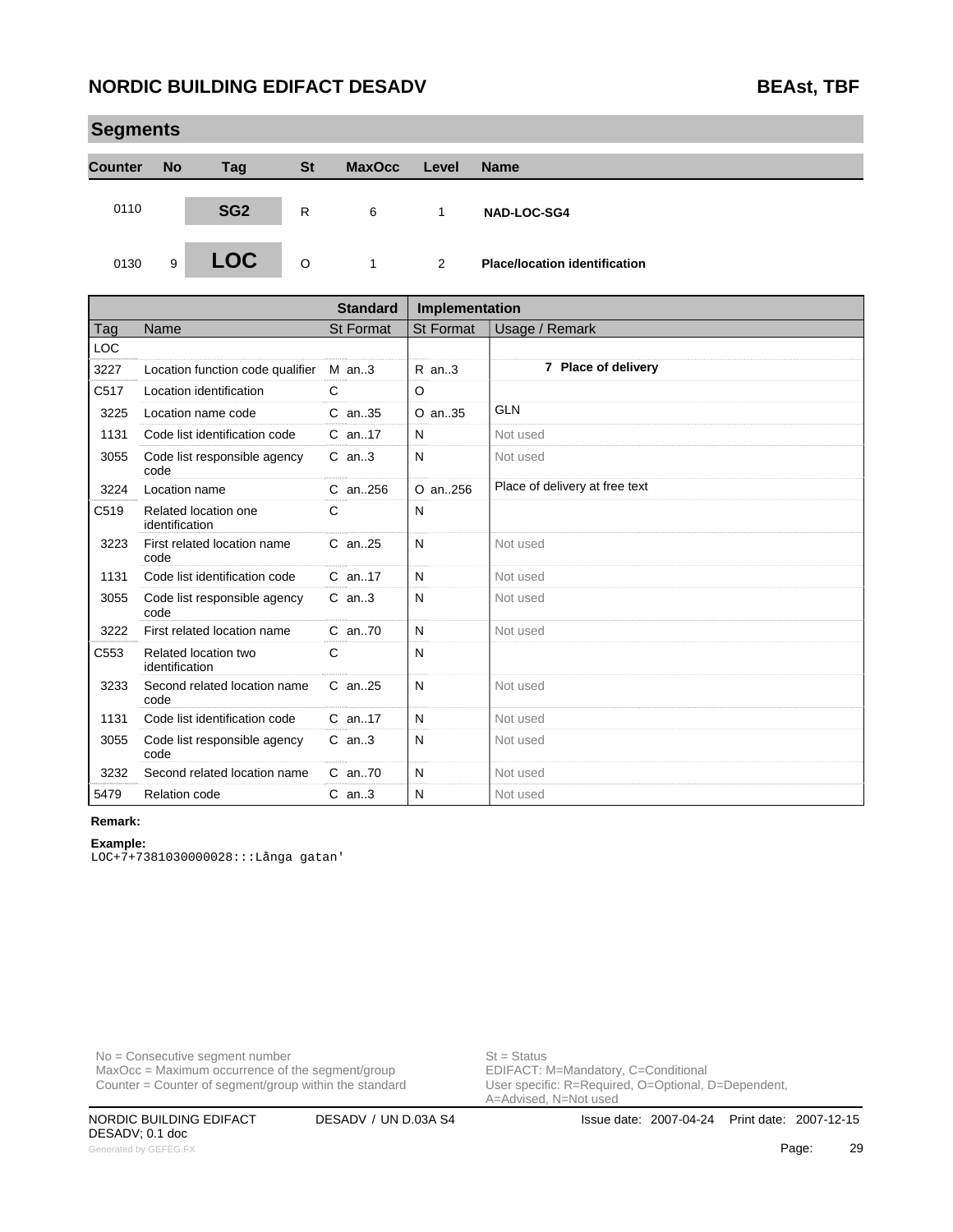| <b>Segments</b> |           |            |           |               |                      |                            |  |  |  |  |  |
|-----------------|-----------|------------|-----------|---------------|----------------------|----------------------------|--|--|--|--|--|
| <b>Counter</b>  | <b>No</b> | <b>Tag</b> | <b>St</b> | <b>MaxOcc</b> | Level                | <b>Name</b>                |  |  |  |  |  |
| 0170            |           | SG4        | O         |               | $\mathbf{2}^{\circ}$ | <b>CTA-COM</b>             |  |  |  |  |  |
| 0180            | 10        | <b>CTA</b> | R         |               | 2                    | <b>Contact information</b> |  |  |  |  |  |

|            |                                            | standard  | Implementation   |                               |
|------------|--------------------------------------------|-----------|------------------|-------------------------------|
| Tag        | Name                                       | St Format | <b>St Format</b> | Usage / Remark                |
| <b>CTA</b> |                                            |           |                  |                               |
| 3139       | Contact function code                      | $C$ an3   | $O$ an3          | <b>IC</b> Information contact |
| C056       | Department or employee<br>details          |           |                  |                               |
| 3413       | Department or employee name C an17<br>code |           | N                | Not used                      |
| 3412       | Department or employee name C an35         |           | O an35           |                               |

#### **Remark:**

**Example:**

CTA+IC+:Karl Svensson'

No = Consecutive segment number<br>
MaxOcc = Maximum occurrence of the segment/group<br>
EDIFACT: M=Mandatory, C=Conditional  $MaxOcc = Maximum$  occurrence of the segment/group Counter = Counter of segment/group within the standard

DESADV; 0.1 doc Generated by GEFEG.FX **Page:** 20

User specific: R=Required, O=Optional, D=Dependent,<br>A=Advised, N=Not used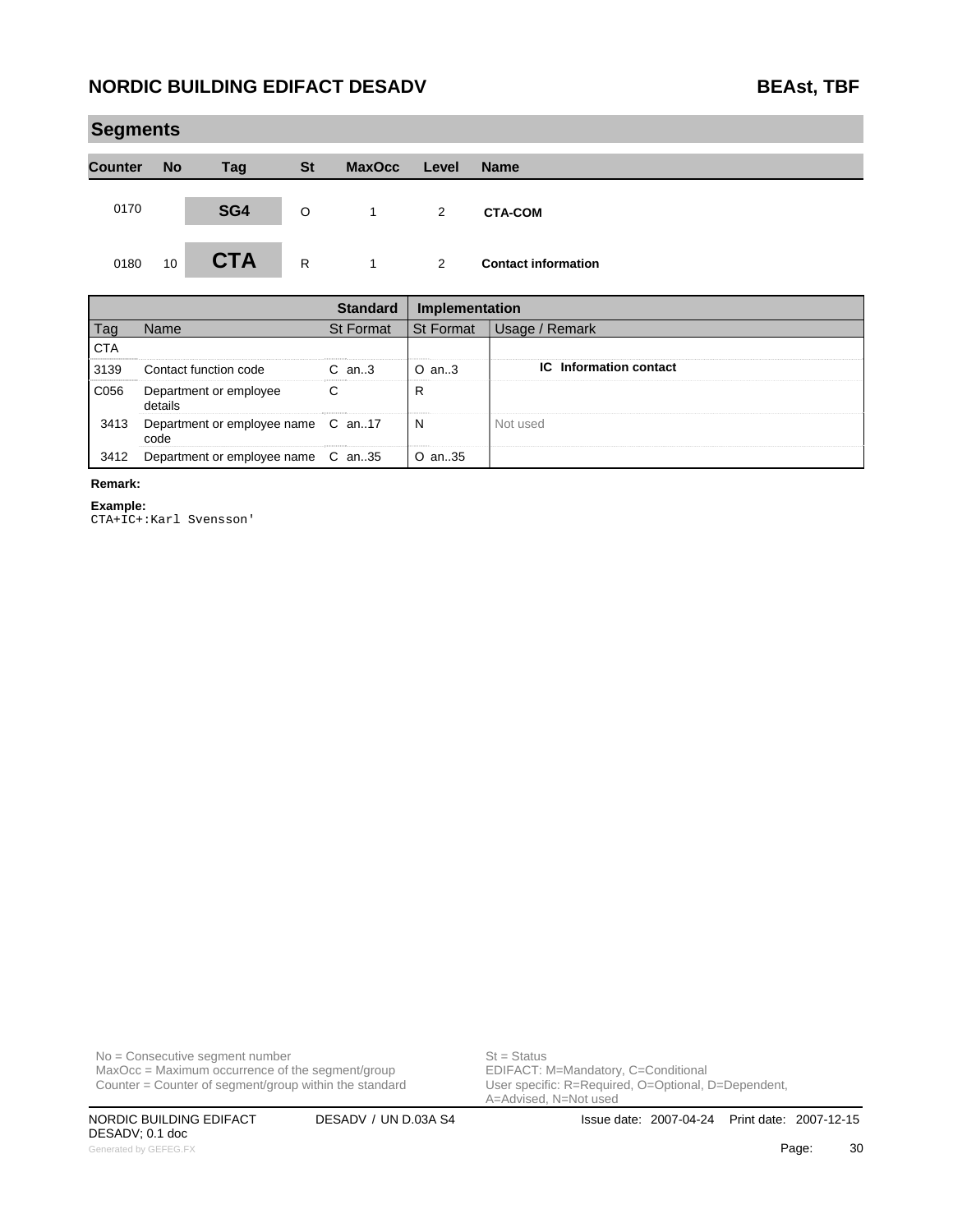|                | <b>Segments</b> |            |           |                |                |                              |  |  |  |  |  |
|----------------|-----------------|------------|-----------|----------------|----------------|------------------------------|--|--|--|--|--|
| <b>Counter</b> | <b>No</b>       | Tag        | <b>St</b> | <b>MaxOcc</b>  | Level          | <b>Name</b>                  |  |  |  |  |  |
| 0170           |                 | SG4        | O         | $\mathbf{1}$   | $\overline{2}$ | <b>CTA-COM</b>               |  |  |  |  |  |
| 0190           | 11              | <b>COM</b> | $\circ$   | $\overline{1}$ | 3              | <b>Communication contact</b> |  |  |  |  |  |

|            |                                               |                 | Implementation   |                                           |
|------------|-----------------------------------------------|-----------------|------------------|-------------------------------------------|
|            | lame                                          | St Format.      | <b>St Format</b> | Remark                                    |
| <b>COM</b> |                                               |                 |                  |                                           |
| C076       | Communication contact                         |                 | м                |                                           |
| 3148       | Communication address<br>identifier           | M an512 R an512 |                  | Communication number                      |
| 3155       | Communication address code M an3<br>qualifier |                 | R an3            | <b>EM</b> Electronic mail<br>TE Telephone |

### **Remark:**

**Example:**

COM+Karl.svensson@beast.se:EM'

 $MaxOcc = Maximum$  occurrence of the segment/group Counter = Counter of segment/group within the standard

No = Consecutive segment number<br>
MaxOcc = Maximum occurrence of the segment/group<br>
EDIFACT: M=Mandatory, C=Conditional User specific: R=Required, O=Optional, D=Dependent,<br>A=Advised, N=Not used

DESADV; 0.1 doc Generated by GEFEG.FX **Page:** 31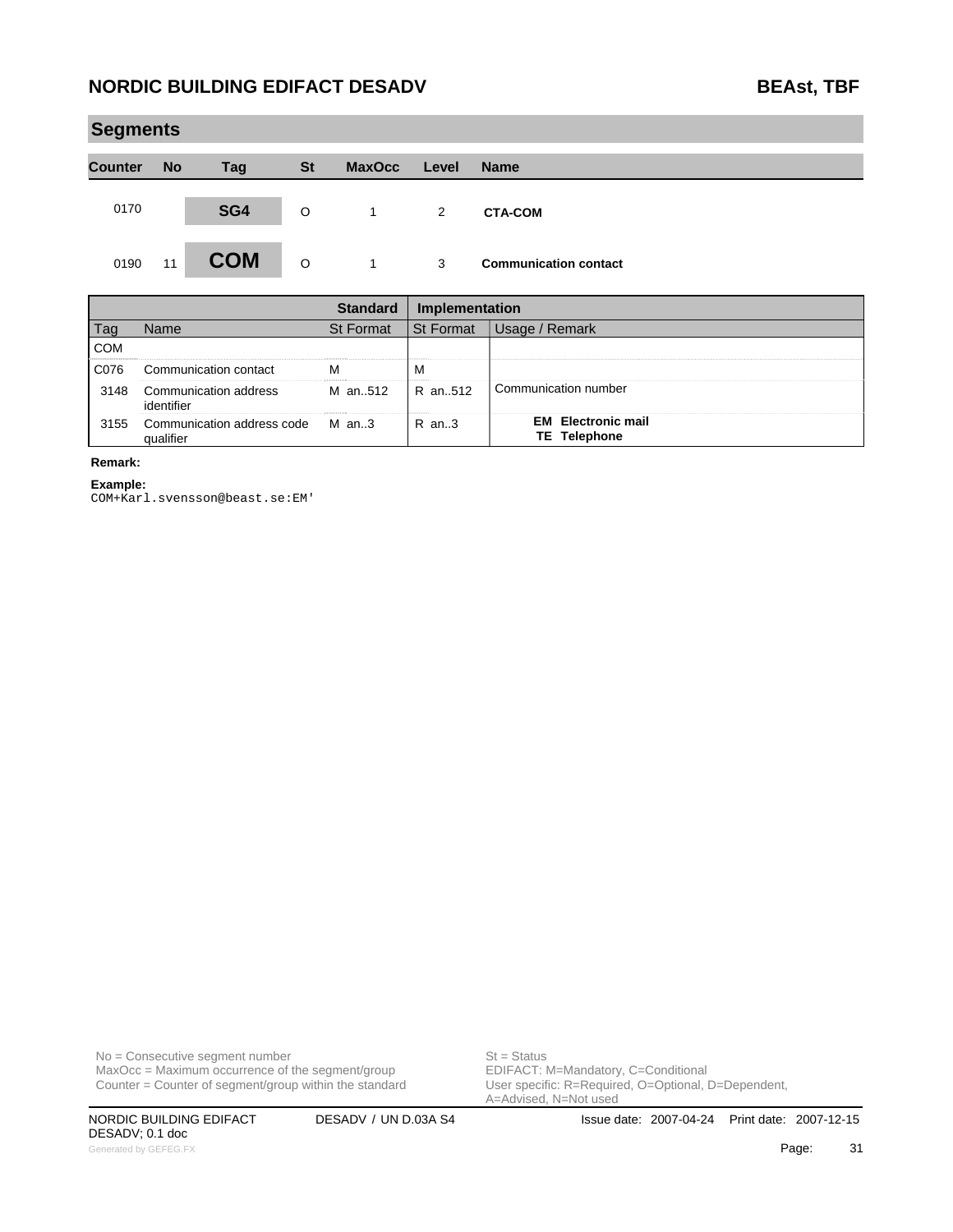| <b>Segments</b> |           |                 |           |                |       |                                |  |  |  |  |  |
|-----------------|-----------|-----------------|-----------|----------------|-------|--------------------------------|--|--|--|--|--|
| <b>Counter</b>  | <b>No</b> | Tag             | <b>St</b> | <b>MaxOcc</b>  | Level | <b>Name</b>                    |  |  |  |  |  |
| 0200            |           | SG <sub>5</sub> | O         | $\overline{1}$ | 1     | <b>TOD-LOC</b>                 |  |  |  |  |  |
| 0210            | 12        | <b>TOD</b>      | R         | 1              | 1     | Terms of delivery or transport |  |  |  |  |  |

|                  |                                                 | <b>Standard</b>  | Implementation   |                                                                                                                                                                                                                                                                                                                                                                                                                                                                        |
|------------------|-------------------------------------------------|------------------|------------------|------------------------------------------------------------------------------------------------------------------------------------------------------------------------------------------------------------------------------------------------------------------------------------------------------------------------------------------------------------------------------------------------------------------------------------------------------------------------|
| Tag              | Name                                            | <b>St Format</b> | <b>St Format</b> | Usage / Remark                                                                                                                                                                                                                                                                                                                                                                                                                                                         |
| <b>TOD</b>       |                                                 |                  |                  |                                                                                                                                                                                                                                                                                                                                                                                                                                                                        |
| 4055             | Delivery or transport terms<br>function code    | $C$ an3          | $O$ an3          | 4 Collected by customer<br><b>Delivery condition</b><br>6.                                                                                                                                                                                                                                                                                                                                                                                                             |
| 4215             | Transport charges payment<br>method code        | $C$ an. $3$      | N                | Not used                                                                                                                                                                                                                                                                                                                                                                                                                                                               |
| C <sub>100</sub> | Terms of delivery or transport                  | C                | R                |                                                                                                                                                                                                                                                                                                                                                                                                                                                                        |
| 4053             | Delivery or transport terms<br>description code | $C$ an. $3$      | $R$ an. $3$      | <b>CFR</b> Cost and Freight<br>CIF Cost, Insurance, Freight ( named port of<br>destination)<br>CIP Carriage and Insurance Paid to ( named<br>place of destination)<br>CPT Carriage Paid To ( named place of<br>destination)<br>DDU Delivered Duty Unpaid ( named place of<br>destination)<br>EXW Ex Works ( named place)<br>FCA Free Carrier ( named place)<br>FOB Free On Board ( named port of shipment)<br>DDP Delivered Duty Paid ( named place of<br>destination) |
| 1131             | Code list identification code                   | $C$ an. 17       | $C$ an. 17       | 106 Incoterms 1980                                                                                                                                                                                                                                                                                                                                                                                                                                                     |
| 3055             | Code list responsible agency<br>code            | $C$ an. $3$      | N                | Not used                                                                                                                                                                                                                                                                                                                                                                                                                                                               |
| 4052             | Delivery or transport terms<br>description      | $C$ an. $70$     | $O$ an. $70$     | Agree                                                                                                                                                                                                                                                                                                                                                                                                                                                                  |
| 4052             | Delivery or transport terms<br>description      | $C$ an70         | N                | Not used                                                                                                                                                                                                                                                                                                                                                                                                                                                               |

#### **Remark:**

**Example:** TOD+4++CIP:106::Free text'

No = Consecutive segment number<br>
MaxOcc = Maximum occurrence of the segment/group<br>
EDIFACT: M=Mandatory, C=Conditional  $MaxOcc = Maximum$  occurrence of the segment/group Counter = Counter of segment/group within the standard

User specific: R=Required, O=Optional, D=Dependent,<br>A=Advised, N=Not used

DESADV; 0.1 doc Generated by GEFEG.FX **22 Page:** 32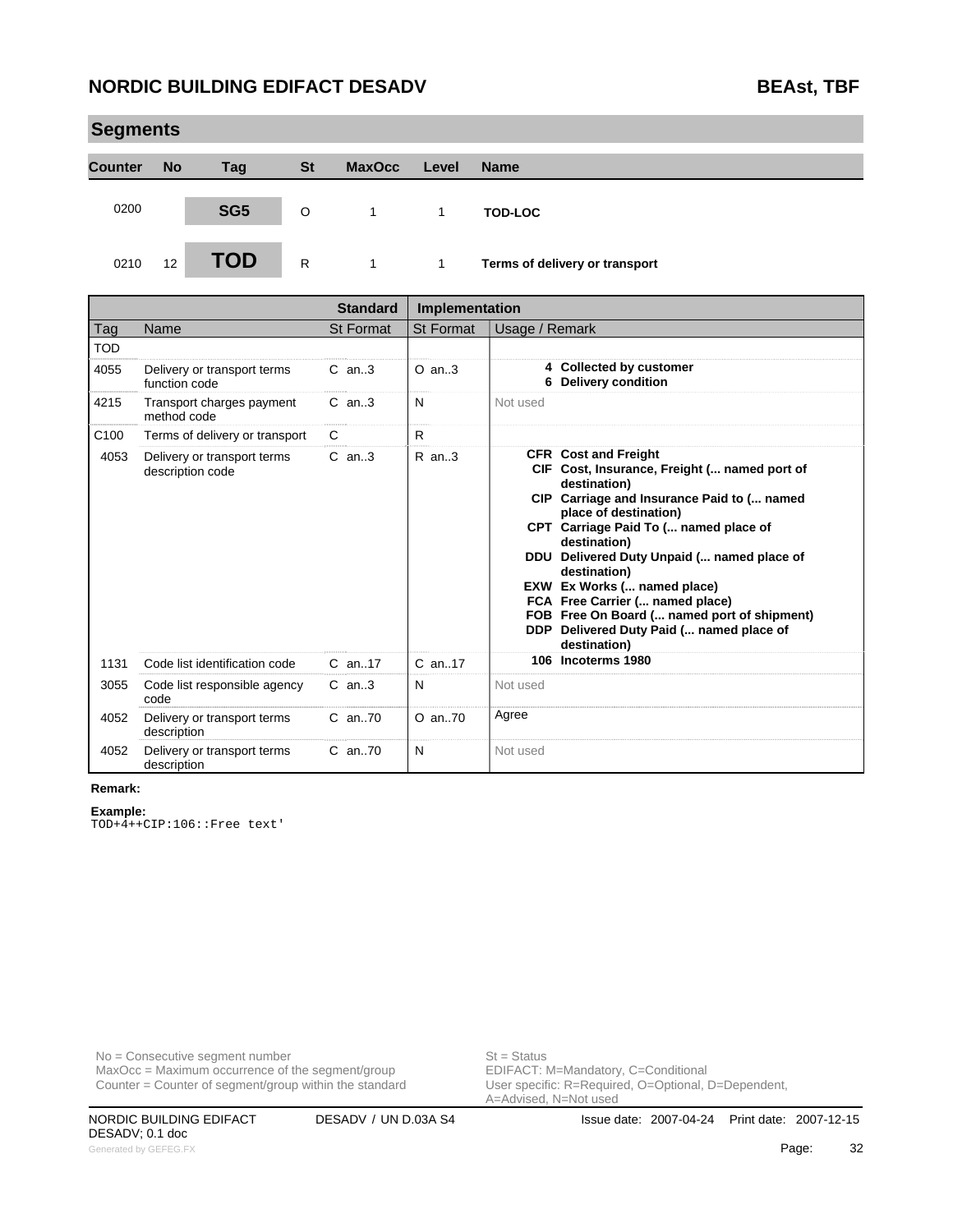|                | <b>Segments</b> |                 |         |               |              |                                      |  |  |  |  |  |  |
|----------------|-----------------|-----------------|---------|---------------|--------------|--------------------------------------|--|--|--|--|--|--|
| <b>Counter</b> | <b>No</b>       | <b>Tag</b>      | St      | <b>MaxOcc</b> | Level        | <b>Name</b>                          |  |  |  |  |  |  |
| 0200           |                 | SG <sub>5</sub> | $\circ$ | 1.            | $\mathbf{1}$ | <b>TOD-LOC</b>                       |  |  |  |  |  |  |
| 0220           | 13              | <b>LOC</b>      | $\circ$ |               | 2            | <b>Place/location identification</b> |  |  |  |  |  |  |

|                  |                                        | <b>Standard</b>  | <b>Implementation</b> |                                                                             |
|------------------|----------------------------------------|------------------|-----------------------|-----------------------------------------------------------------------------|
| Tag              | Name                                   | <b>St Format</b> | <b>St Format</b>      | Usage / Remark                                                              |
| <b>LOC</b>       |                                        |                  |                       |                                                                             |
| 3227             | Location function code qualifier       | M an3            | $R$ an. $3$           | 1 Place of terms of delivery<br>5 Place of departure<br>7 Place of delivery |
| C517             | Location identification                | $\mathsf{C}$     | O                     |                                                                             |
| 3225             | Location name code                     | $C$ an. 35       | O an35                | UN/LOCODE (default)                                                         |
| 1131             | Code list identification code          | $C$ an. 17       | $O$ an17              | Value omitted: implies code is UN/LOCODE                                    |
| 3055             | Code list responsible agency<br>code   | $C$ an. $3$      | $O$ an3               | 6 UN/ECE (United Nations - Economic<br><b>Commission for Europe)</b>        |
| 3224             | Location name                          | C an256          | O an256               | If not available in UN/LOCODE 3225. Free text                               |
| C <sub>519</sub> | Related location one<br>identification | C                | N                     |                                                                             |
| 3223             | First related location name<br>code    | $C$ an. 25       | N                     | Not used                                                                    |
| 1131             | Code list identification code          | $C$ an. 17       | N                     | Not used                                                                    |
| 3055             | Code list responsible agency<br>code   | $C$ an. $3$      | N                     | Not used                                                                    |
| 3222             | First related location name            | $C$ an. $70$     | N                     | Not used                                                                    |
| C553             | Related location two<br>identification | C                | N                     |                                                                             |
| 3233             | Second related location name<br>code   | $C$ an. 25       | N                     | Not used                                                                    |
| 1131             | Code list identification code          | $C$ an. 17       | N                     | Not used                                                                    |
| 3055             | Code list responsible agency<br>code   | $C$ an. $3$      | N                     | Not used                                                                    |
| 3232             | Second related location name           | $C$ an. $70$     | N                     | Not used                                                                    |
| 5479             | <b>Relation code</b>                   | $C$ an3          | N                     | Not used                                                                    |

#### **Remark:**

**Example:**

LOC+1+7381030000028::6:X'

No = Consecutive segment number<br>
MaxOcc = Maximum occurrence of the segment/group<br>
EDIFACT: M=Mandatory, C=Conditional  $MaxOcc = Maximum$  occurrence of the segment/group Counter = Counter of segment/group within the standard

User specific: R=Required, O=Optional, D=Dependent,<br>A=Advised, N=Not used

DESADV; 0.1 doc Generated by GEFEG.FX **23 Page:** 23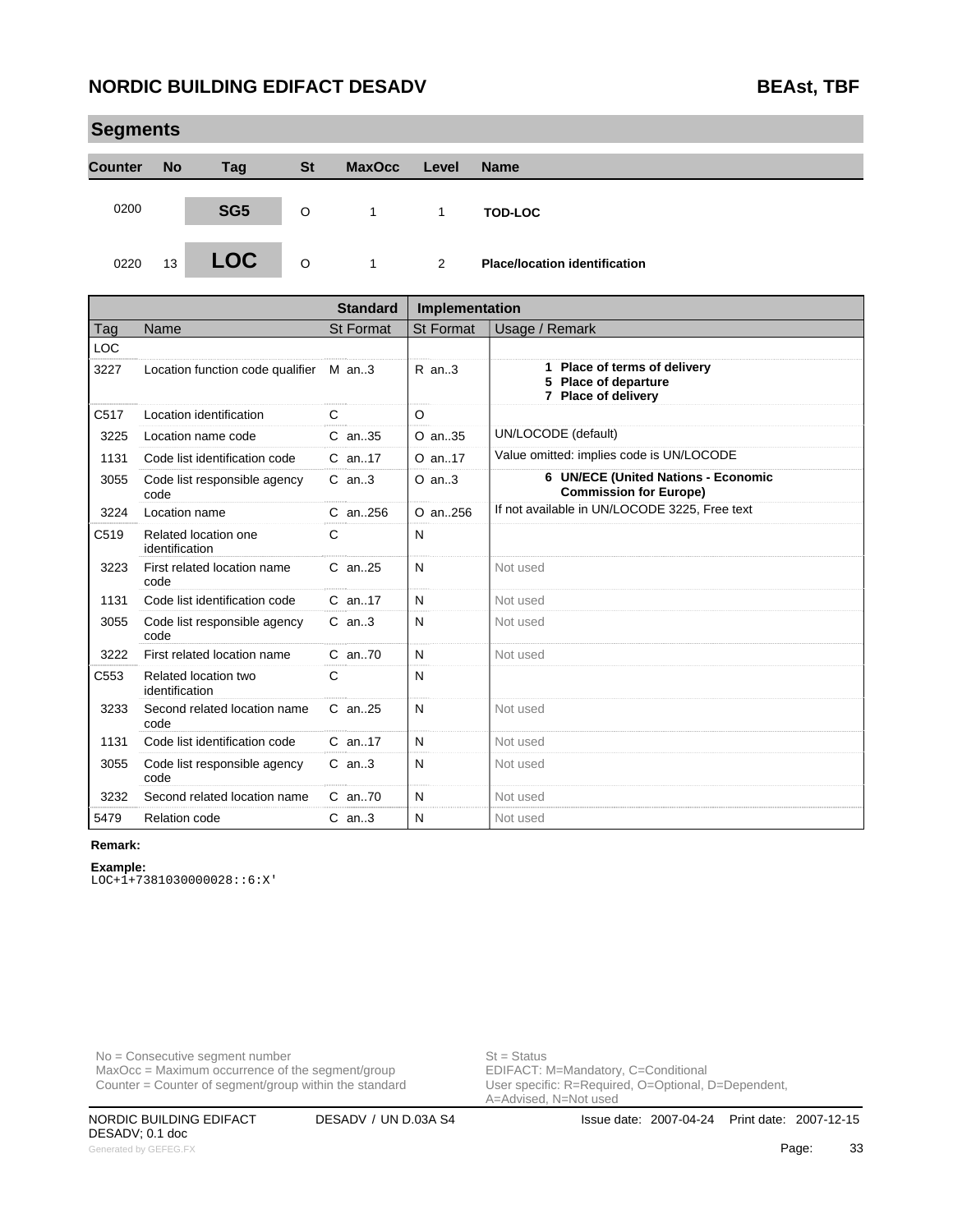| <b>Segments</b> |           |                 |           |               |       |                              |  |  |  |  |  |
|-----------------|-----------|-----------------|-----------|---------------|-------|------------------------------|--|--|--|--|--|
| <b>Counter</b>  | <b>No</b> | <b>Tag</b>      | <b>St</b> | <b>MaxOcc</b> | Level | <b>Name</b>                  |  |  |  |  |  |
| 0240            |           | SG <sub>6</sub> | $\circ$   |               | 1     | <b>TDT</b>                   |  |  |  |  |  |
| 0250            | 14        | <b>TDT</b>      | R         | 1             | 1     | <b>Transport information</b> |  |  |  |  |  |

|            |                                                      | <b>Standard</b>  | Implementation   |                                                                                     |
|------------|------------------------------------------------------|------------------|------------------|-------------------------------------------------------------------------------------|
| Tag        | Name                                                 | <b>St Format</b> | <b>St Format</b> | Usage / Remark                                                                      |
| <b>TDT</b> |                                                      |                  |                  |                                                                                     |
| 8051       | Transport stage code qualifier                       | $M$ an. 3        | $R$ an3          | 1 Inland transport<br>13 At destination<br>20 Main-carriage transport               |
| 8028       | Means of transport journey<br>identifier             | C an17           | N                | Not used                                                                            |
| C220       | Mode of transport                                    | $\mathsf{C}$     | O                |                                                                                     |
| 8067       | Transport mode name code                             | $C$ an3          | $O$ an3          | 10 Maritime transport<br>20 Rail transport<br>30 Road transport<br>40 Air transport |
| 8066       | Transport mode name                                  | $C$ an. 17       | $O$ an. 17       | Text                                                                                |
| C001       | Transport means                                      | C                | $\Omega$         |                                                                                     |
| 8179       | Transport means description<br>code                  | $C$ an $8$       | $O$ an $8$       | Agree                                                                               |
| 1131       | Code list identification code                        | $C$ an. 17       | N                | Not used                                                                            |
| 3055       | Code list responsible agency<br>code                 | $C$ an3          | N                | Not used                                                                            |
| 8178       | Transport means description                          | $C$ an17         | $O$ an17         | Free text                                                                           |
| C040       | Carrier                                              | C                | N                |                                                                                     |
| 3127       | Carrier identifier                                   | $C$ an. 17       | N                | Not used                                                                            |
| 1131       | Code list identification code                        | $C$ an. 17       | N                | Not used                                                                            |
| 3055       | Code list responsible agency<br>code                 | $C$ an3          | N                | Not used                                                                            |
| 3128       | Carrier name                                         | $C$ an. 35       | N                | Not used                                                                            |
| 8101       | Transit direction indicator code                     | $C$ an3          | N                | Not used                                                                            |
| C401       | Excess transportation<br>information                 | C                | N                |                                                                                     |
| 8457       | Excess transportation reason<br>code                 | $M$ an3          | N                | Not used                                                                            |
| 8459       | <b>Excess transportation</b><br>responsibility code  | $M$ an. 3        | N                | Not used                                                                            |
| 7130       | <b>Customer shipment</b><br>authorisation identifier | $C$ an17         | N                | Not used                                                                            |
| C222       | Transport identification                             | $\mathsf{C}$     | O                |                                                                                     |
| 8213       | Transport means identification<br>name identifier    | $C$ an. 9        | N                | Not used                                                                            |

No = Consecutive segment number<br>
MaxOcc = Maximum occurrence of the segment/group<br>
EDIFACT: M=Mandatory, C=Conditional  $MaxOcc = Maximum occurrence of the segment/group$ 

Counter = Counter of segment/group within the standard

User specific: R=Required, O=Optional, D=Dependent,<br>A=Advised, N=Not used

DESADV; 0.1 doc Generated by GEFEG.FX **Page:** 34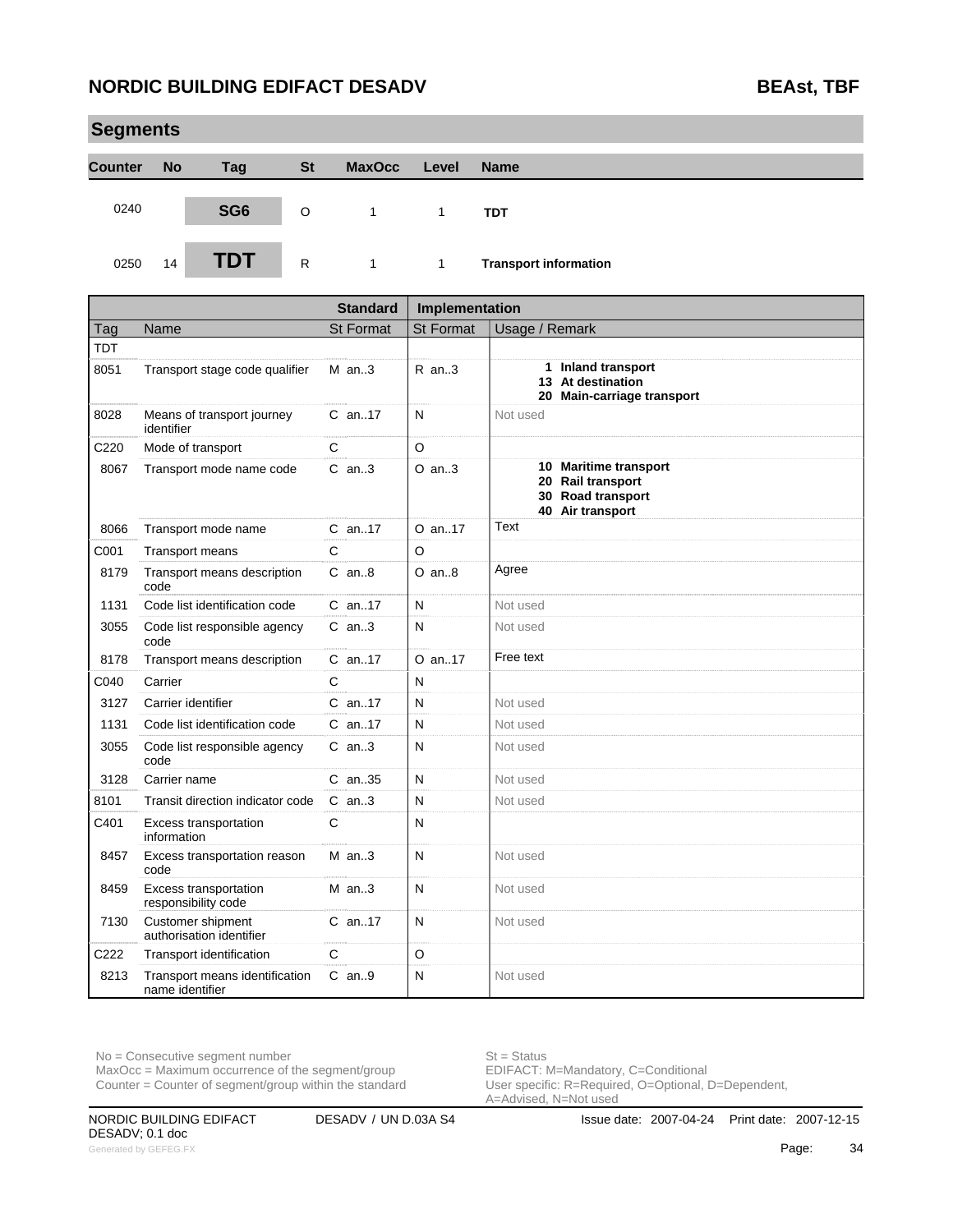#### **Segments**

|      |                                               | <b>Standard</b>  | Implementation   |                             |
|------|-----------------------------------------------|------------------|------------------|-----------------------------|
| I aq | Name                                          | <b>St Format</b> | <b>St Format</b> | Usage / Remark              |
| 1131 | Code list identification code                 | $C$ an. 17       | N                | Not used                    |
| 3055 | Code list responsible agency<br>code          | $C$ an3          | N                | Not used                    |
| 8212 | Transport means identification C an35<br>name |                  | O an35           | Vehicle registration number |
| 8453 | Transport means nationality<br>code           | $C$ an3          | N                | Not used                    |
| 8281 | Transport means ownership<br>indicator code   | $C$ an3          | N                | Not used                    |

#### **Remark:**

**Example:**

TDT+1++30:Backlift+1:::X++++:::X'

No = Consecutive segment number<br>
MaxOcc = Maximum occurrence of the segment/group<br>
EDIFACT: M=Mandatory, C=Conditional  $MaxOcc = Maximum$  occurrence of the segment/group Counter = Counter of segment/group within the standard

DESADV; 0.1 doc Generated by GEFEG.FX **Page:** 35

User specific: R=Required, O=Optional, D=Dependent,<br>A=Advised, N=Not used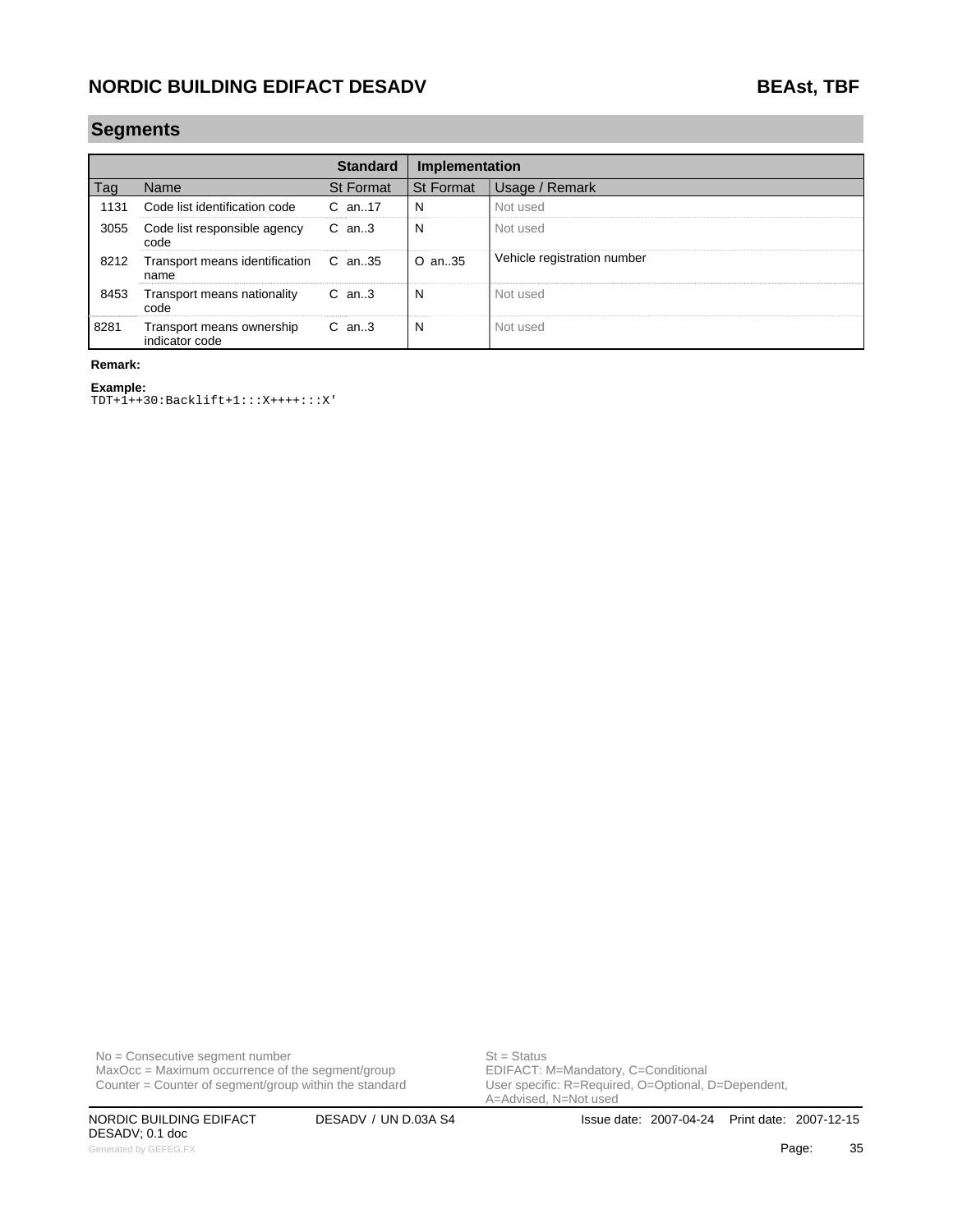|                | <b>Segments</b> |            |           |               |              |                          |  |  |  |  |  |
|----------------|-----------------|------------|-----------|---------------|--------------|--------------------------|--|--|--|--|--|
| <b>Counter</b> | <b>No</b>       | Tag        | <b>St</b> | <b>MaxOcc</b> | Level        | <b>Name</b>              |  |  |  |  |  |
| 0310           |                 | SG8        | $\circ$   | 1             | $\mathbf{1}$ | <b>EQD</b>               |  |  |  |  |  |
| 0320           | 15              | <b>EQD</b> | R         | $\mathbf{1}$  | $\mathbf{1}$ | <b>Equipment details</b> |  |  |  |  |  |

|            |                                             | <b>Standard</b>  | <b>Implementation</b> |                                                                               |
|------------|---------------------------------------------|------------------|-----------------------|-------------------------------------------------------------------------------|
| Tag        | Name                                        | <b>St Format</b> | <b>St Format</b>      | Usage / Remark                                                                |
| <b>EQD</b> |                                             |                  |                       |                                                                               |
| 8053       | Equipment type code qualifier               | $M$ an3          | $R$ an. $3$           | AA Ground equipment<br>ZZZ = Lossningssätt i klartext                         |
| C237       | Equipment identification                    | C                | N                     |                                                                               |
| 8260       | Equipment identifier                        | C an17           | N                     | Not used                                                                      |
| 1131       | Code list identification code               | $C$ an. 17       | N                     | Not used                                                                      |
| 3055       | Code list responsible agency<br>code        | $C$ an3          | N                     | Not used                                                                      |
| 3207       | Country name code                           | $C$ an3          | N                     | Not used                                                                      |
| C224       | Equipment size and type                     | C                | O                     |                                                                               |
| 8155       | Equipment size and type<br>description code | $C$ an. 10       | N                     | Not used                                                                      |
| 1131       | Code list identification code               | $C$ an. 17       | N                     | Not used                                                                      |
| 3055       | Code list responsible agency<br>code        | $C$ an3          | N                     | Not used                                                                      |
| 8154       | Equipment size and type<br>description      | $C$ an. 35       | O an. 35              | Free text                                                                     |
| 8077       | Equipment supplier code                     | $C$ an3          | $O$ an. $3$           | 2 Carrier supplied<br>$Z01 = Buyer$<br>$Z02 = Seller$<br>$Z03 = By agreement$ |
| 8249       | Equipment status code                       | $C$ an. $3$      | N                     | Not used                                                                      |
| 8169       | Full or empty indicator code                | $C$ an3          | N                     | Not used                                                                      |

#### **Remark:**

**Example:** EQD+AA++:::Backlift+2'

No = Consecutive segment number<br>
MaxOcc = Maximum occurrence of the segment/group<br>
EDIFACT: M=Mandatory, C=Conditional  $MaxOcc = Maximum$  occurrence of the segment/group Counter = Counter of segment/group within the standard

User specific: R=Required, O=Optional, D=Dependent,<br>A=Advised, N=Not used

DESADV; 0.1 doc Generated by GEFEG.FX **Page:** 36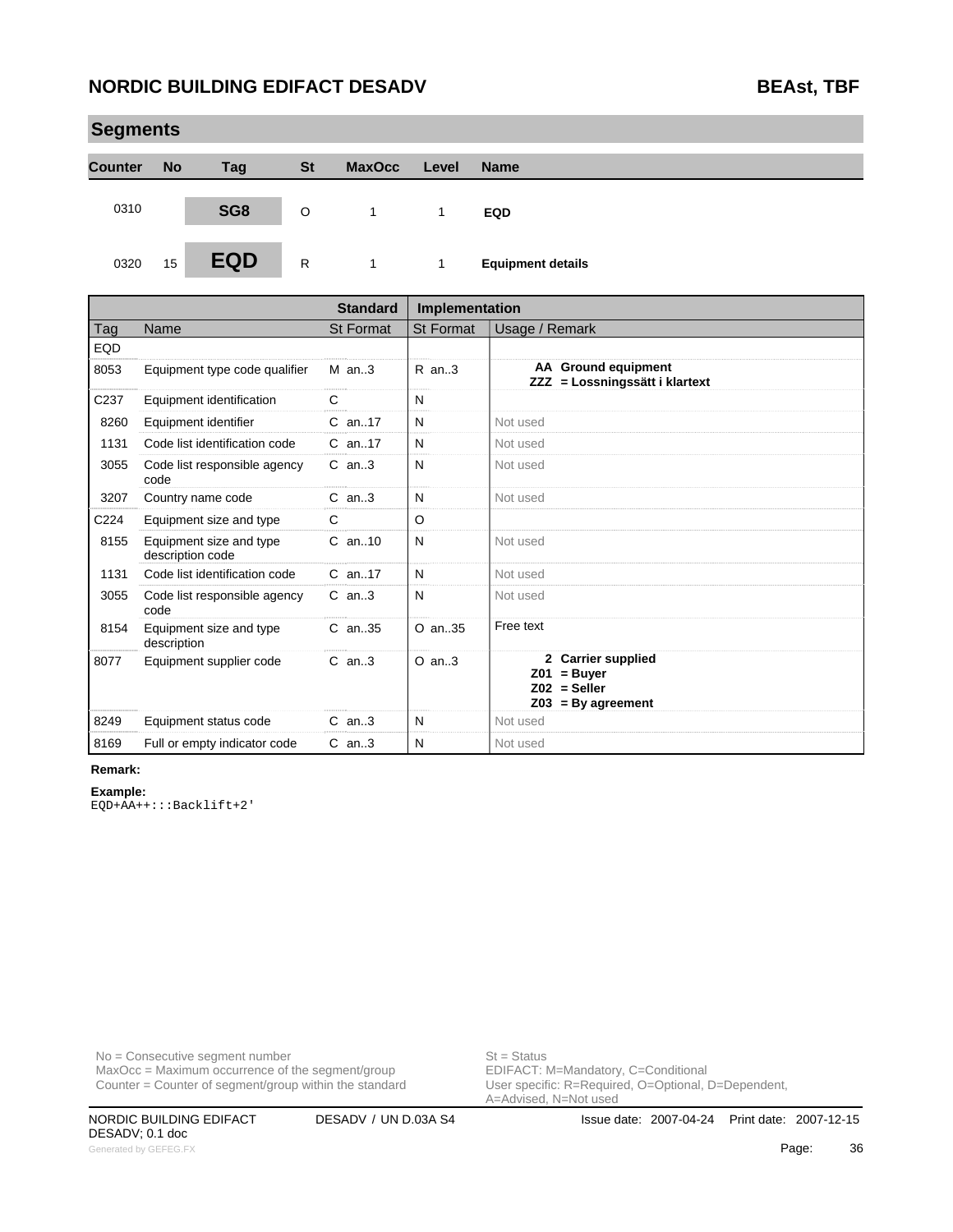|                | <b>Segments</b> |             |           |               |              |                                     |  |  |  |
|----------------|-----------------|-------------|-----------|---------------|--------------|-------------------------------------|--|--|--|
| <b>Counter</b> | <b>No</b>       | <b>Tag</b>  | <b>St</b> | <b>MaxOcc</b> | Level        | <b>Name</b>                         |  |  |  |
| 0390           |                 | <b>SG10</b> | R         | 999           | 1            | <b>CPS-SG11-SG17</b>                |  |  |  |
| 0400           | 16              | <b>CPS</b>  | R         | $\mathbf{1}$  | $\mathbf{1}$ | <b>Consignment packing sequence</b> |  |  |  |

|            |                                             | Standard         | Implementation   |                                  |
|------------|---------------------------------------------|------------------|------------------|----------------------------------|
| Tag        | Name                                        | <b>St Format</b> | <b>St Format</b> | Usage / Remark                   |
| <b>CPS</b> |                                             |                  |                  |                                  |
| 7164       | Hierarchical structure level<br>identifier  | M an35           | R an35           | Recommended sequential numbering |
| 7166       | Hierarchical structure parent<br>identifier | C an35           | O an35           | Indication of parent CPS.        |
| 7075       | Packaging level code                        | $C$ an3          | R an3            | sequential numbering             |

#### **Remark:**

**Example:** CPS+1+1+1'

 $MaxOcc = Maximum$  occurrence of the segment/group Counter = Counter of segment/group within the standard

No = Consecutive segment number<br>
MaxOcc = Maximum occurrence of the segment/group<br>
EDIFACT: M=Mandatory, C=Conditional User specific: R=Required, O=Optional, D=Dependent,<br>A=Advised, N=Not used

DESADV; 0.1 doc Generated by GEFEG.FX **Page:** 37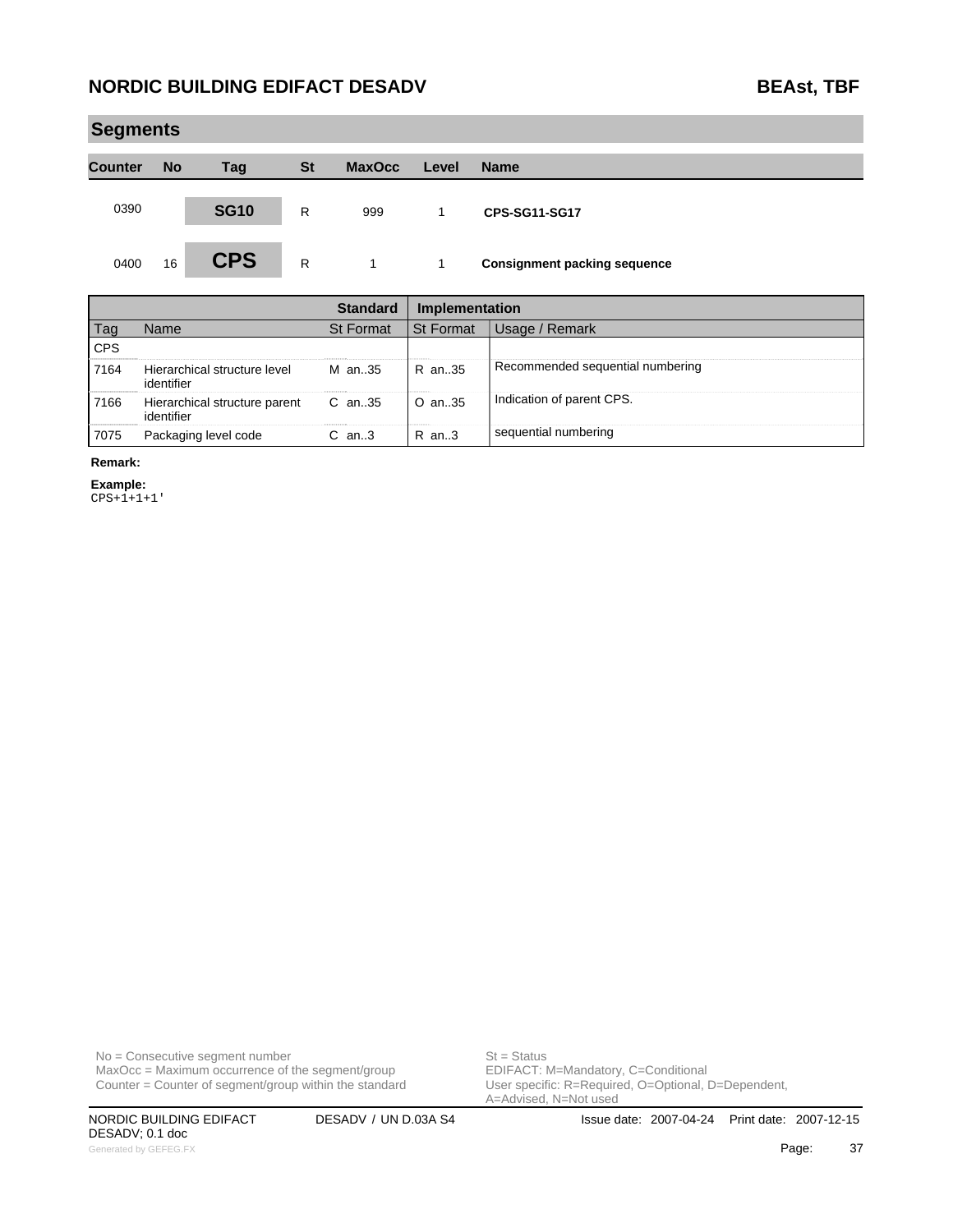**Segments**

|                | <b>Seginents</b> |             |           |               |       |                   |  |  |  |  |
|----------------|------------------|-------------|-----------|---------------|-------|-------------------|--|--|--|--|
| <b>Counter</b> | <b>No</b>        | Tag         | <b>St</b> | <b>MaxOcc</b> | Level | <b>Name</b>       |  |  |  |  |
| 0430           |                  | <b>SG11</b> | $\circ$   | 1             | 2     | PAC-MEA-SG12-SG13 |  |  |  |  |
| 0440           | 17               | <b>PAC</b>  | R         | 1             | 2     | Package           |  |  |  |  |

|                  |                                                           | <b>Standard</b>  | Implementation   |                                                                                                                                                                      |
|------------------|-----------------------------------------------------------|------------------|------------------|----------------------------------------------------------------------------------------------------------------------------------------------------------------------|
| Tag              | Name                                                      | <b>St Format</b> | <b>St Format</b> | Usage / Remark                                                                                                                                                       |
| PAC              |                                                           |                  |                  |                                                                                                                                                                      |
| 7224             | Package quantity                                          | $C$ n8           | $O$ n. $.8$      | Number of shipping units                                                                                                                                             |
| C531             | Packaging details                                         | C                | N                |                                                                                                                                                                      |
| 7075             | Packaging level code                                      | $C$ an3          | N                | Not used                                                                                                                                                             |
| 7233             | Packaging related description<br>code                     | $C$ an. $3$      | N                | Not used                                                                                                                                                             |
| 7073             | Packaging terms and<br>conditions code                    | $C$ an3          | N                | Not used                                                                                                                                                             |
| C <sub>202</sub> | Package type                                              | $\mathsf{C}$     | $\circ$          |                                                                                                                                                                      |
| 7065             | Package type description code                             | C an17           | O an17           | <b>CT</b> Carton<br>PB Pallet, box<br>PD Pallet, modular, collars 80cms * 100cms<br>PE Pallet, modular, collars 80cms * 120cms<br><b>PX</b> Pallet<br><b>RO Roll</b> |
| 1131             | Code list identification code                             | $C$ an. 17       | N                | Not used                                                                                                                                                             |
| 3055             | Code list responsible agency<br>code                      | $C$ an3          | N                | Not used                                                                                                                                                             |
| 7064             | Type of packages                                          | $C$ an. 35       | $O$ an. 35       |                                                                                                                                                                      |
| C402             | Package type identification                               | $\mathsf{C}$     | N                |                                                                                                                                                                      |
| 7077             | Description format code                                   | $M$ an3          | N                | Not used                                                                                                                                                             |
| 7064             | Type of packages                                          | M an.35          | N                | Not used                                                                                                                                                             |
| 7143             | Item type identification code                             | $C$ an. $3$      | N                | Not used                                                                                                                                                             |
| 7064             | Type of packages                                          | $C$ an. 35       | N                | Not used                                                                                                                                                             |
| 7143             | Item type identification code                             | $C$ an3          | N                | Not used                                                                                                                                                             |
| C532             | Returnable package details                                | $\mathsf{C}$     | N                |                                                                                                                                                                      |
| 8395             | Returnable package freight<br>payment responsibility code | $C$ an3          | N                | Not used                                                                                                                                                             |
| 8393             | Returnable package load<br>contents code                  | $C$ an3          | N                | Not used                                                                                                                                                             |

#### **Remark:**

**Example:**

PAC+9++CT:::X'

No = Consecutive segment number<br>
MaxOcc = Maximum occurrence of the segment/group<br>
EDIFACT: M=Mandatory, C=Conditional  $MaxOcc = Maximum occurrence of the segment/group$ Counter = Counter of segment/group within the standard

User specific: R=Required, O=Optional, D=Dependent,<br>A=Advised, N=Not used

DESADV; 0.1 doc Generated by GEFEG.FX **28**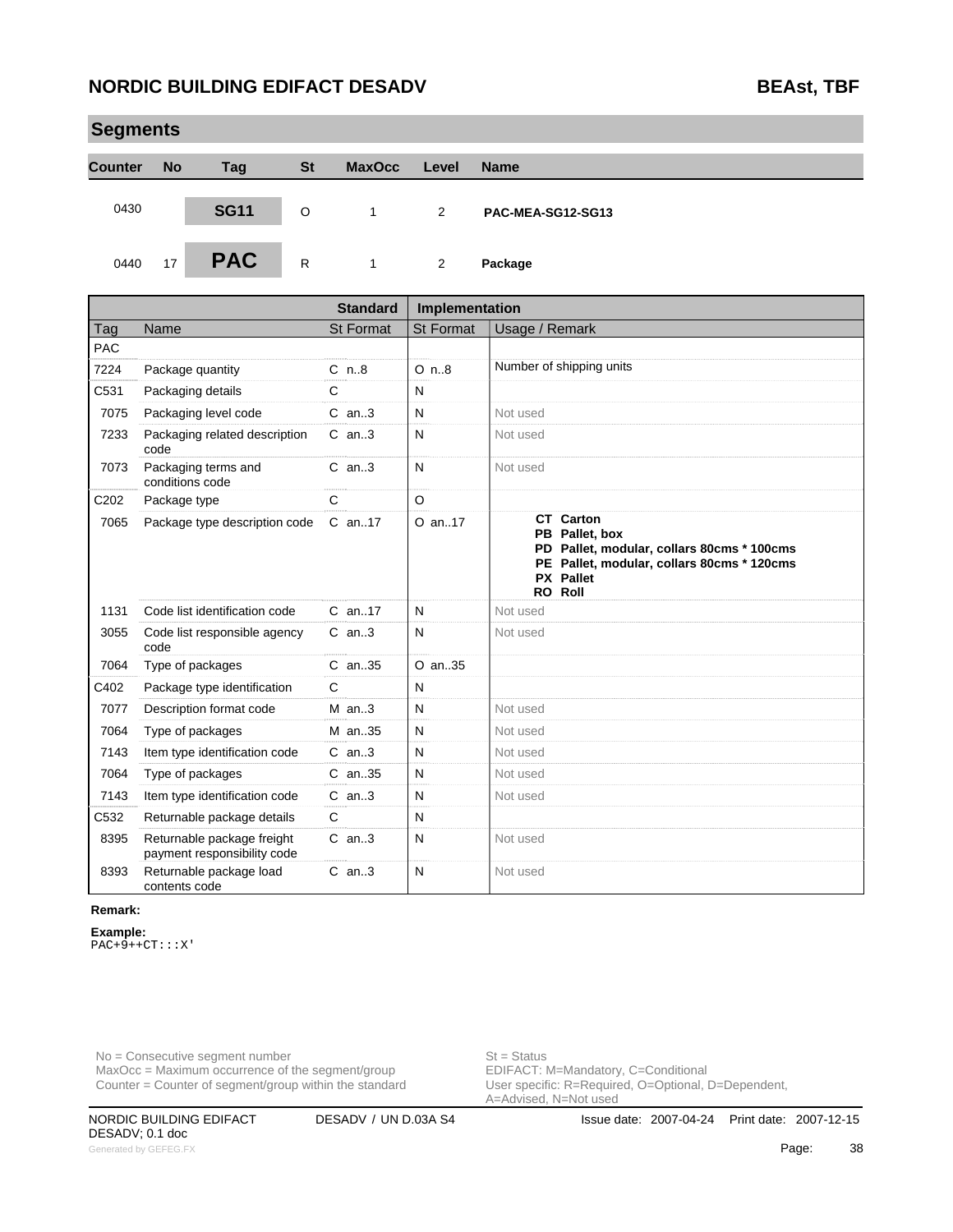| <b>Segments</b> |           |             |           |               |       |                     |  |  |
|-----------------|-----------|-------------|-----------|---------------|-------|---------------------|--|--|
| <b>Counter</b>  | <b>No</b> | <b>Tag</b>  | <b>St</b> | <b>MaxOcc</b> | Level | <b>Name</b>         |  |  |
| 0430            |           | <b>SG11</b> | O         | $\mathbf{1}$  | 2     | PAC-MEA-SG12-SG13   |  |  |
| 0450            | 18        | <b>MEA</b>  | O         | 5             | 3     | <b>Measurements</b> |  |  |

|            |                                       | <b>Standard</b>  | Implementation |                                                                                                                                                                                                                                                                                                                     |
|------------|---------------------------------------|------------------|----------------|---------------------------------------------------------------------------------------------------------------------------------------------------------------------------------------------------------------------------------------------------------------------------------------------------------------------|
| Tag        | Name                                  | <b>St Format</b> | St Format      | Usage / Remark                                                                                                                                                                                                                                                                                                      |
| <b>MEA</b> |                                       |                  |                |                                                                                                                                                                                                                                                                                                                     |
| 6311       | Measurement purpose code<br>qualifier | $M$ an3          | $O$ an3        | PD Physical dimensions (product ordered)                                                                                                                                                                                                                                                                            |
| C502       | Measurement details                   | C                | $\circ$        |                                                                                                                                                                                                                                                                                                                     |
| 6313       | Measured attribute code               | $C$ an3          | $O$ an3        | AAA Unit net weight<br>AAB Unit gross weight<br>AAC Total net weight<br>AAD Total gross weight<br>AAF Net net weight<br><b>ABJ</b> Volume<br>HT Height dimension<br><b>LN</b> Length dimension<br><b>WD</b> Width dimension<br>DP Depth<br>WT Weight<br>$ZFK = Volym per lagerenhet$<br>ZFV = Vikt per basprisenhet |
| 6321       | Measurement significance<br>code      | $C$ an3          | N              | Not used                                                                                                                                                                                                                                                                                                            |
| 6155       | Non-discrete measurement<br>name code | C an17           | N              | Not used                                                                                                                                                                                                                                                                                                            |
| 6154       | Non-discrete measurement<br>name      | $C$ an. $70$     | N              | Not used                                                                                                                                                                                                                                                                                                            |
| C174       | Value/range                           | C                | $\mathbf C$    |                                                                                                                                                                                                                                                                                                                     |
| 6411       | Measurement unit code                 | $M$ an. $8$      | $R$ an $8$     | UN/ECE Recomendation# 20*<br>KGM kilogram<br>MTK square metre<br>MTQ cubic metre<br><b>LTR</b> litre<br>LN length                                                                                                                                                                                                   |
| 6314       | Measure                               | $C$ an. 18       | $O$ an. 18     | Weight or volume                                                                                                                                                                                                                                                                                                    |
| 6162       | Range minimum quantity                | $C$ n. 18        | N              | Not used                                                                                                                                                                                                                                                                                                            |
| 6152       | Range maximum quantity                | $C$ n. 18        | N              | Not used                                                                                                                                                                                                                                                                                                            |
| 6432       | Significant digits quantity           | $C_n$ .2         | N              | Not used                                                                                                                                                                                                                                                                                                            |
| 7383       | Surface or layer code                 | $C$ an3          | N              | Not used                                                                                                                                                                                                                                                                                                            |

#### **Remark:**

**Example:** MEA+PD+AAA+KGM:25'

No = Consecutive segment number<br>
MaxOcc = Maximum occurrence of the segment/group<br>
EDIFACT: M=Mandatory, C=Conditional  $MaxOcc = Maximum$  occurrence of the segment/group Counter = Counter of segment/group within the standard

User specific: R=Required, O=Optional, D=Dependent,<br>A=Advised, N=Not used

DESADV; 0.1 doc Generated by GEFEG.FX **Page:** 39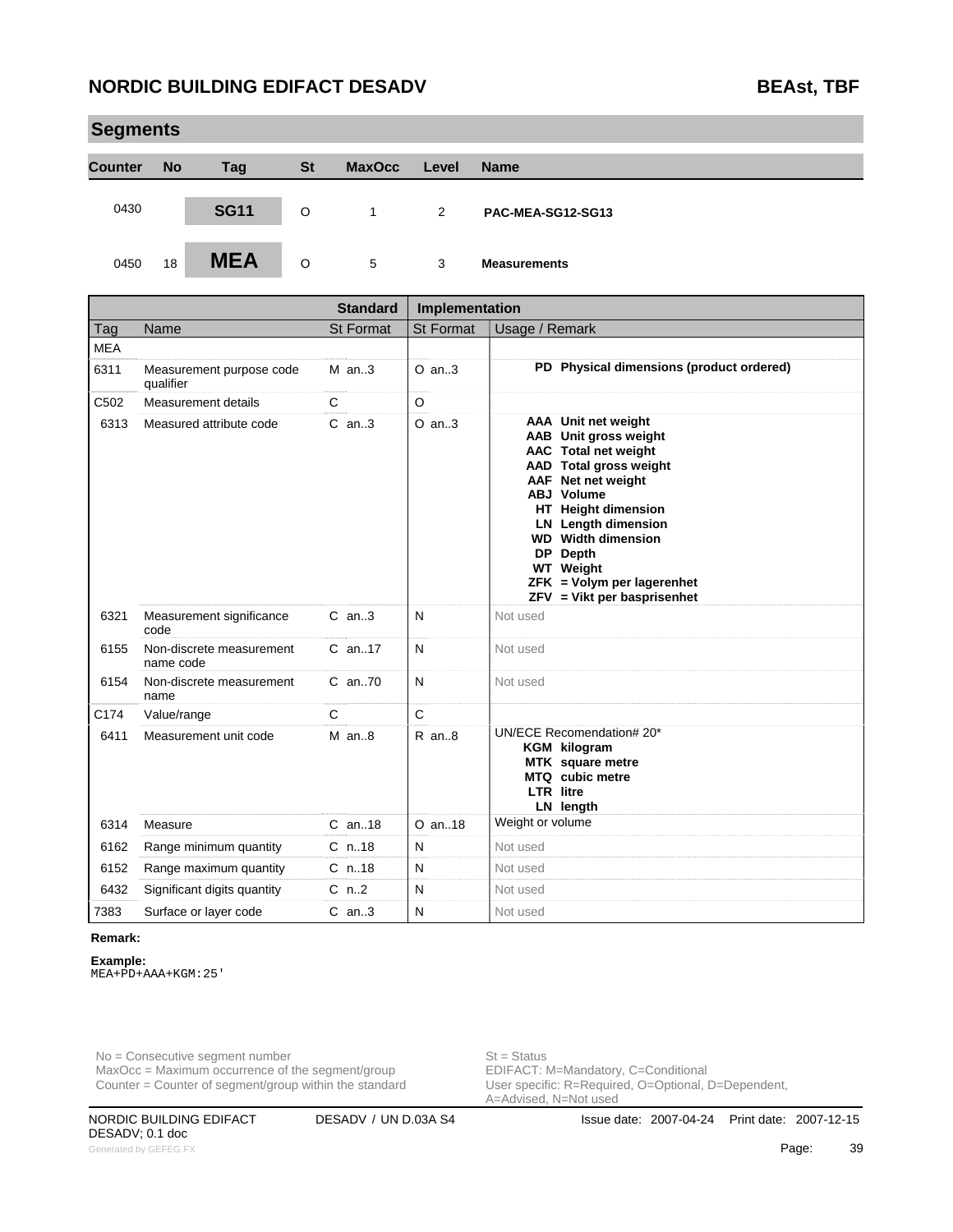| <b>Segments</b>  |           |                                                   |              |                  |                  |                              |
|------------------|-----------|---------------------------------------------------|--------------|------------------|------------------|------------------------------|
| <b>Counter</b>   | <b>No</b> | Tag                                               | <b>St</b>    | <b>MaxOcc</b>    | Level            | <b>Name</b>                  |
| 0470             |           |                                                   |              |                  |                  |                              |
|                  |           | <b>SG12</b>                                       | $\circ$      | 1                | 3                | <b>HAN--FTX</b>              |
|                  |           | Under constraction will be clear in next version. |              |                  |                  |                              |
| 0480             | 19        | <b>HAN</b>                                        | $\mathsf{R}$ | $\mathbf{1}$     | 3                | <b>Handling instructions</b> |
|                  |           |                                                   |              | <b>Standard</b>  | Implementation   |                              |
| Tag              | Name      |                                                   |              | <b>St Format</b> | <b>St Format</b> | Usage / Remark               |
| <b>HAN</b>       |           |                                                   |              |                  |                  |                              |
| C524             |           | Handling instructions                             |              | $\mathsf{C}$     | $\mathsf{C}$     |                              |
| 4079             | code      | Handling instruction description                  |              | $C$ an3          | $C$ an3          |                              |
| 1131             |           | Code list identification code                     |              | $C$ an. 17       | C an17           |                              |
| 3055             | code      | Code list responsible agency                      |              | $C$ an3          | $C$ an3          |                              |
| 4078             |           | Handling instruction description                  |              | C an70           | $C$ an. $70$     |                              |
| C <sub>218</sub> |           | Hazardous material                                |              | $\mathsf{C}$     | C                |                              |
| 7419             | name code | Hazardous material category                       |              | $C$ an $7$       | $C$ an $7$       |                              |
| 1131             |           | Code list identification code                     |              | C an17           | C an17           |                              |
| 3055             | code      | Code list responsible agency                      |              | $C$ an3          | $C$ an3          |                              |
| 7418             | name      | Hazardous material category                       |              | $C$ an. 35       | C an35           |                              |

#### **Remark:**

Under constraction will be clear in next version.

#### **Example:**

 $HAN+1::X+X::X'$ 

 $MaxOcc = Maximum$  occurrence of the segment/group Counter = Counter of segment/group within the standard

No = Consecutive segment number<br>
MaxOcc = Maximum occurrence of the segment/group<br>
EDIFACT: M=Mandatory, C=Conditional User specific: R=Required, O=Optional, D=Dependent,<br>A=Advised, N=Not used

DESADV; 0.1 doc Generated by GEFEG.FX **ADVERSION CONTROL** CONTROLLER THE SECTION OF THE SECTION OF THE SECTION OF THE SECTION OF THE SECTION OF THE SECTION OF THE SECTION OF THE SECTION OF THE SECTION OF THE SECTION OF THE SECTION OF THE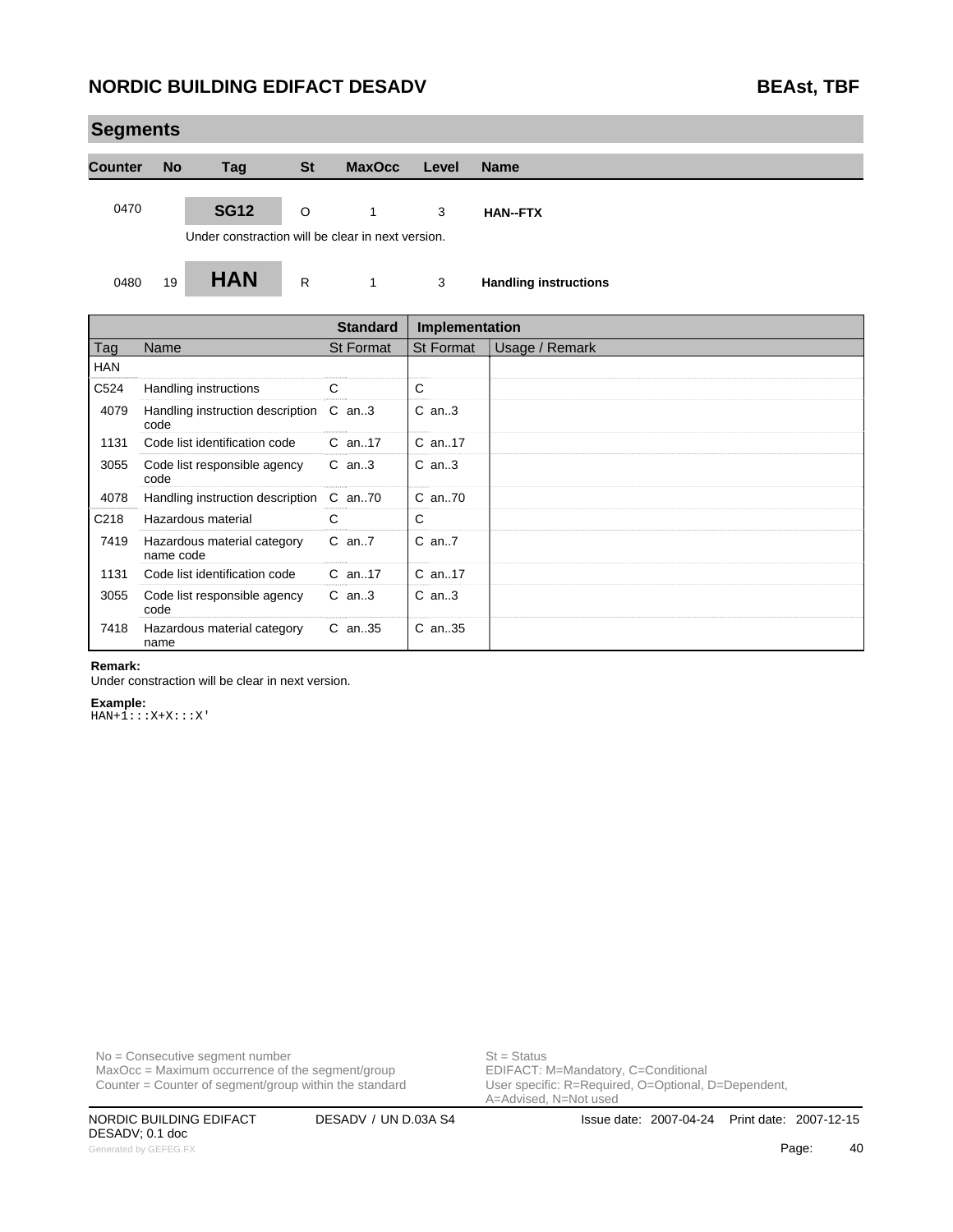| <b>Segments</b>  |                     |                                                                  |           |                 |                  |                  |
|------------------|---------------------|------------------------------------------------------------------|-----------|-----------------|------------------|------------------|
| <b>Counter</b>   | <b>No</b>           | Tag                                                              | <b>St</b> | <b>MaxOcc</b>   | Level            | <b>Name</b>      |
| 0470             |                     | <b>SG12</b><br>Under constraction will be clear in next version. | $\circ$   | $\mathbf{1}$    | 3                | <b>HAN--FTX</b>  |
| 0490             | 20                  | <b>FTX</b>                                                       | $\circ$   | $\mathbf{1}$    | $\overline{4}$   | <b>Free text</b> |
|                  |                     |                                                                  |           | <b>Standard</b> | Implementation   |                  |
| Tag              | Name                |                                                                  |           | St Format       | <b>St Format</b> | Usage / Remark   |
| <b>FTX</b>       |                     |                                                                  |           |                 |                  |                  |
| 4451             |                     | Text subject code qualifier                                      |           | $M$ an3         | $M$ an3          |                  |
| 4453             |                     | Free text function code                                          |           | $C$ an3         | $C$ an3          |                  |
| C <sub>107</sub> |                     | Text reference                                                   |           | $\mathsf{C}$    | $\mathsf{C}$     |                  |
| 4441             |                     | Free text description code                                       |           | M an17          | M an17           |                  |
| 1131             |                     | Code list identification code                                    |           | C an17          | N                | Not used         |
| 3055             | code                | Code list responsible agency                                     |           | $C$ an3         | N                | Not used         |
| C108             | <b>Text literal</b> |                                                                  |           | C               | $\mathsf C$      |                  |
| 4440             | Free text           |                                                                  |           | M an.,512       | M an512          |                  |
| 4440             | Free text           |                                                                  |           | C an.,512       | C an512          |                  |
| 4440             | Free text           |                                                                  |           | C an512         | C an512          |                  |
| 4440             | Free text           |                                                                  |           | C an512         | C an., 512       |                  |
| 4440             | Free text           |                                                                  |           | C an512         | C an512          |                  |
| 3453             |                     | Language name code                                               |           | $C$ an3         | $C$ an3          |                  |
| 4447             |                     | Free text format code                                            |           | $C$ an3         | $C$ an3          |                  |

#### **Remark:**

Under constraction will be clear in next version.

#### **Example:**

FTX+AAA+1+X+X:X:X:X:X+aa+1'

No = Consecutive segment number<br>
MaxOcc = Maximum occurrence of the segment/group<br>
EDIFACT: M=Mandatory, C=Conditional  $MaxOcc = Maximum$  occurrence of the segment/group Counter = Counter of segment/group within the standard

User specific: R=Required, O=Optional, D=Dependent,<br>A=Advised, N=Not used

DESADV; 0.1 doc Generated by GEFEG.FX **And Alternative Control of the Case of the Case of the Case of the Case of the Case of the Case of the Case of the Case of the Case of the Case of the Case of the Case of the Case of the Case of the**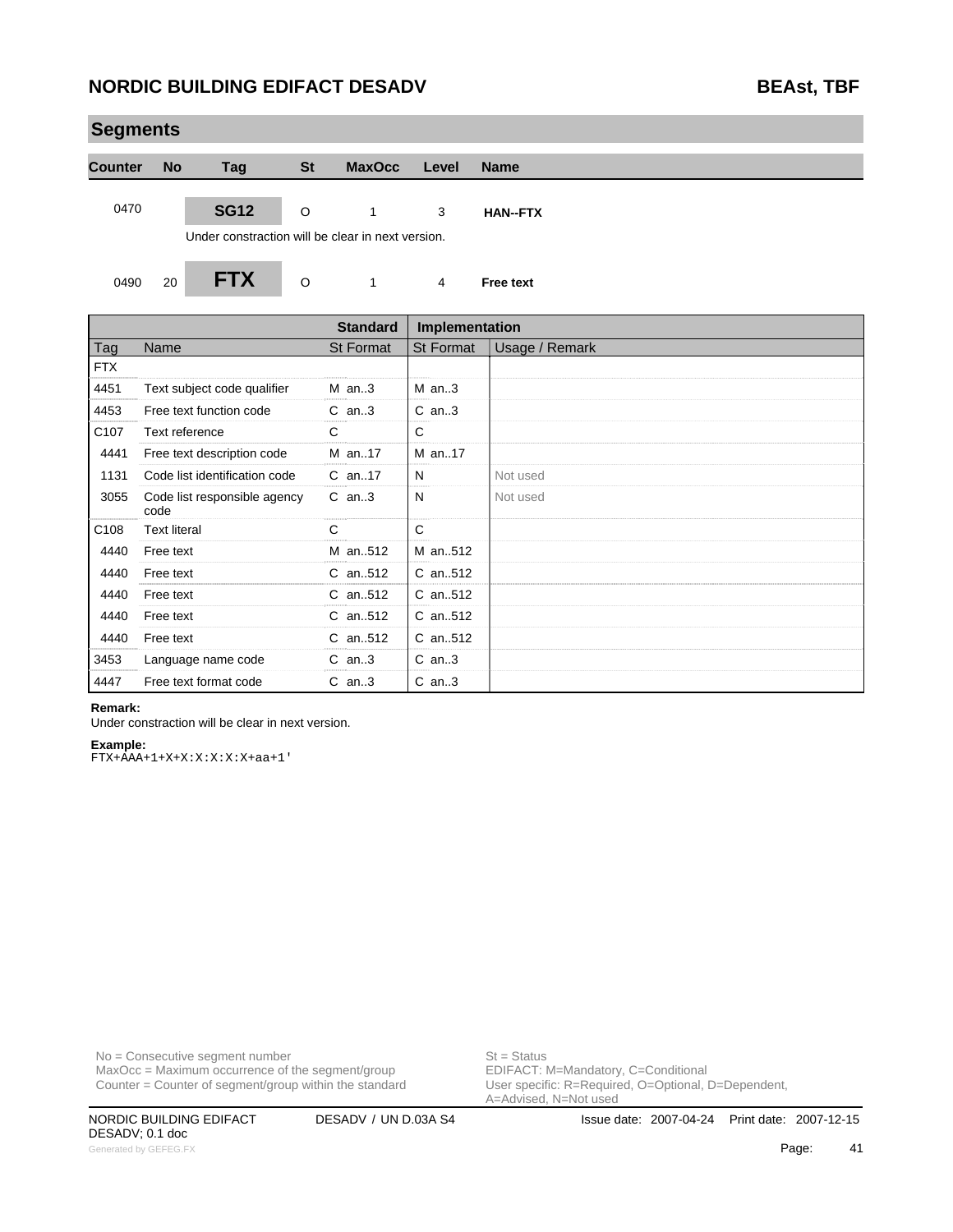**Segments**

|                | Segments  |             |           |               |       |                               |  |  |  |  |
|----------------|-----------|-------------|-----------|---------------|-------|-------------------------------|--|--|--|--|
| <b>Counter</b> | <b>No</b> | Tag         | <b>St</b> | <b>MaxOcc</b> | Level | <b>Name</b>                   |  |  |  |  |
| 0500           |           | <b>SG13</b> | O         | 5             | 3     | PCI-SG15                      |  |  |  |  |
| 0510           | 21        | <b>PCI</b>  | R         | 1.            | 3     | <b>Package identification</b> |  |  |  |  |

|      |                                                 | <b>Standard</b>  | Implementation   |                                                                                             |
|------|-------------------------------------------------|------------------|------------------|---------------------------------------------------------------------------------------------|
| Tag  | Name                                            | <b>St Format</b> | <b>St Format</b> | Usage / Remark                                                                              |
| PCI  |                                                 |                  |                  |                                                                                             |
| 4233 | Marking instructions code                       | $C$ an. $3$      | $R$ an3          | 16 Buyer's instructions<br>17 Seller's instructions<br>33E = Marked with an SSCC (EAN code) |
| C210 | Marks & labels                                  | C                | O                |                                                                                             |
| 7102 | Shipping marks description                      | M an35           | R an35           | Marked information                                                                          |
| 7102 | Shipping marks description                      | $C$ an. 35       | O an35           | See 7102 #1                                                                                 |
| 7102 | Shipping marks description                      | $C$ an. 35       | $O$ an. 35       | See 7102 #1                                                                                 |
| 7102 | Shipping marks description                      | $C$ an. 35       | $O$ an. 35       | See 7102 #1                                                                                 |
| 7102 | Shipping marks description                      | $C$ an. 35       | $O$ an. 35       | See 7102 #1                                                                                 |
| 7102 | Shipping marks description                      | C an35           | N                | Not used                                                                                    |
| 7102 | Shipping marks description                      | $C$ an. 35       | N                | Not used                                                                                    |
| 7102 | Shipping marks description                      | C an35           | N                | Not used                                                                                    |
| 7102 | Shipping marks description                      | C an35           | N                | Not used                                                                                    |
| 7102 | Shipping marks description                      | $C$ an. 35       | N                | Not used                                                                                    |
| 8275 | Container or package contents<br>indicator code | $C$ an3          | N                | Not used                                                                                    |
| C827 | Type of marking                                 | C                | N                |                                                                                             |
| 7511 | Marking type code                               | $M$ an3          | N                | Not used                                                                                    |
| 1131 | Code list identification code                   | C an17           | N                | Not used                                                                                    |
| 3055 | Code list responsible agency<br>code            | $C$ an3          | N                | Not used                                                                                    |

#### **Remark:**

**Example:**

PCI+16+X:X:X:X:X'

No = Consecutive segment number<br>
MaxOcc = Maximum occurrence of the segment/group<br>
EDIFACT: M=Mandatory, C=Conditional  $MaxOcc = Maximum$  occurrence of the segment/group Counter = Counter of segment/group within the standard

User specific: R=Required, O=Optional, D=Dependent,<br>A=Advised, N=Not used

DESADV; 0.1 doc Generated by GEFEG.FX **42**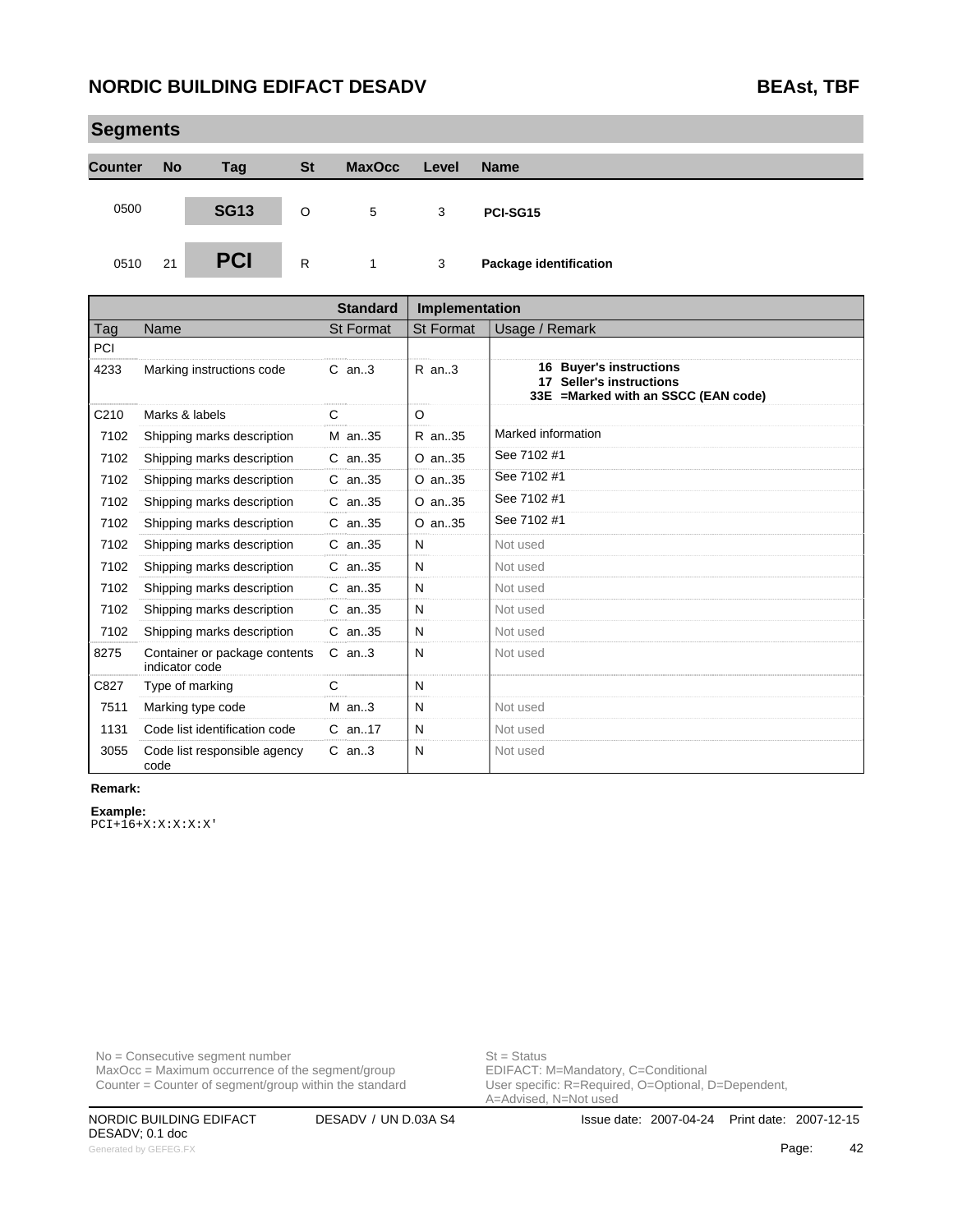| <b>Segments</b> |           |             |              |               |       |                              |  |  |  |
|-----------------|-----------|-------------|--------------|---------------|-------|------------------------------|--|--|--|
| <b>Counter</b>  | <b>No</b> | Tag         | <b>St</b>    | <b>MaxOcc</b> | Level | <b>Name</b>                  |  |  |  |
| 0570            |           | <b>SG15</b> | O            | 5             | 4     | <b>GIN</b>                   |  |  |  |
| 0580            | 22        | <b>GIN</b>  | $\mathsf{R}$ |               | 4     | <b>Goods identity number</b> |  |  |  |

|                  |                                         | <b>Standard</b> | <b>Implementation</b> |                                                                                                         |  |
|------------------|-----------------------------------------|-----------------|-----------------------|---------------------------------------------------------------------------------------------------------|--|
| Tag              | Name                                    | St Format       | St Format             | Usage / Remark                                                                                          |  |
| <b>GIN</b>       |                                         |                 |                       |                                                                                                         |  |
| 7405             | Object identification code<br>qualifier | $M$ an. 3       | $R$ an3               | <b>BN</b> Serial number<br><b>BX</b> Batch number<br>$=$ SSCC (EAN code)<br>BJ<br>$EU = EAN/UPC number$ |  |
| C <sub>208</sub> | Identity number range                   | м               | R.                    |                                                                                                         |  |
| 7402             | Object identifier                       | M an35          | R an35                | SSCC or EAN Code or batch number                                                                        |  |
| 7402             | Object identifier                       | C an. 35        | $O$ an. 35            | SSCC or EAN Code or batch number                                                                        |  |
| C <sub>208</sub> | Identity number range                   | C               | $\circ$               |                                                                                                         |  |
| 7402             | Object identifier                       | M an35          | R an35                | SSCC or EAN Code or batch number                                                                        |  |
| 7402             | Object identifier                       | C an35          | $O$ an. 35            | SSCC or EAN Code or batch number                                                                        |  |
| C <sub>208</sub> | Identity number range                   | C               | O                     |                                                                                                         |  |
| 7402             | Object identifier                       | M an35          | R an35                | SSCC or EAN Code or batch number                                                                        |  |
| 7402             | Object identifier                       | $C$ an. 35      | $O$ an. 35            | SSCC or EAN Code or batch number                                                                        |  |
| C <sub>208</sub> | Identity number range                   | C               | O                     |                                                                                                         |  |
| 7402             | Object identifier                       | M an35          | R an35                | SSCC or EAN Code or batch number                                                                        |  |
| 7402             | Object identifier                       | C an35          | $O$ an. 35            | SSCC or EAN Code or batch number                                                                        |  |
| C <sub>208</sub> | Identity number range                   | C               | $\circ$               |                                                                                                         |  |
| 7402             | Object identifier                       | M an35          | R an35                | SSCC or EAN Code or batch number                                                                        |  |
| 7402             | Object identifier                       | $C$ an. 35      | $O$ an. 35            | SSCC or EAN Code or batch number                                                                        |  |

#### **Remark:**

#### **Example:**

 $\mathtt{GIN+BN+X:X+X:X+X:X+X:X+X:X+Y}$ 

No = Consecutive segment number<br>
MaxOcc = Maximum occurrence of the segment/group<br>
EDIFACT: M=Mandatory, C=Conditional  $MaxOcc = Maximum$  occurrence of the segment/group Counter = Counter of segment/group within the standard

User specific: R=Required, O=Optional, D=Dependent,<br>A=Advised, N=Not used

DESADV; 0.1 doc Generated by GEFEG.FX **43**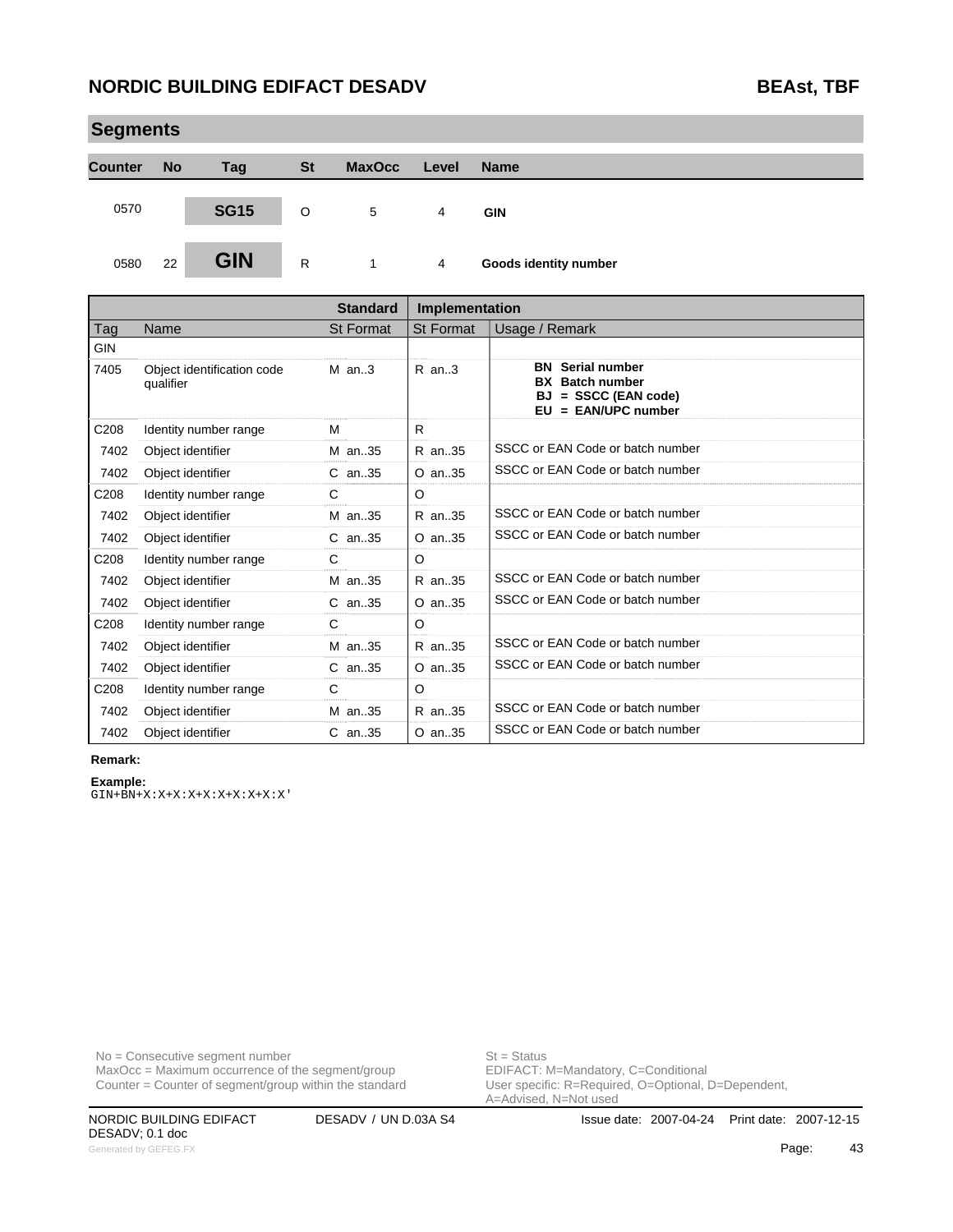# **Segments Counter No Tag St MaxOcc Level Name** 0650 **SG17** R 9999 2 **LIN-PIA-IMD-MEA-QTY-DTM-SG18-SG20** 0660 23 **LIN** R 1 2 **Line item**

|      |                                                 | <b>Standard</b>  | Implementation              |                                                                  |
|------|-------------------------------------------------|------------------|-----------------------------|------------------------------------------------------------------|
| Tag  | Name                                            | <b>St Format</b> | St Format<br>Usage / Remark |                                                                  |
| LIN  |                                                 |                  |                             |                                                                  |
| 1082 | Line item identifier                            | $C$ an $6$       | R an6                       | Line sequence number generated automatically by the IT<br>system |
| 1229 | Action request/notification<br>description code | $C$ an3          | N                           | Not used                                                         |
| C212 | Item number identification                      | C                | R                           |                                                                  |
| 7140 | Item identifier                                 | $C$ an. 35       | R an35                      | <b>GTIN</b>                                                      |
| 7143 | Item type identification code                   | $C$ an3          | R an3                       | <b>EN</b> International Article Numbering Association<br>(EAN)   |
| 1131 | Code list identification code                   | $C$ an. 17       | N                           | Not used                                                         |
| 3055 | Code list responsible agency<br>code            | $C$ an. $3$      | N                           | Not used                                                         |
| C829 | Sub-line information                            | C                | N                           |                                                                  |
| 5495 | Sub-line indicator code                         | $C$ an3          | N                           | Not used                                                         |
| 1082 | Line item identifier                            | $C$ an $6$       | N                           | Not used                                                         |
| 1222 | Configuration level number                      | $C_n$ n2         | N                           | Not used                                                         |
| 7083 | Configuration operation code                    | $C$ an. $3$      | N                           | Not used                                                         |

#### **Remark:**

**Example:** LIN+1++7310865000156:EN'

No = Consecutive segment number<br>
MaxOcc = Maximum occurrence of the segment/group<br>
EDIFACT: M=Mandatory, C=Conditional  $MaxOcc = Maximum occurrence of the segment/group$ Counter = Counter of segment/group within the standard

User specific: R=Required, O=Optional, D=Dependent,<br>A=Advised, N=Not used

DESADV; 0.1 doc Generated by GEFEG.FX **Advertised by Accord Accord Accord Page:** Advertised by GEFEG.FX **Advertised by GEFEG.FX**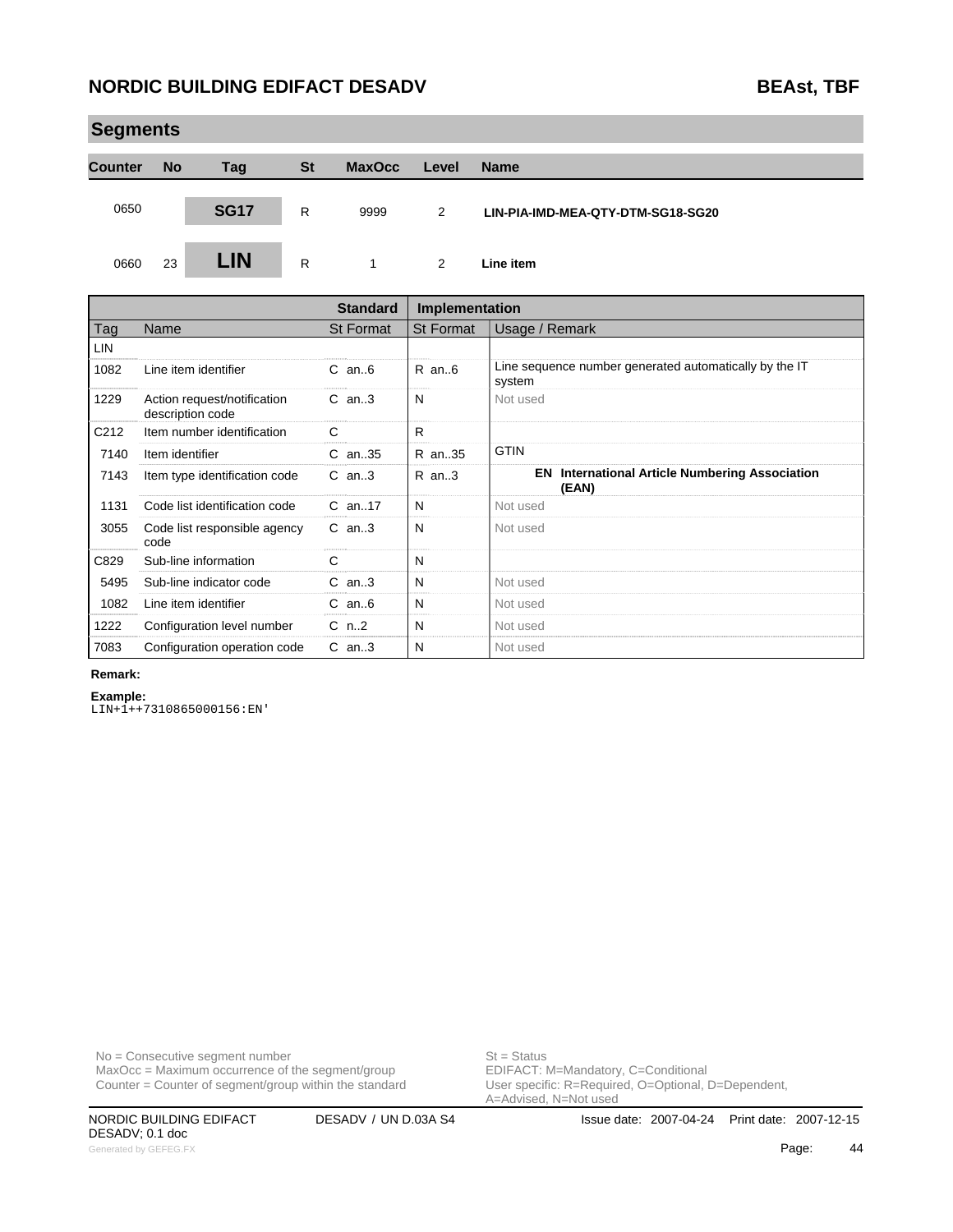| <b>Segments</b> |                                 |                                   |              |                  |                   |                                                                                                                                                                                                                                                                                                                                                                                                                                                                                                                                                                                                                                                         |
|-----------------|---------------------------------|-----------------------------------|--------------|------------------|-------------------|---------------------------------------------------------------------------------------------------------------------------------------------------------------------------------------------------------------------------------------------------------------------------------------------------------------------------------------------------------------------------------------------------------------------------------------------------------------------------------------------------------------------------------------------------------------------------------------------------------------------------------------------------------|
| <b>Counter</b>  | <b>No</b>                       | Tag                               | <b>St</b>    | <b>MaxOcc</b>    | Level             | <b>Name</b>                                                                                                                                                                                                                                                                                                                                                                                                                                                                                                                                                                                                                                             |
| 0650            |                                 | <b>SG17</b>                       | $\mathsf{R}$ | 9999             | 2                 | LIN-PIA-IMD-MEA-QTY-DTM-SG18-SG20                                                                                                                                                                                                                                                                                                                                                                                                                                                                                                                                                                                                                       |
| 0670            | 24                              | <b>PIA</b>                        | $\circ$      | $\mathbf{1}$     | 3                 | Additional product id                                                                                                                                                                                                                                                                                                                                                                                                                                                                                                                                                                                                                                   |
|                 |                                 |                                   |              | <b>Standard</b>  | Implementation    |                                                                                                                                                                                                                                                                                                                                                                                                                                                                                                                                                                                                                                                         |
| Tag             | Name                            |                                   |              | <b>St Format</b> | St Format         | Usage / Remark                                                                                                                                                                                                                                                                                                                                                                                                                                                                                                                                                                                                                                          |
| PIA             |                                 |                                   |              |                  |                   |                                                                                                                                                                                                                                                                                                                                                                                                                                                                                                                                                                                                                                                         |
| 4347            |                                 | Product identifier code qualifier |              | $M$ an3          | $R$ an3           | 1 Additional identification                                                                                                                                                                                                                                                                                                                                                                                                                                                                                                                                                                                                                             |
| C212            |                                 | Item number identification        |              | м                | R                 |                                                                                                                                                                                                                                                                                                                                                                                                                                                                                                                                                                                                                                                         |
| 7140            | Item identifier                 |                                   |              | $C$ an35         | R an35            |                                                                                                                                                                                                                                                                                                                                                                                                                                                                                                                                                                                                                                                         |
| 7143            |                                 | Item type identification code     |              | $C$ an3          | $O$ an3           | BP Buyer's part number<br>SA Supplier's article number<br><b>SRS RSK number</b><br>SG Standard group of products (mixed<br>assortment)<br><b>SN</b> Serial number<br>MF Manufacturer's (producer's) article number<br><b>DW</b> Drawing<br><b>MP</b> Product/service identification number<br>Code MP uses for TUN Number in Denmark<br>NO1 Nobb nr<br>NRF Norske Rörgrossisters artikelnummer<br>EFO Norske elektrobranchens artikelnr<br><b>ZBF</b> Finfo nr/ Vilma<br>ZES E-nummer Svenska elgrossistföreningen<br><b>EB</b> Enbart bearbetning<br>ZMV Katalognr för modul/variant<br>GU Säljarens grupperande kod<br>ZZ Individnr vid t.ex.datorköp |
| 1131            |                                 | Code list identification code     |              | $C$ an. 17       | N                 | Not used                                                                                                                                                                                                                                                                                                                                                                                                                                                                                                                                                                                                                                                |
| 3055            | code                            | Code list responsible agency      |              | $C$ an3          | N                 | Not used                                                                                                                                                                                                                                                                                                                                                                                                                                                                                                                                                                                                                                                |
| C212            |                                 | Item number identification        |              | С                | O                 | See group C212 #1                                                                                                                                                                                                                                                                                                                                                                                                                                                                                                                                                                                                                                       |
| 7140            | Item identifier                 |                                   |              | $C$ an35         | C an35            |                                                                                                                                                                                                                                                                                                                                                                                                                                                                                                                                                                                                                                                         |
| 7143            |                                 | Item type identification code     |              | C an3            | $C$ an3           |                                                                                                                                                                                                                                                                                                                                                                                                                                                                                                                                                                                                                                                         |
| 1131            |                                 | Code list identification code     |              | C an17           | N                 | Not used                                                                                                                                                                                                                                                                                                                                                                                                                                                                                                                                                                                                                                                |
| 3055            | code                            | Code list responsible agency      |              | $C$ an3          | N                 | Not used                                                                                                                                                                                                                                                                                                                                                                                                                                                                                                                                                                                                                                                |
| C212            | Item number identification<br>С |                                   |              | $\mathsf O$      | See group C212 #1 |                                                                                                                                                                                                                                                                                                                                                                                                                                                                                                                                                                                                                                                         |
| 7140            | Item identifier                 |                                   |              | C an35           | C an35            |                                                                                                                                                                                                                                                                                                                                                                                                                                                                                                                                                                                                                                                         |
| 7143            |                                 | Item type identification code     |              | $C$ an3          | $C$ an3           |                                                                                                                                                                                                                                                                                                                                                                                                                                                                                                                                                                                                                                                         |
| 1131            |                                 | Code list identification code     |              | C an17           | Ν                 | Not used                                                                                                                                                                                                                                                                                                                                                                                                                                                                                                                                                                                                                                                |
| 3055            | code                            | Code list responsible agency      |              | $C$ an3          | N                 | Not used                                                                                                                                                                                                                                                                                                                                                                                                                                                                                                                                                                                                                                                |
|                 |                                 |                                   |              |                  |                   | See group C212 #1                                                                                                                                                                                                                                                                                                                                                                                                                                                                                                                                                                                                                                       |

 $MaxOcc = Maximum occurrence of the segment/group$ 

Counter = Counter of segment/group within the standard

No = Consecutive segment number<br>
MaxOcc = Maximum occurrence of the segment/group<br>
EDIFACT: M=Mandatory, C=Conditional User specific: R=Required, O=Optional, D=Dependent,<br>A=Advised, N=Not used

DESADV; 0.1 doc Generated by GEFEG.FX **45**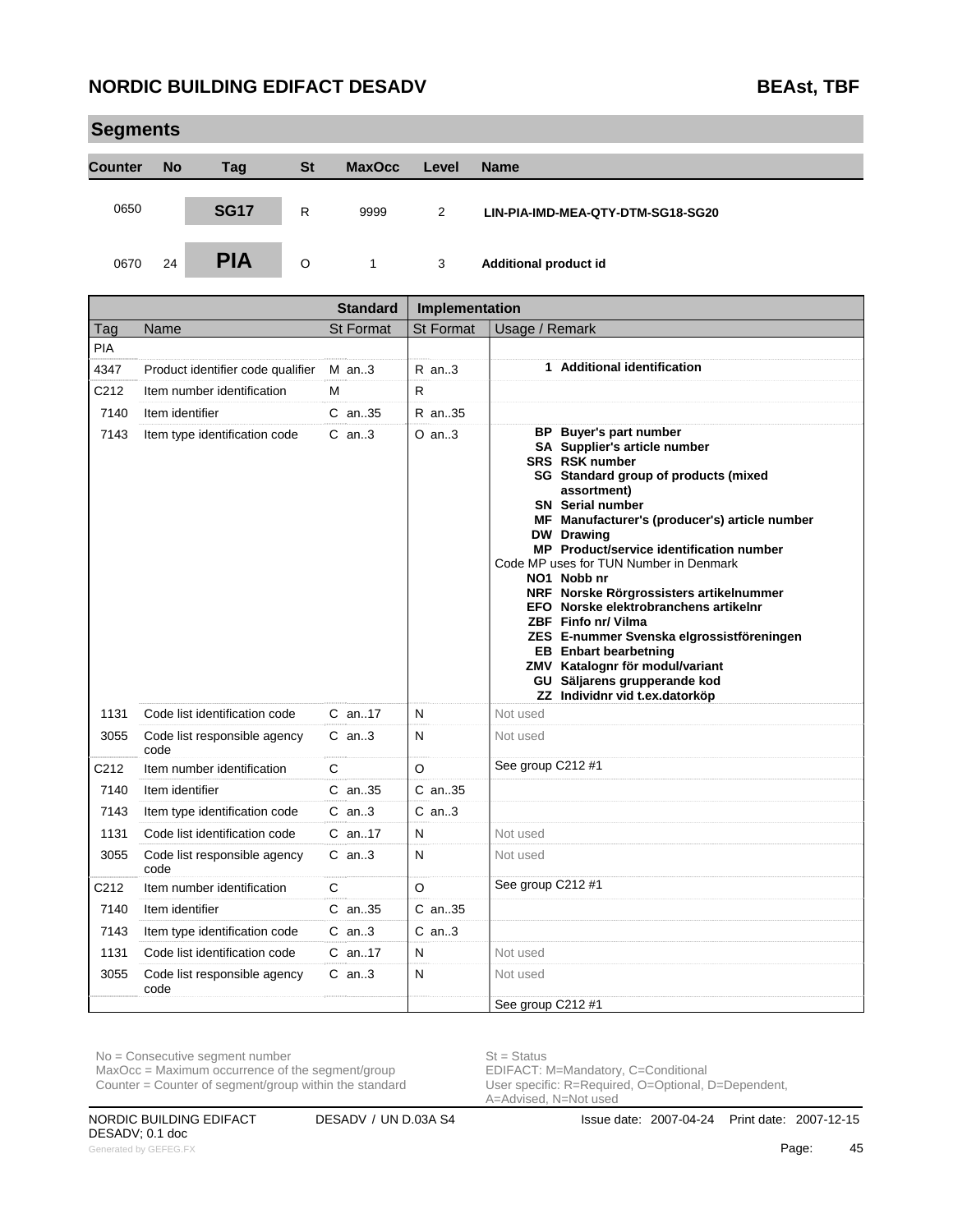### **Segments**

|                  |                                      | <b>Standard</b>  | <b>Implementation</b> |                   |
|------------------|--------------------------------------|------------------|-----------------------|-------------------|
| Tag              | Name                                 | <b>St Format</b> | St Format             | Usage / Remark    |
| C <sub>212</sub> | Item number identification           | C                | O                     |                   |
| 7140             | Item identifier                      | $C$ an. 35       | $C$ an. 35            |                   |
| 7143             | Item type identification code        | $C$ an. $3$      | $C$ an. $3$           |                   |
| 1131             | Code list identification code        | $C$ an. 17       | N                     | Not used          |
| 3055             | Code list responsible agency<br>code | $C$ an. $3$      | N                     | Not used          |
| C <sub>212</sub> | Item number identification           | C.               | $\circ$               | See group C212 #1 |
| 7140             | Item identifier                      | $C$ an. 35       | C an. 35              |                   |
| 7143             | Item type identification code        | $C$ an. $3$      | $C$ an. $3$           |                   |
| 1131             | Code list identification code        | $C$ an. 17       | N                     | Not used          |
| 3055             | Code list responsible agency<br>code | $C$ an3          | N                     | Not used          |

#### **Remark:**

#### **Example:**

PIA+1+X:BP+X:AA+X:AA+X:AA+X:AA'

 $MaxOcc = Maximum$  occurrence of the segment/group Counter = Counter of segment/group within the standard

No = Consecutive segment number<br>
MaxOcc = Maximum occurrence of the segment/group<br>
EDIFACT: M=Mandatory, C=Conditional User specific: R=Required, O=Optional, D=Dependent,<br>A=Advised, N=Not used

DESADV; 0.1 doc Generated by GEFEG.FX **Additional Page:** Additional Page: 46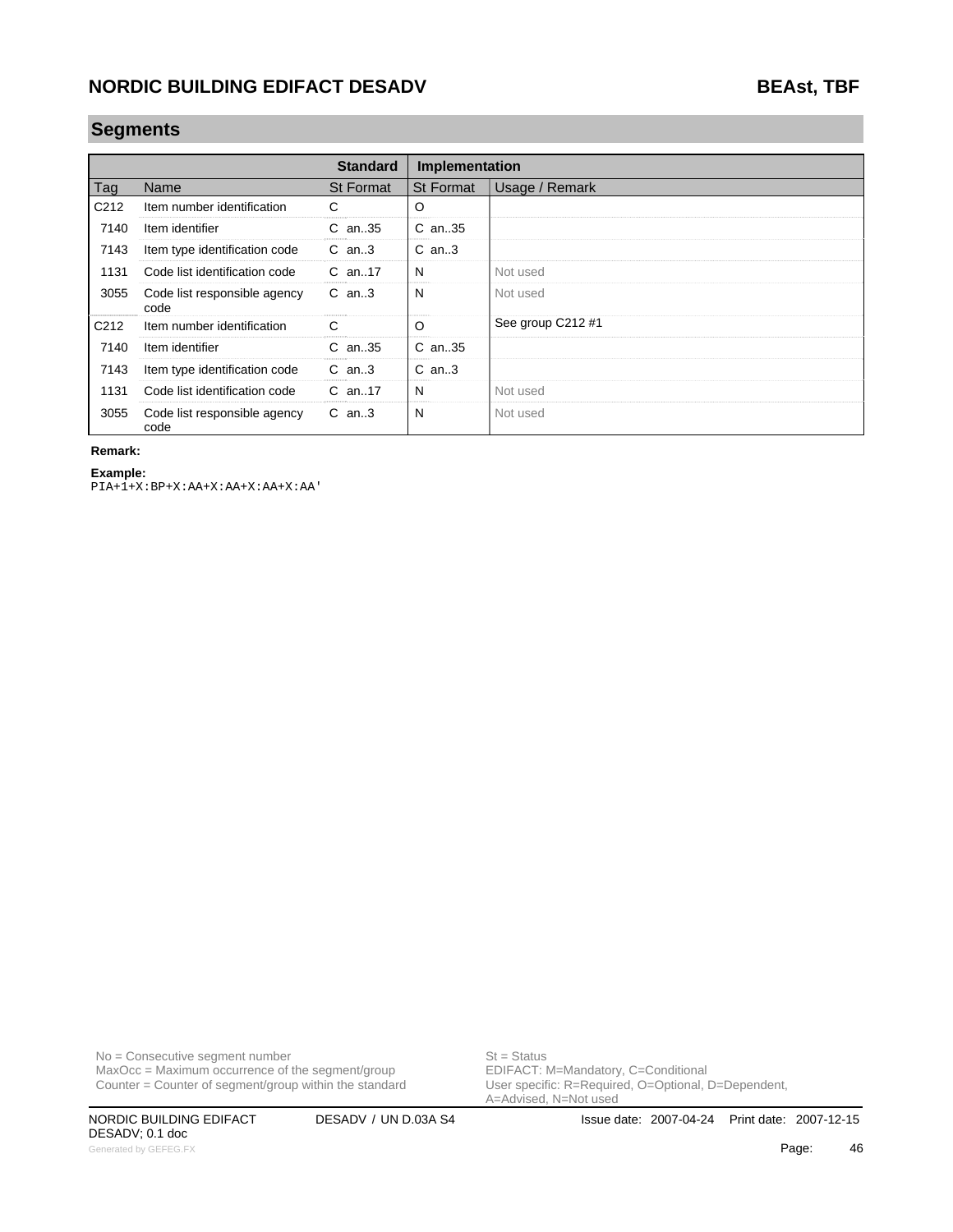| <b>Segments</b> |           |             |           |               |       |                                   |  |
|-----------------|-----------|-------------|-----------|---------------|-------|-----------------------------------|--|
| <b>Counter</b>  | <b>No</b> | Tag         | <b>St</b> | <b>MaxOcc</b> | Level | <b>Name</b>                       |  |
| 0650            |           | <b>SG17</b> | R         | 9999          | 2     | LIN-PIA-IMD-MEA-QTY-DTM-SG18-SG20 |  |
| 0680            | 25        | <b>IMD</b>  | $\circ$   | 1             | 3     | Description of article or service |  |

|            |                                      | <b>Standard</b>  | Implementation   |                                                                          |  |
|------------|--------------------------------------|------------------|------------------|--------------------------------------------------------------------------|--|
| Tag        | Name                                 | <b>St Format</b> | <b>St Format</b> | Usage / Remark                                                           |  |
| <b>IMD</b> |                                      |                  |                  |                                                                          |  |
| 7077       | Description format code              | $C$ an. $3$      | $R$ an. $3$      | F Free-form<br>E Free-form short description                             |  |
| C272       | Item characteristic                  | C                | $\circ$          |                                                                          |  |
| 7081       | Item characteristic code             | $C$ an. $3$      | $O$ an. $3$      | 195 Key-word<br><b>ZAR Article</b><br>ZGR Produkt- varugrupp<br>ZIT Vara |  |
| 1131       | Code list identification code        | $C$ an. 17       | N                | Not used                                                                 |  |
| 3055       | Code list responsible agency<br>code | $C$ an3          | N                | Not used                                                                 |  |
| C273       | Item description                     | C                | R                |                                                                          |  |
| 7009       | Item description code                | C an17           | N                | Not used                                                                 |  |
| 1131       | Code list identification code        | $C$ an. 17       | N                | Not used                                                                 |  |
| 3055       | Code list responsible agency<br>code | $C$ an. $3$      | N                | Not used                                                                 |  |
| 7008       | Item description                     | C an256          | O an256          | Description or keyword                                                   |  |
| 7008       | Item description                     | $C$ an. 256      | O an256          | see 7008 # 1                                                             |  |
| 3453       | Language name code                   | $C$ an3          | $O$ an3          |                                                                          |  |
| 7383       | Surface or layer code                | $C$ an3          | N                | Not used                                                                 |  |

#### **Remark:**

**Example:** IMD+F++:::Huggmejsel 95:28 mm:aa'

No = Consecutive segment number<br>
MaxOcc = Maximum occurrence of the segment/group<br>
EDIFACT: M=Mandatory, C=Conditional

 $MaxOcc = Maximum$  occurrence of the segment/group Counter = Counter of segment/group within the standard User specific: R=Required, O=Optional, D=Dependent,<br>A=Advised, N=Not used

DESADV; 0.1 doc Generated by GEFEG.FX **And Account and Account and Account and Account and Account and Account and Account and Account and Account and Account and Account and Account and Account and Account and Account and Account and Acc**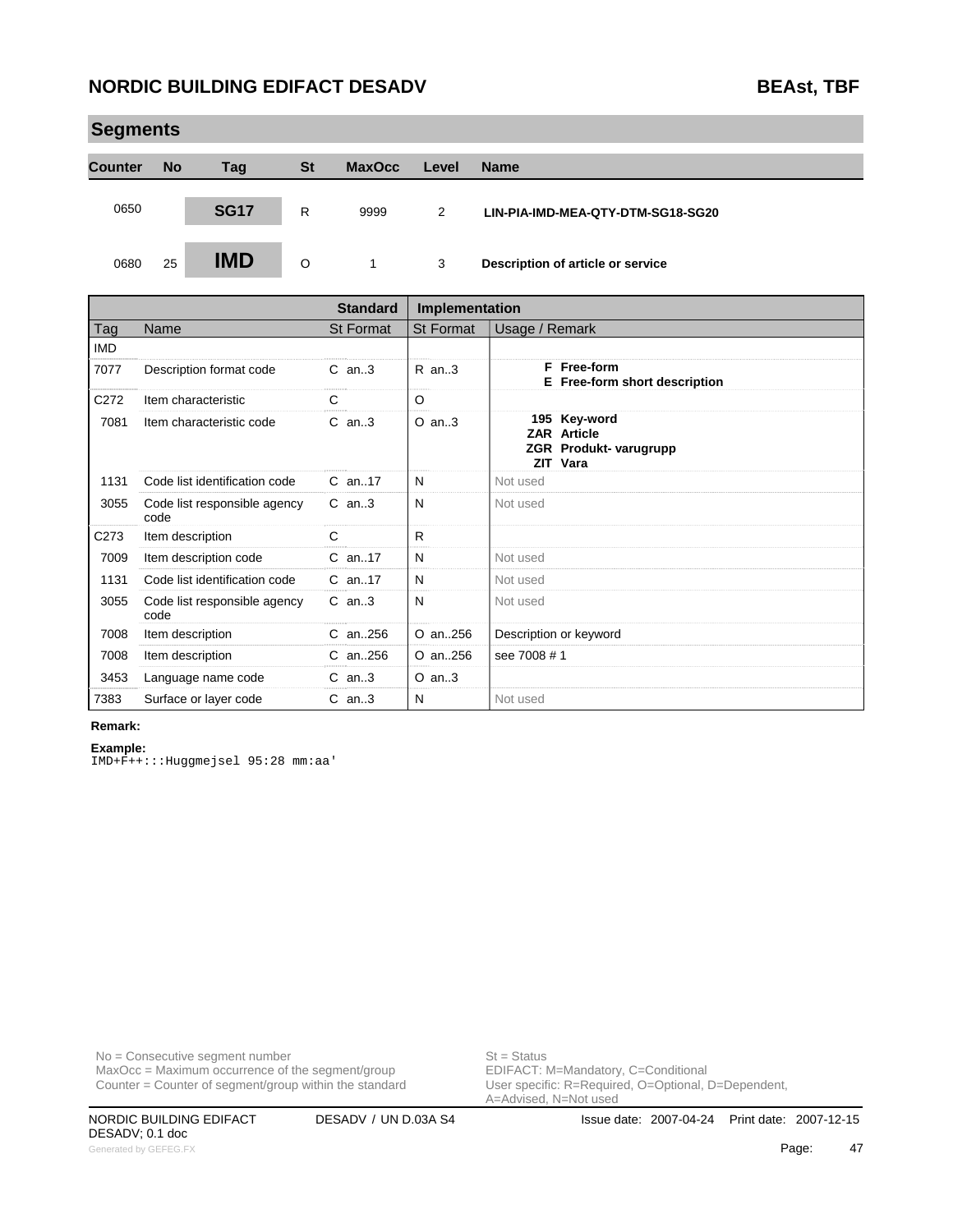| <b>Segments</b> |           |             |           |               |       |                                   |  |  |
|-----------------|-----------|-------------|-----------|---------------|-------|-----------------------------------|--|--|
| <b>Counter</b>  | <b>No</b> | Tag         | <b>St</b> | <b>MaxOcc</b> | Level | <b>Name</b>                       |  |  |
| 0650            |           | <b>SG17</b> | R         | 9999          | 2     | LIN-PIA-IMD-MEA-QTY-DTM-SG18-SG20 |  |  |
| 0690            | 26        | <b>MEA</b>  | O         | 1             | 3     | <b>Measurements</b>               |  |  |

|            |                                       | <b>Standard</b>  | Implementation |                                                                                                                                                                                                                                                                                                                                                                                                                          |  |
|------------|---------------------------------------|------------------|----------------|--------------------------------------------------------------------------------------------------------------------------------------------------------------------------------------------------------------------------------------------------------------------------------------------------------------------------------------------------------------------------------------------------------------------------|--|
| Tag        | Name                                  | <b>St Format</b> | St Format      | Usage / Remark                                                                                                                                                                                                                                                                                                                                                                                                           |  |
| <b>MEA</b> |                                       |                  |                |                                                                                                                                                                                                                                                                                                                                                                                                                          |  |
| 6311       | Measurement purpose code<br>qualifier | $M$ an3          | $R$ an $3$     | PD Physical dimensions (product ordered)                                                                                                                                                                                                                                                                                                                                                                                 |  |
| C502       | Measurement details                   | $\mathbf C$      | $\mathsf{R}$   |                                                                                                                                                                                                                                                                                                                                                                                                                          |  |
| 6313       | Measured attribute code               | $C$ an3          | R an3          | AAL Net weight<br>Nordic Building<br>AAA Unit net weight<br>AAB Unit gross weight<br>AAD Total gross weight<br>AAF Net net weight<br><b>ABJ</b> Volume<br>DI Diameter<br>DP Depth<br>HT Height dimension<br><b>LN</b> Length dimension<br><b>TH Thickness</b><br><b>WD</b> Width dimension<br><b>WT</b> Weight<br>G1 Kapvinkel 1<br>G2 Kapvinkel 2<br>ZFK Volym per lagerenhet<br>ZFV Vikt per basprisenhet<br>X Kap A-R |  |
| 6321       | Measurement significance<br>code      | $C$ an3          | $O$ an3        | 3 Approximately<br>4 Equal to                                                                                                                                                                                                                                                                                                                                                                                            |  |
| 6155       | Non-discrete measurement<br>name code | $C$ an. 17       | N              | Not used                                                                                                                                                                                                                                                                                                                                                                                                                 |  |
| 6154       | Non-discrete measurement<br>name      | $C$ an. $70$     | N              | Not used                                                                                                                                                                                                                                                                                                                                                                                                                 |  |
| C174       | Value/range                           | C                | D              |                                                                                                                                                                                                                                                                                                                                                                                                                          |  |
| 6411       | Measurement unit code                 | $M$ an $8$       | $R$ an $8$     | Typically the measure unit used in other MEA segment<br>concerning the weight shall be the same as the unit given<br>here.<br><b>KGM</b> kilogram<br>UN/ECE recomendation #20<br><b>CMT</b> centimetre<br><b>MMT</b> millimetre<br><b>MTR</b> metre<br><b>DGR</b> Grader                                                                                                                                                 |  |
| 6314       | Measure                               | $C$ an. 18       | R n.18         | Value                                                                                                                                                                                                                                                                                                                                                                                                                    |  |
| 6162       | Range minimum quantity                | C n18            | D n18          | Anv. ändast i samband med kaptyp om längd avviker från<br>standard                                                                                                                                                                                                                                                                                                                                                       |  |

No = Consecutive segment number<br>
MaxOcc = Maximum occurrence of the segment/group<br>
EDIFACT: M=Mandatory, C=Conditional  $MaxOcc = Maximum occurrence of the segment/group$ 

Counter = Counter of segment/group within the standard

User specific: R=Required, O=Optional, D=Dependent,<br>A=Advised, N=Not used

DESADV; 0.1 doc Generated by GEFEG.FX **AS Page:** 48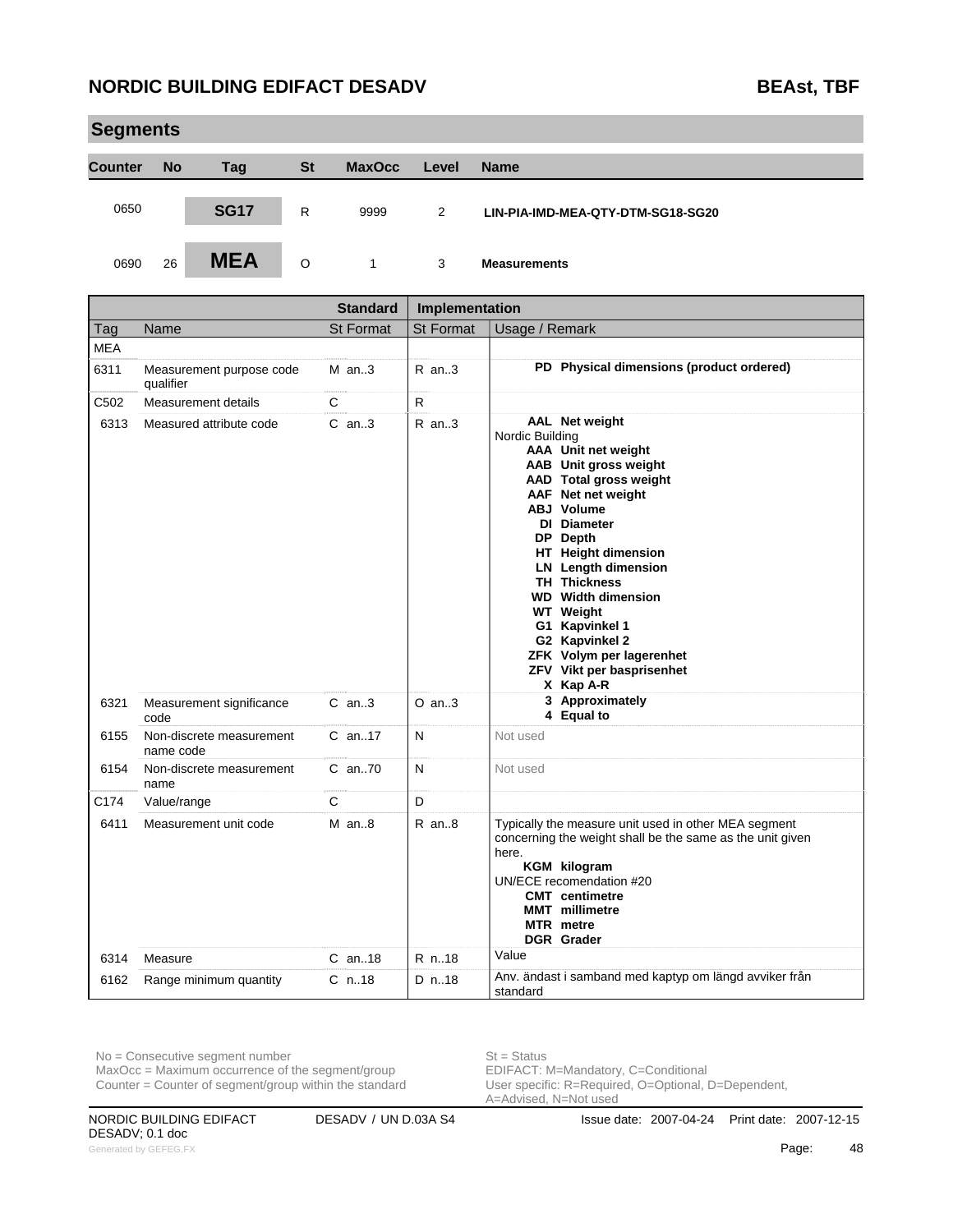#### **Segments**

| <b>Standard</b> |                             |                  | Implementation                |                                                                    |  |
|-----------------|-----------------------------|------------------|-------------------------------|--------------------------------------------------------------------|--|
|                 | Name                        | <b>St Format</b> | I St Format<br>Usage / Remark |                                                                    |  |
| 6152            | Range maximum quantity      | $C_{n.18}$       | D n18                         | Anv. ändast i samband med kaptyp om längd avviker från<br>standard |  |
| 6432            | Significant digits quantity | C n2             |                               | Not used                                                           |  |
| 7383            | Surface or layer code       | C an3            |                               | Not used                                                           |  |

#### **Remark:**

All article weights should be specified in the same measure unit. Each weight is transmitted in a specific occurence of the MEA segment where data element 6411 is mandatory in composite C174. This data element should inherit the value of the measure unit common to all article weights. Use when available

#### **Example:**

MEA+PD+AAL:3+KGM:100:11:9'

No = Consecutive segment number<br>
MaxOcc = Maximum occurrence of the segment/group<br>
EDIFACT: M=Mandatory, C=Conditional Counter = Counter of segment/group within the standard

DESADV; 0.1 doc

MaxOcc = Maximum occurrence of the segment/group <br>
Counter = Counter of segment/group within the standard User specific: R=Required, O=Optional, D=Dependent, A=Advised, N=Not used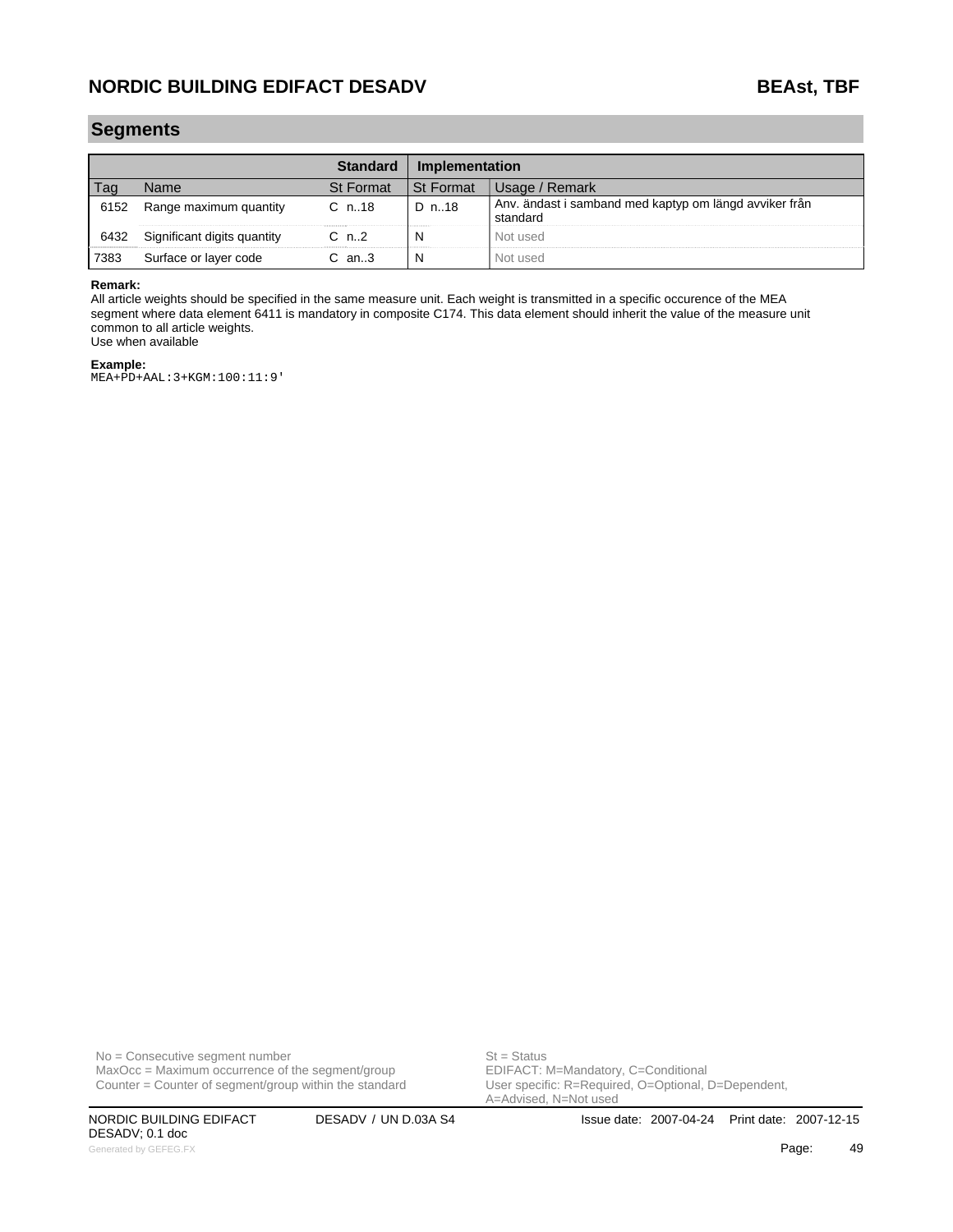| <b>BEAst. TBF</b> |  |
|-------------------|--|
|                   |  |

| <b>Segments</b> |           |             |           |               |       |                                   |  |  |
|-----------------|-----------|-------------|-----------|---------------|-------|-----------------------------------|--|--|
| <b>Counter</b>  | <b>No</b> | <b>Tag</b>  | <b>St</b> | <b>MaxOcc</b> | Level | <b>Name</b>                       |  |  |
| 0650            |           | <b>SG17</b> | R         | 9999          | 2     | LIN-PIA-IMD-MEA-QTY-DTM-SG18-SG20 |  |  |
| 0700            | 27        | <b>QTY</b>  | R         |               | 3     | Quantity                          |  |  |

|                  |                              | <b>Standard</b>  | <b>Implementation</b> |                                                                           |  |  |
|------------------|------------------------------|------------------|-----------------------|---------------------------------------------------------------------------|--|--|
| Tag              | Name                         | <b>St Format</b> | St Format             | Usage / Remark                                                            |  |  |
| <b>QTY</b>       |                              |                  |                       |                                                                           |  |  |
| C <sub>186</sub> | Quantity details             |                  | R                     |                                                                           |  |  |
| 6063             | Quantity type code qualifier | M an3            | $R$ an3               | 12 Despatch quantity<br>143 Quantity, remaining<br>182 Cancelled quantity |  |  |
| 6060             | Quantity                     | M an35           | R an35                | Quantity                                                                  |  |  |
| 6411             | Measurement unit code        | $C$ an. $8$      | $R$ an. $8$           | UN/ECE recomendation #20<br><b>KGM</b> kilogram                           |  |  |

#### **Remark:**

m.

**Example:**

QTY+12:10:KGM'

No = Consecutive segment number<br>
MaxOcc = Maximum occurrence of the segment/group<br>
EDIFACT: M=Mandatory, C=Conditional  $MaxOcc = Maximum occurrence of the segment/group$ Counter = Counter of segment/group within the standard

User specific: R=Required, O=Optional, D=Dependent,<br>A=Advised, N=Not used

DESADV; 0.1 doc Generated by GEFEG.FX **Page:** 50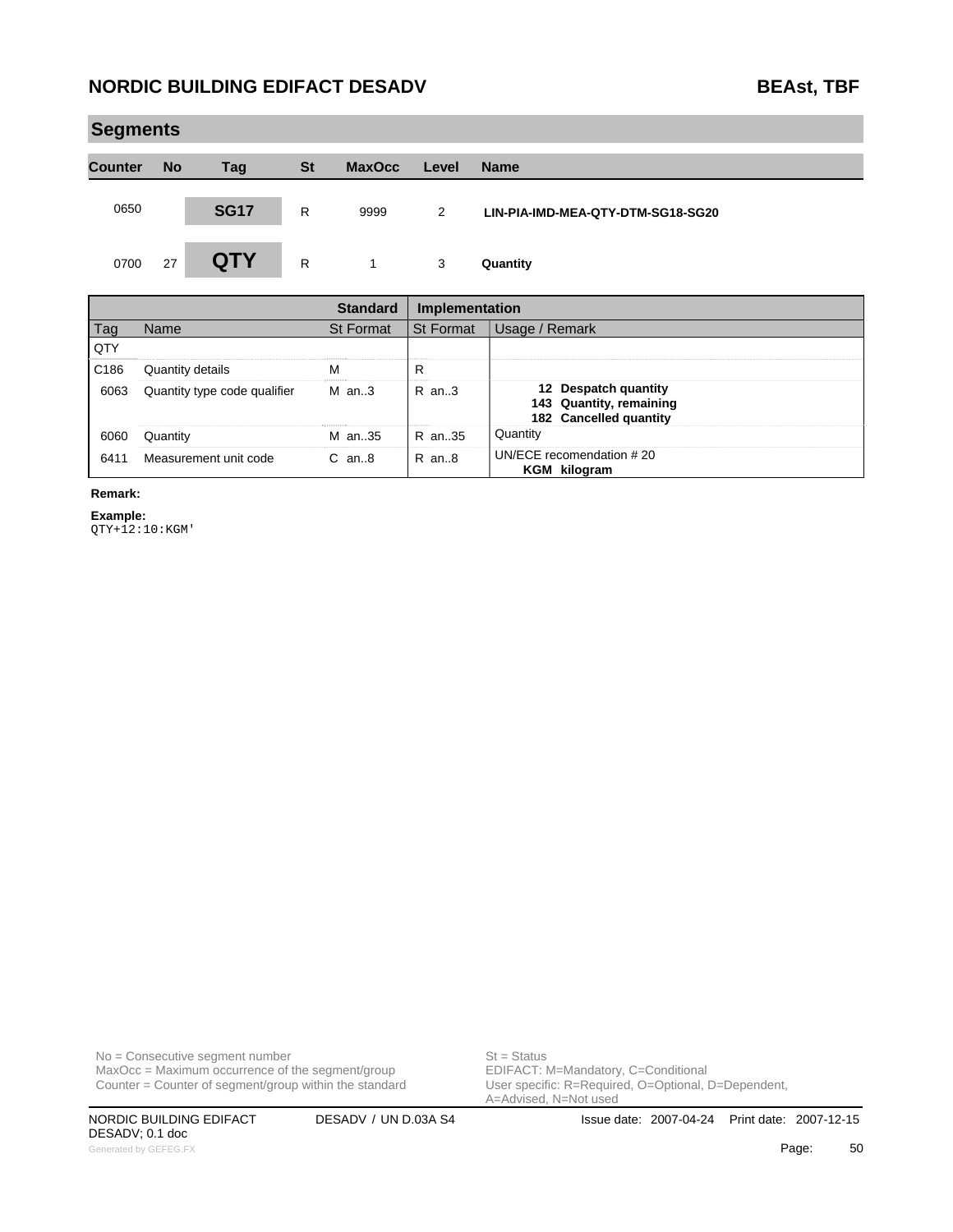| BEAst. TBF |  |
|------------|--|
|            |  |

| Segments       |           |             |              |               |       |                                   |  |  |  |
|----------------|-----------|-------------|--------------|---------------|-------|-----------------------------------|--|--|--|
| <b>Counter</b> | <b>No</b> | Tag         | <b>St</b>    | <b>MaxOcc</b> | Level | <b>Name</b>                       |  |  |  |
| 0650           |           | <b>SG17</b> | $\mathsf{R}$ | 9999          | 2     | LIN-PIA-IMD-MEA-QTY-DTM-SG18-SG20 |  |  |  |
| 0750           | 28        | <b>DTM</b>  | $\circ$      | 2             | 3     | Date/time/period                  |  |  |  |

|                   |                                                         |                  | Implementation   |                                                        |
|-------------------|---------------------------------------------------------|------------------|------------------|--------------------------------------------------------|
| Tag               | Name                                                    | <b>St Format</b> | <b>St Format</b> | Usage / Remark                                         |
| <b>DTM</b>        |                                                         |                  |                  |                                                        |
| C <sub>50</sub> 7 | Date/time/period                                        |                  | R                |                                                        |
| 2005              | Date or time or period function M an3<br>code qualifier |                  | $R$ an. 3        | 94 Production/manufacture date<br>361 Best before date |
| 2380              | Date or time or period text                             | $C$ an $35$      | R an35           | Date                                                   |
| 2379              | Date or time or period format<br>code                   | C an3            | $R$ an. 3        | 102 CCYYMMDD                                           |

#### **Remark:**

**Example:** DTM+94:X:102'

**Segments**

 $MaxOcc = Maximum occurrence of the segment/group$ Counter = Counter of segment/group within the standard

No = Consecutive segment number<br>
MaxOcc = Maximum occurrence of the segment/group<br>
EDIFACT: M=Mandatory, C=Conditional User specific: R=Required, O=Optional, D=Dependent,<br>A=Advised, N=Not used

DESADV; 0.1 doc Generated by GEFEG.FX **Fage:** 51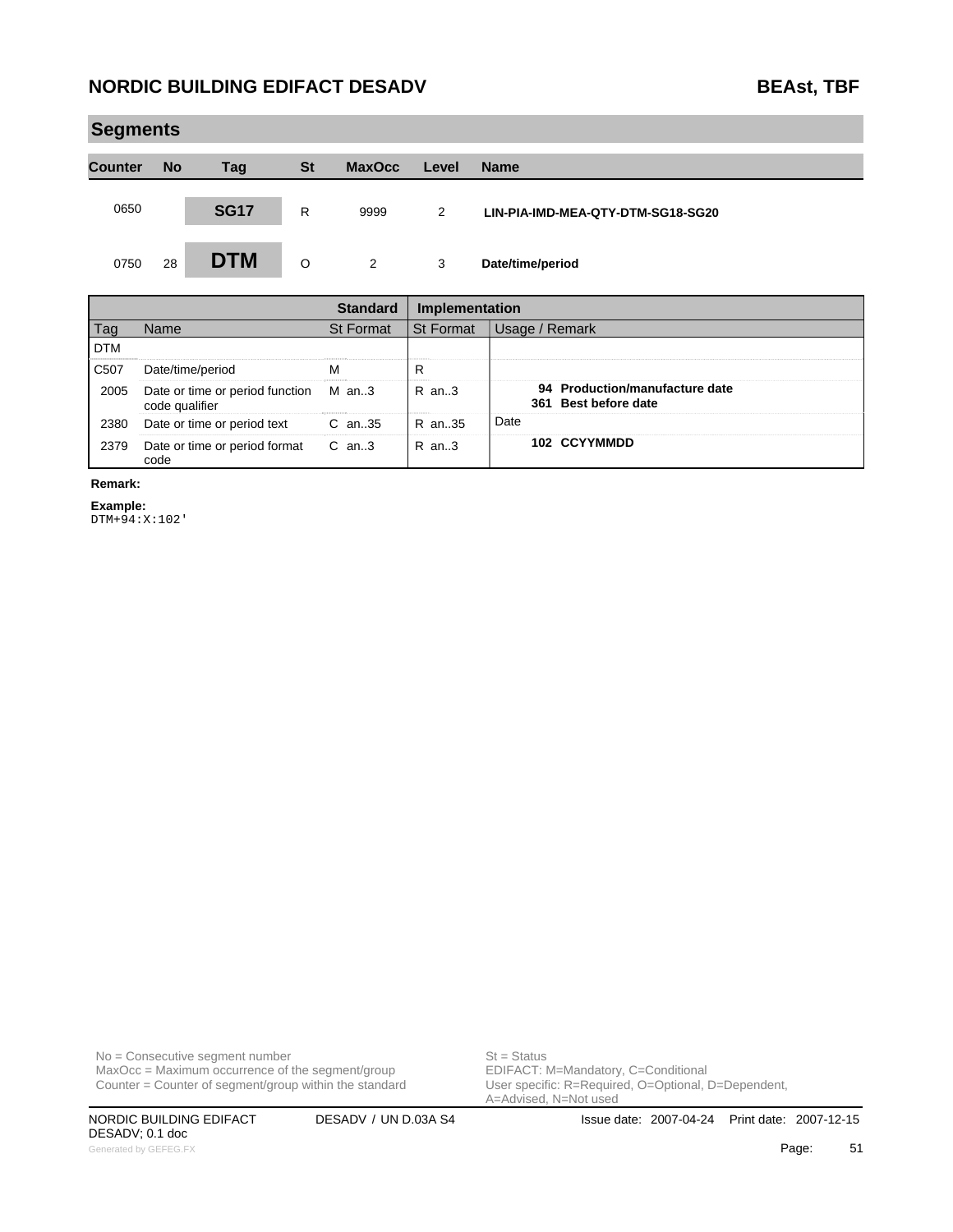|                | <b>Segments</b> |             |           |               |       |                |  |  |  |  |
|----------------|-----------------|-------------|-----------|---------------|-------|----------------|--|--|--|--|
| <b>Counter</b> | <b>No</b>       | <b>Tag</b>  | <b>St</b> | <b>MaxOcc</b> | Level | <b>Name</b>    |  |  |  |  |
| 0830           |                 | <b>SG18</b> | R         | 3             | 3     | <b>RFF-DTM</b> |  |  |  |  |
| 0840           | 29              | <b>RFF</b>  | R         |               | 3     | Reference      |  |  |  |  |

|            |                              | <b>Standard</b> | Implementation   |                                                                                           |  |  |
|------------|------------------------------|-----------------|------------------|-------------------------------------------------------------------------------------------|--|--|
| Taq        | Name                         | St Format       | <b>St Format</b> | Usage / Remark                                                                            |  |  |
| <b>RFF</b> |                              |                 |                  |                                                                                           |  |  |
| C506       | Reference                    |                 | R                |                                                                                           |  |  |
| 1153       | Reference code qualifier     | $M$ an. 3       | $R$ an. 3        | ON Buyers order number<br><b>CR</b> Customer reference number<br>VN Order number (vendor) |  |  |
| 1154       | Reference identifier         | $C$ an. $70$    | R an70           | Referens                                                                                  |  |  |
| 1156       | Document line identifier     | $C$ an. $6$     | $O$ an $6$       | Line number                                                                               |  |  |
| 4000       | Reference version identifier | $C$ an. 35      | N                | Not used                                                                                  |  |  |
| 1060       | Revision identifier          | $C$ an $6$      | N                | Not used                                                                                  |  |  |

#### **Remark:**

**Example:** RFF+ON:471156:001'

 $MaxOcc = Maximum$  occurrence of the segment/group Counter = Counter of segment/group within the standard

No = Consecutive segment number<br>
MaxOcc = Maximum occurrence of the segment/group<br>
EDIFACT: M=Mandatory, C=Conditional User specific: R=Required, O=Optional, D=Dependent,<br>A=Advised, N=Not used

DESADV; 0.1 doc Generated by GEFEG.FX **Fage:** 52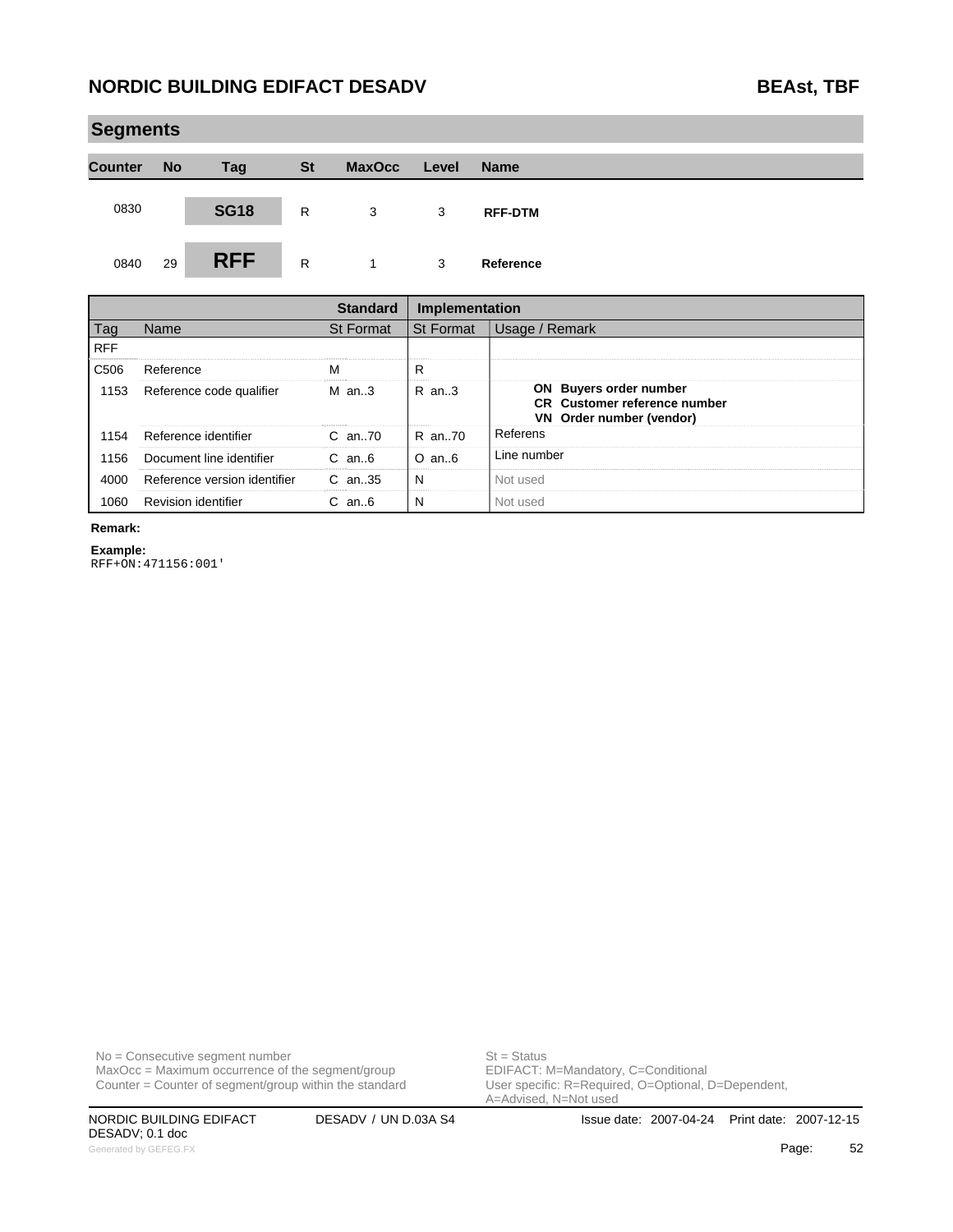| <b>Segments</b> |           |             |           |               |       |                  |  |  |  |
|-----------------|-----------|-------------|-----------|---------------|-------|------------------|--|--|--|
| <b>Counter</b>  | <b>No</b> | <b>Tag</b>  | <b>St</b> | <b>MaxOcc</b> | Level | <b>Name</b>      |  |  |  |
| 0830            |           | <b>SG18</b> | R         | 3             | 3     | <b>RFF-DTM</b>   |  |  |  |
| 0870            | 30        | <b>DTM</b>  | O         | 1             | 4     | Date/time/period |  |  |  |

|            |                                                         | Standard         | Implementation   |                         |  |  |
|------------|---------------------------------------------------------|------------------|------------------|-------------------------|--|--|
|            | Name                                                    | <b>St Format</b> | <b>St Format</b> | Usage / Remark          |  |  |
| <b>DTM</b> |                                                         |                  |                  |                         |  |  |
| C507       | Date/time/period                                        |                  |                  |                         |  |  |
| 2005       | Date or time or period function M an3<br>code qualifier |                  | R an3            | 171 Reference date/time |  |  |
| 2380       | Date or time or period text                             | $C$ an. 35       | R an35           | Referens date           |  |  |
| 2379       | Date or time or period format<br>code                   | C an3            | $R$ an. 3        | 102 CCYYMMDD            |  |  |

#### **Remark:**

**Example:**

DTM+171:20070531:102'

No = Consecutive segment number<br>
MaxOcc = Maximum occurrence of the segment/group<br>
EDIFACT: M=Mandatory, C=Conditional  $MaxOcc = Maximum$  occurrence of the segment/group Counter = Counter of segment/group within the standard

DESADV; 0.1 doc Generated by GEFEG.FX **Fage:** 53

User specific: R=Required, O=Optional, D=Dependent,<br>A=Advised, N=Not used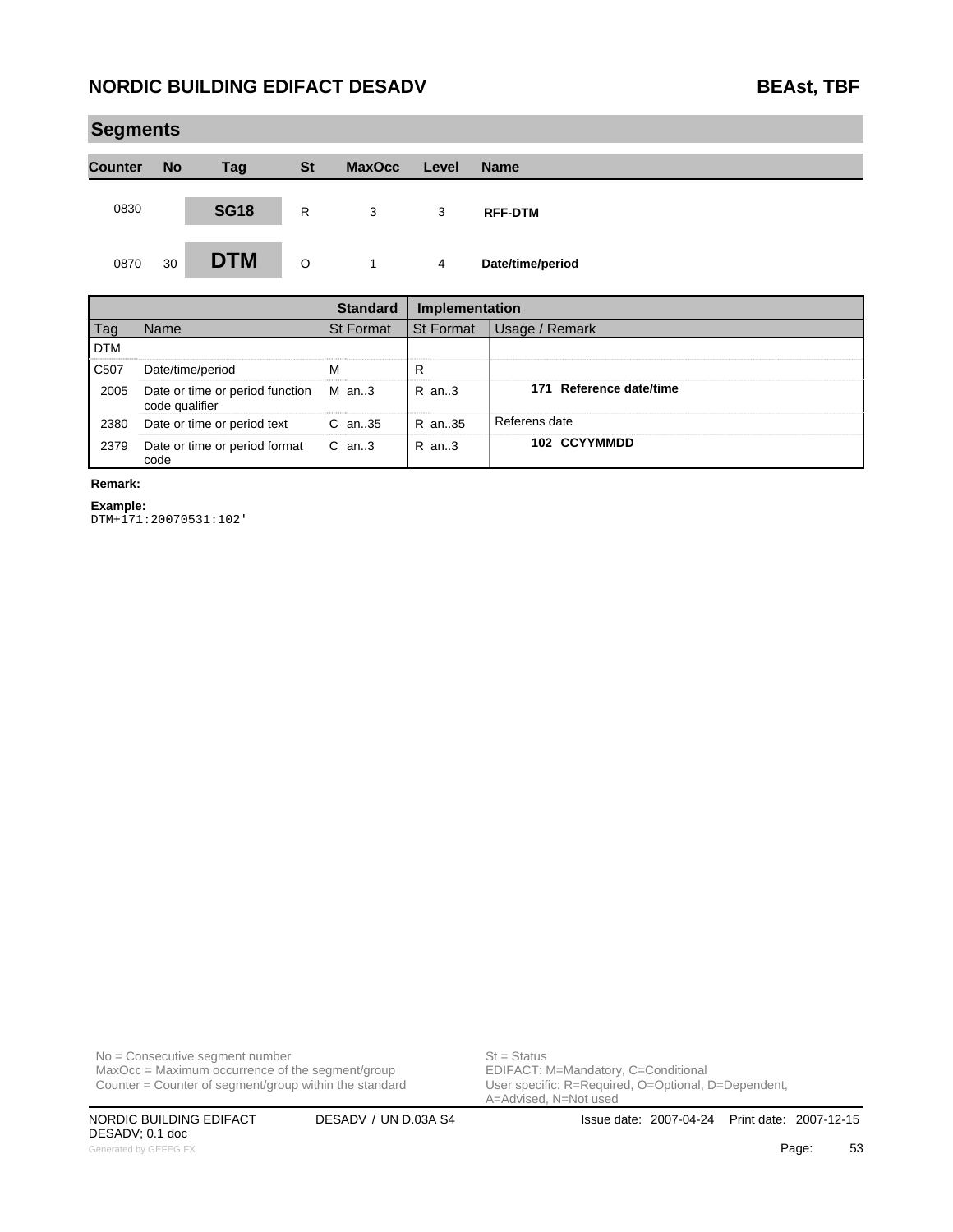| <b>Segments</b> |           |             |           |               |       |                                      |  |  |  |
|-----------------|-----------|-------------|-----------|---------------|-------|--------------------------------------|--|--|--|
| <b>Counter</b>  | <b>No</b> | Tag         | <b>St</b> | <b>MaxOcc</b> | Level | <b>Name</b>                          |  |  |  |
| 0920            |           | <b>SG20</b> | O         |               | 3     | <b>Ultimated delivery place</b>      |  |  |  |
| 0930            | 31        | <b>LOC</b>  | O         |               | 3     | <b>Place/location identification</b> |  |  |  |

|                  |                                        | <b>Standard</b>  | Implementation   |                                |
|------------------|----------------------------------------|------------------|------------------|--------------------------------|
| Tag              | Name                                   | <b>St Format</b> | <b>St Format</b> | Usage / Remark                 |
| <b>LOC</b>       |                                        |                  |                  |                                |
| 3227             | Location function code qualifier       | $M$ an3          | $R$ an3          | 7 Place of delivery            |
| C517             | Location identification                | C                | $\circ$          |                                |
| 3225             | Location name code                     | C an35           | O an35           | <b>GLN</b>                     |
| 1131             | Code list identification code          | $C$ an. 17       | N                | Not used                       |
| 3055             | Code list responsible agency<br>code   | $C$ an3          | N                | Not used                       |
| 3224             | Location name                          | $C$ an. 256      | O an.,256        | Place of delivery at free text |
| C519             | Related location one<br>identification | C                | N                |                                |
| 3223             | First related location name<br>code    | $C$ an. 25       | N                | Not used                       |
| 1131             | Code list identification code          | C an17           | N                | Not used                       |
| 3055             | Code list responsible agency<br>code   | $C$ an3          | N                | Not used                       |
| 3222             | First related location name            | $C$ an. $70$     | N                | Not used                       |
| C <sub>553</sub> | Related location two<br>identification | C                | N                |                                |
| 3233             | Second related location name<br>code   | $C$ an. 25       | N                | Not used                       |
| 1131             | Code list identification code          | $C$ an. 17       | N                | Not used                       |
| 3055             | Code list responsible agency<br>code   | $C$ an. $3$      | N                | Not used                       |
| 3232             | Second related location name           | C an70           | N                | Not used                       |
| 5479             | <b>Relation code</b>                   | $C$ an3          | N                | Not used                       |

### **Remark:**

**Example:** LOC+7+7381030000028:::Långa gatan'

No = Consecutive segment number<br>
MaxOcc = Maximum occurrence of the segment/group<br>
EDIFACT: M=Mandatory, C=Conditional  $MaxOcc = Maximum$  occurrence of the segment/group Counter = Counter of segment/group within the standard

User specific: R=Required, O=Optional, D=Dependent,<br>A=Advised, N=Not used

DESADV; 0.1 doc Generated by GEFEG.FX **Fage:** 54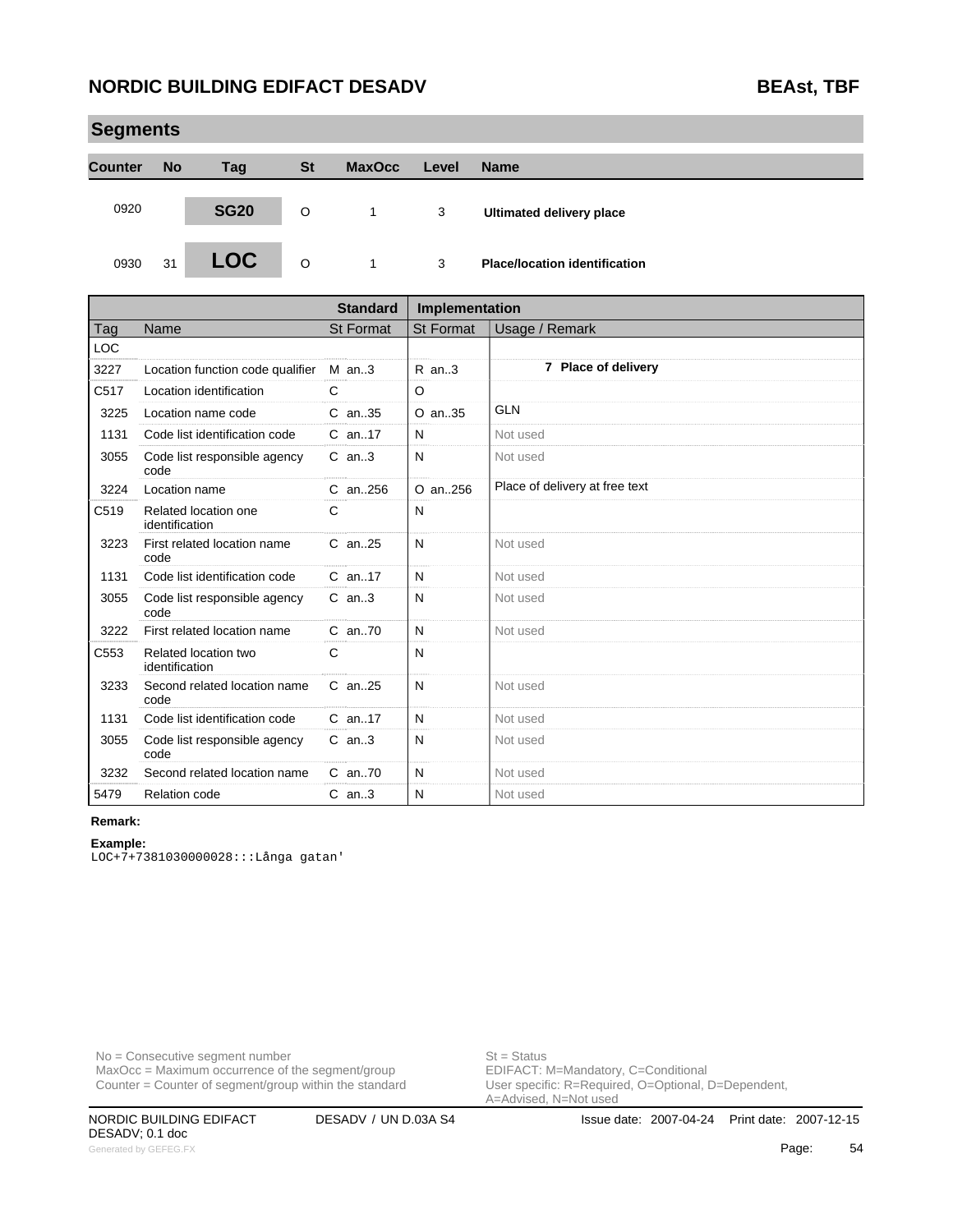#### **Segments**

| <b>Counter</b> | No.             | Taɑ        | St | MaxOcc Level Name |                      |
|----------------|-----------------|------------|----|-------------------|----------------------|
| 1150           | 32 <sup>1</sup> | <b>CNT</b> |    |                   | <b>Control total</b> |

|                  |                                         | <b>Standard</b>  | <b>Implementation</b> |                                                                      |  |
|------------------|-----------------------------------------|------------------|-----------------------|----------------------------------------------------------------------|--|
| l ag             | Name                                    | <b>St Format</b> | <b>St Format</b>      | Usage / Remark                                                       |  |
| <b>CNT</b>       |                                         |                  |                       |                                                                      |  |
| C <sub>270</sub> | Control                                 |                  |                       |                                                                      |  |
| 6069             | Control total type code qualifier M an3 |                  | $R$ an. 3             | 1 Total of line item quantities<br>2 Number of line items in message |  |
| 6066             | Control total quantity                  | M n. 18          | R n. 18               | Quantity                                                             |  |
| 6411             | Measurement unit code                   | C an8            | $O$ an $8$            | UN/ECE Recomendation # 20                                            |  |

**Remark:**

**Example:**

CNT+1:9:04'

No = Consecutive segment number<br>
MaxOcc = Maximum occurrence of the segment/group<br>
EDIFACT: M=Mandatory, C=Conditional  $MaxOcc = Maximum$  occurrence of the segment/group Counter = Counter of segment/group within the standard

User specific: R=Required, O=Optional, D=Dependent,<br>A=Advised, N=Not used

DESADV; 0.1 doc Generated by GEFEG.FX **Page:** 55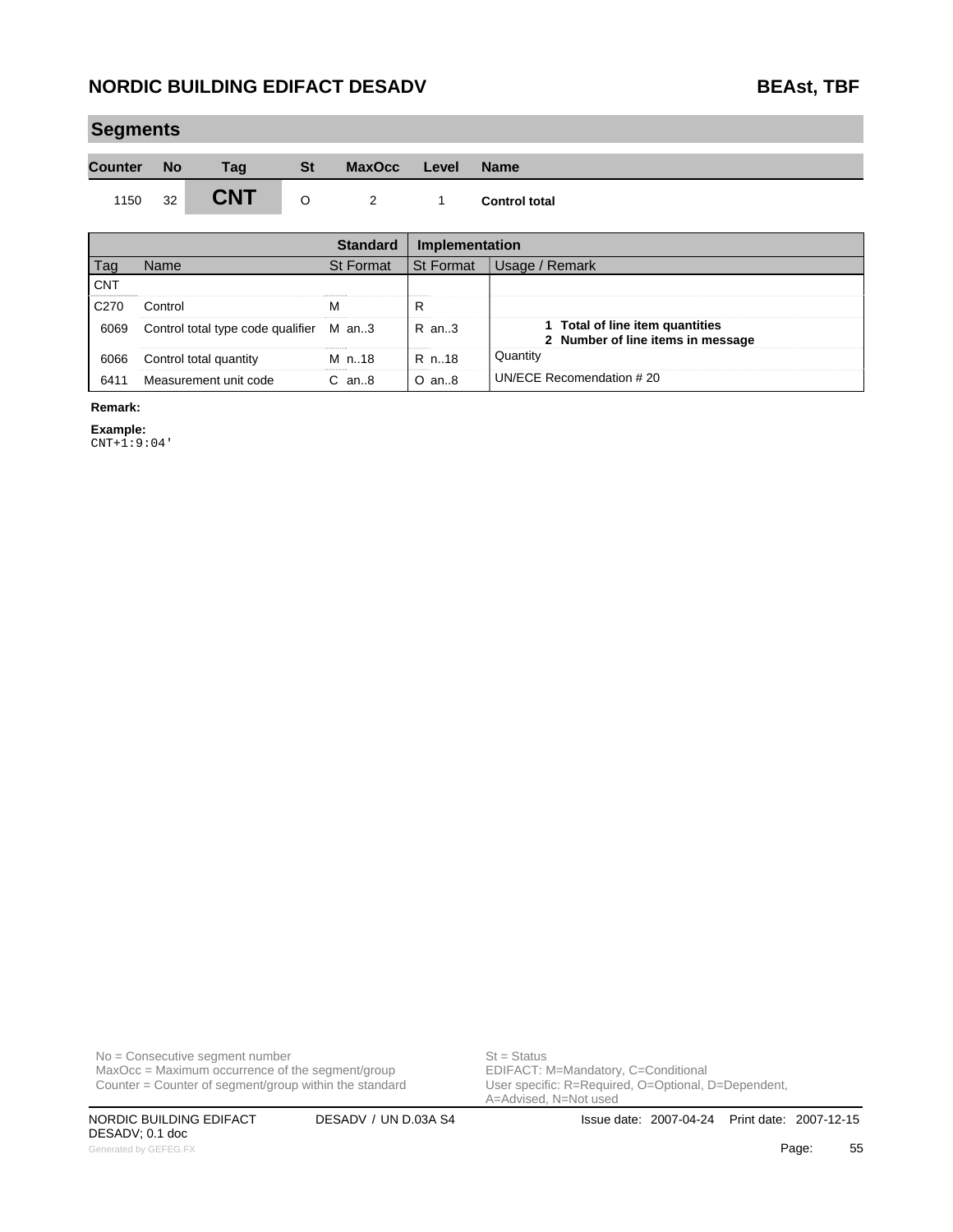#### **Segments**

| <b>Counter</b> | <b>No</b> | Taɑ        | St | <b>MaxOcc</b> | Level | <b>Name</b>     |
|----------------|-----------|------------|----|---------------|-------|-----------------|
| 1160           | 33        | <b>UNT</b> |    |               |       | Message trailer |

|            |                                    |                  | Implementation   |        |  |
|------------|------------------------------------|------------------|------------------|--------|--|
|            | vame                               | <b>St Format</b> | <b>St Format</b> | Remark |  |
| <b>UNT</b> |                                    |                  |                  |        |  |
| 0074       | Number of segments in a<br>message | M n10            | R n10            |        |  |
| 0062       | Message reference number           | M an14           | R an14           |        |  |

#### **Remark:**

**Example:**

UNT+57+1'

No = Consecutive segment number<br>
MaxOcc = Maximum occurrence of the segment/group<br>
EDIFACT: M=Mandatory, C=Conditional  $MaxOcc = Maximum$  occurrence of the segment/group Counter = Counter of segment/group within the standard

DESADV; 0.1 doc Generated by GEFEG.FX **Page:** 56

User specific: R=Required, O=Optional, D=Dependent,<br>A=Advised, N=Not used